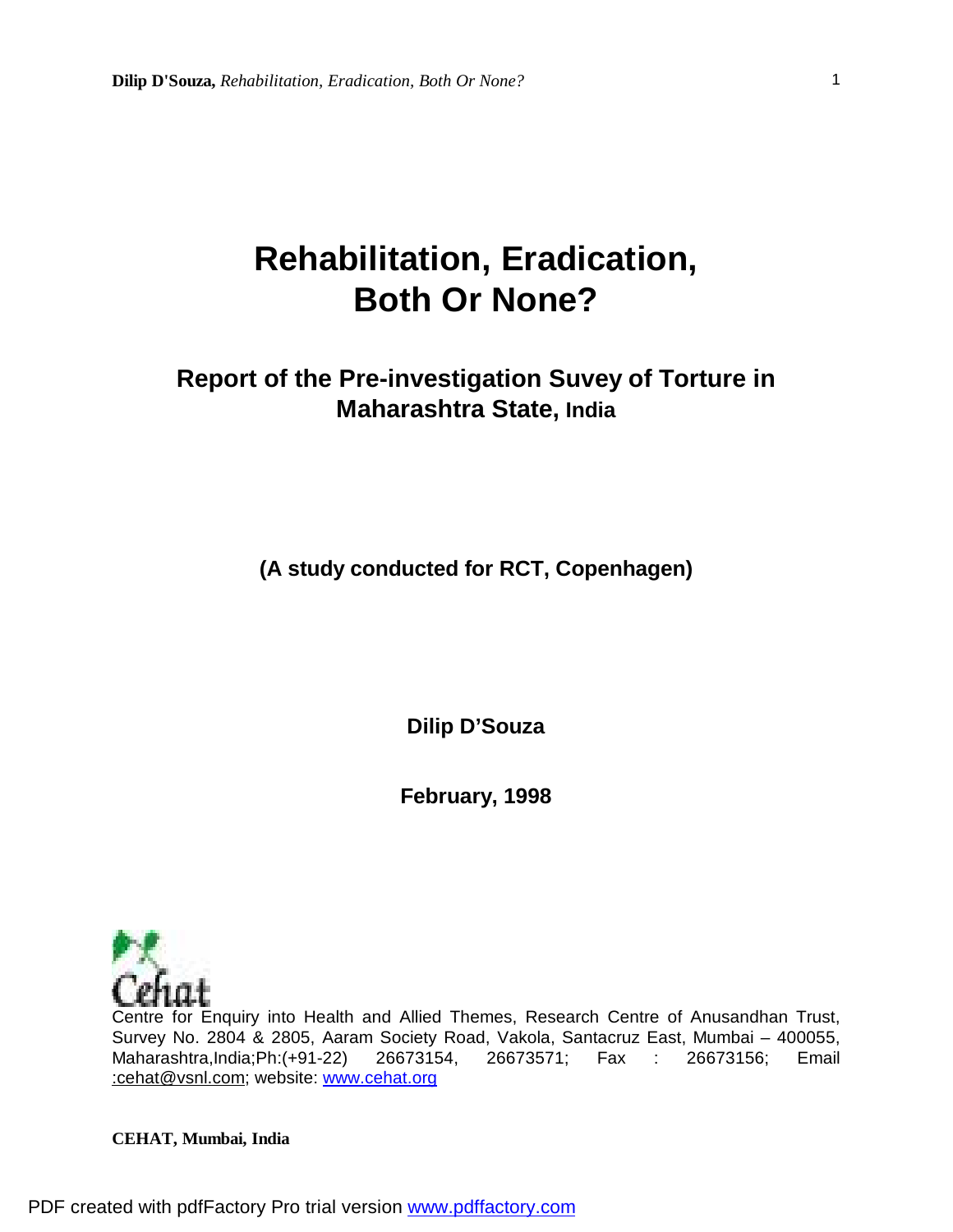# **CONTENTS**

| 1.<br>1.1<br>1.2<br>1.3<br>1.4                              | <b>Introduction</b><br>Preface<br>About This Report: Objectives and Scope<br>Some Brief Comments About Methodology<br><b>About RCT/IRCT</b>                                                                                                                                                                        |                          |
|-------------------------------------------------------------|--------------------------------------------------------------------------------------------------------------------------------------------------------------------------------------------------------------------------------------------------------------------------------------------------------------------|--------------------------|
| 2.<br>2.1<br>2.2<br>2.3                                     | Human Rights In India<br>Background<br>Human Rights Organisations<br>Concerns                                                                                                                                                                                                                                      |                          |
| 3.<br>3.1<br>3.2<br>3.3                                     | <b>About Maharashtra: General</b><br>Some Facts and Figures About the State<br><b>Health Care</b><br>Health Care In Bombay                                                                                                                                                                                         |                          |
| 4.<br>4.1<br>4.2<br>4.3                                     | About Maharashtra: Violence and Human Rights 10<br>The 1992-93 Riots in Bombay<br>Law and Order under the Alliance Government 12<br>Human Rights Are Unimportant                                                                                                                                                   |                          |
|                                                             |                                                                                                                                                                                                                                                                                                                    |                          |
|                                                             |                                                                                                                                                                                                                                                                                                                    |                          |
| 5.1<br>5.2<br>5.3<br>5.4<br>5.5<br>5.6<br>5.7<br>5.8<br>5.9 | 5. Some Perspectives On Torture<br><b>Definitions</b><br><b>Police Brutality: Custodial Deaths</b><br>Police Brutality: But Some Live<br>Other Forms Of Torture and Violence<br>Who is Tortured?<br>Where Does Torture Happen?<br><b>Symptoms of Police Torture</b><br><b>Punishment is Rare</b><br>The IMA Survey | 17<br>22<br>. 22<br>. 24 |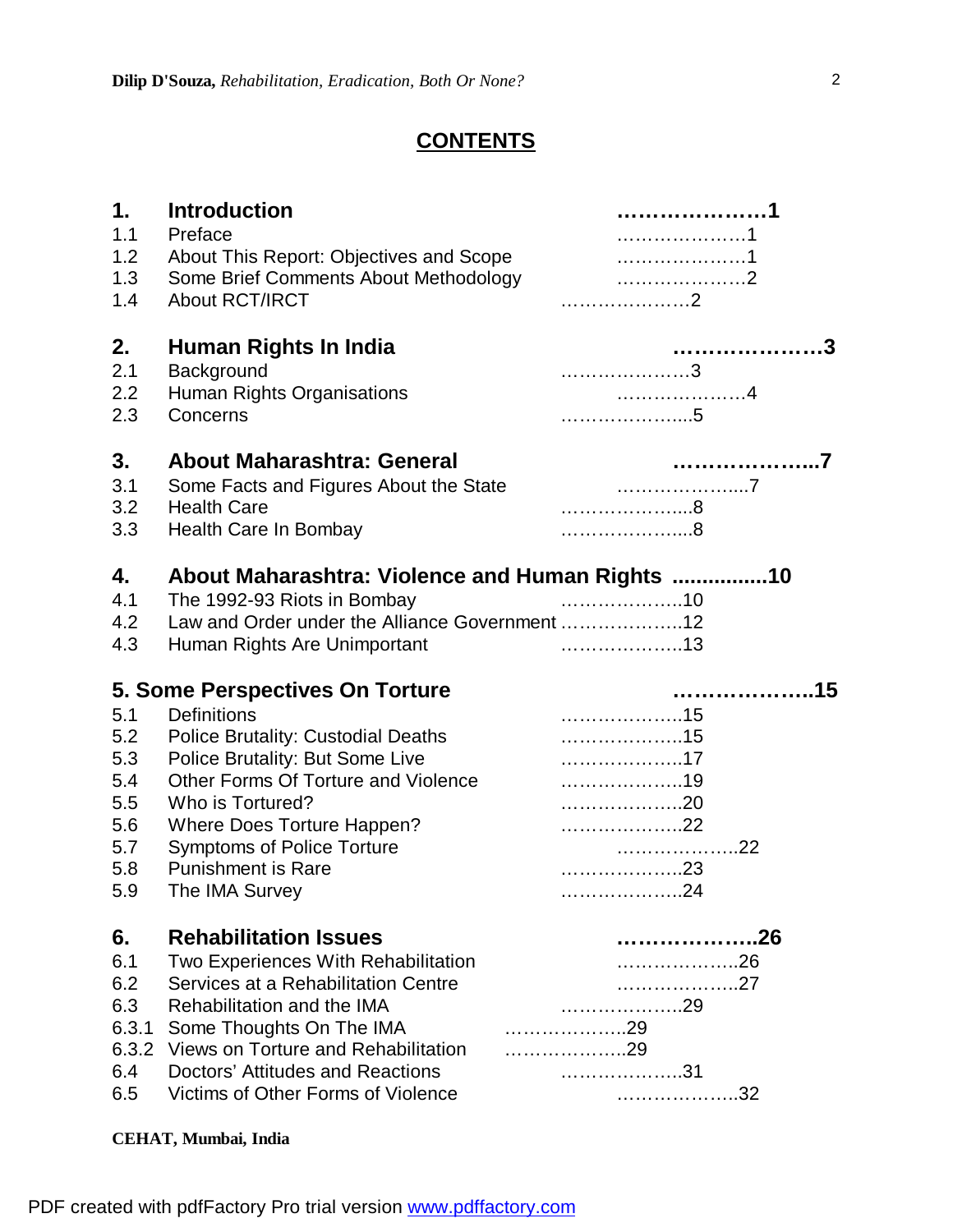**Dilip D'Souza,** *Rehabilitation, Eradication, Both Or None?*

| 6.6 | <b>Other Miscellaneous Concerns</b>                                                                                                                                    |    |
|-----|------------------------------------------------------------------------------------------------------------------------------------------------------------------------|----|
| 7.  | <b>Is Rehabilitation the Priority?</b>                                                                                                                                 |    |
| 7.1 | An Emphasis on Prevention                                                                                                                                              | 33 |
| 7.2 | <b>Efforts to Promote Human Rights</b>                                                                                                                                 |    |
| 7.3 | More Can Be Done                                                                                                                                                       | 35 |
| 8.  | <b>Why Does Torture Happen?</b>                                                                                                                                        | 37 |
| 8.1 | Results in a Hurry                                                                                                                                                     | 37 |
| 8.2 | <b>Poor Conditions</b>                                                                                                                                                 | 37 |
| 8.3 | <b>Public Attitudes Towards Police</b>                                                                                                                                 | 38 |
| 8.4 | <b>Outdated Laws</b>                                                                                                                                                   |    |
| 8.5 | <b>Political Interference</b>                                                                                                                                          |    |
| 8.6 | Does Society Condone Violence?                                                                                                                                         | 39 |
| 8.7 | <b>Torture Is Still Unpardonable</b>                                                                                                                                   |    |
| 9.  | <b>Conclusions</b>                                                                                                                                                     |    |
| 9.1 | <b>Findings</b>                                                                                                                                                        | 42 |
| 9.2 | <b>Recommendations</b>                                                                                                                                                 |    |
|     | Appendix A: How Much Torture?<br>Appendix B: Selected Indicators (Bombay/Maharashtra/India) 46<br>Appendix C: Abbreviations Used In This Report<br><b>Bibliography</b> |    |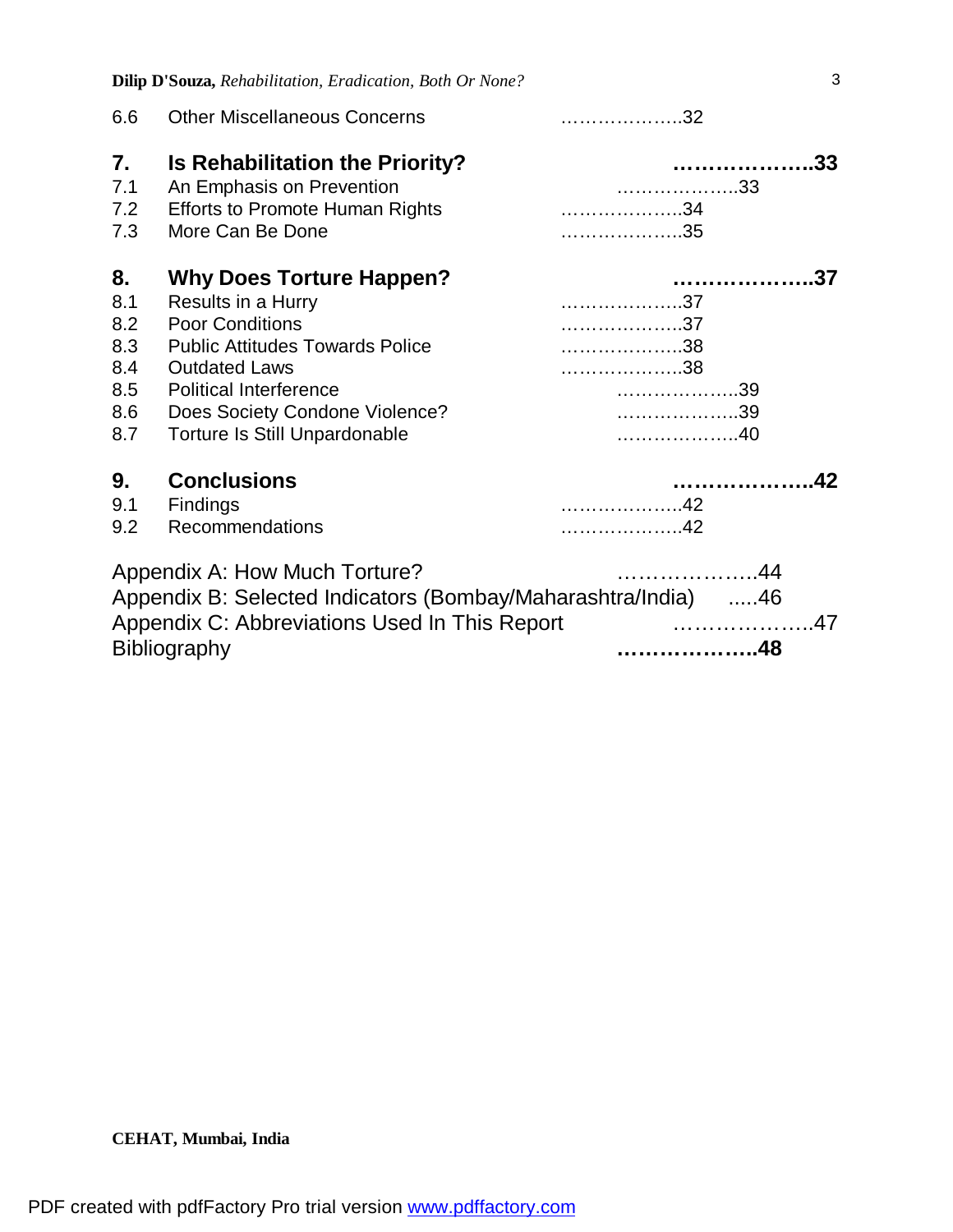# **CHAPTER 1: Introduction**

## **1.1 Preface**

Inquiring into torture in India raises all kinds of issues. I found that out as I spent the months of November 1997 and January/February 1998 meeting a wide variety of people and discussing torture – especially, the need for a rehabilitation centre for torture victims – with them. First, what is torture, and what kind of torture are we talking about? Is it enough for a rehabilitation centre to cater solely to victims of police torture, or should it be addressing other forms of torture – and if so, again, what forms of torture? Must we also consider other kinds of violence: in the home against women and children; against street children; in remand homes? Is the police the only Government agency responsible for torture?

And even if it is just police torture under discussion, there are any number of related issues. The police have their compulsions: a demanding public and press; the pressure from corrupt politicians; laws dating from British times, designed to administer a colony rather than a modern, cacophonous democracy; a profound lack of trust from the people; poor conditions of pay and service. These don't excuse or justify so-called third-degree methods by the police, but they give it a context that needs examination when we study torture. Then there are broader issues still: do Indians, as a society, condone or sanction violence? Do our religions approve it? How much do we truly observe civil and democratic rights in practice? How strong are Indian civil liberties and human rights organizations?

In reading reports about torture, I ran into these issues. In my discussions with various doctors, lawyers, retired judges, activists and police officers, these questions and many more came up over and over again. All of this persuaded me that torture is a knot of complex, interwoven issues, all of which need debate and discussion. This may not be a particularly profound insight, but as I begin writing this report, I am convinced it must be recognized and remembered.

## **1.2 About This Report: Objectives and Scope**

Having made these observations about the study, let me set out my brief, as I understood it. The Rehabilitation and Research Center for Torture Victims (RCT), based in Copenhagen, Denmark, would like to cooperate with one or more Indian organisations to set up a rehabilitation centre for torture victims in India, as it has done in various other countries. The Indian partners will administer the centre. Bombay is one possible location for such a centre. This report is a preliminary examination of the need for it in this city, along with an evaluation of the type and extent of torture in Maharashtra. I based it on interviews, getting opinions from a broad crosssection of people; and a fair amount of reading and research.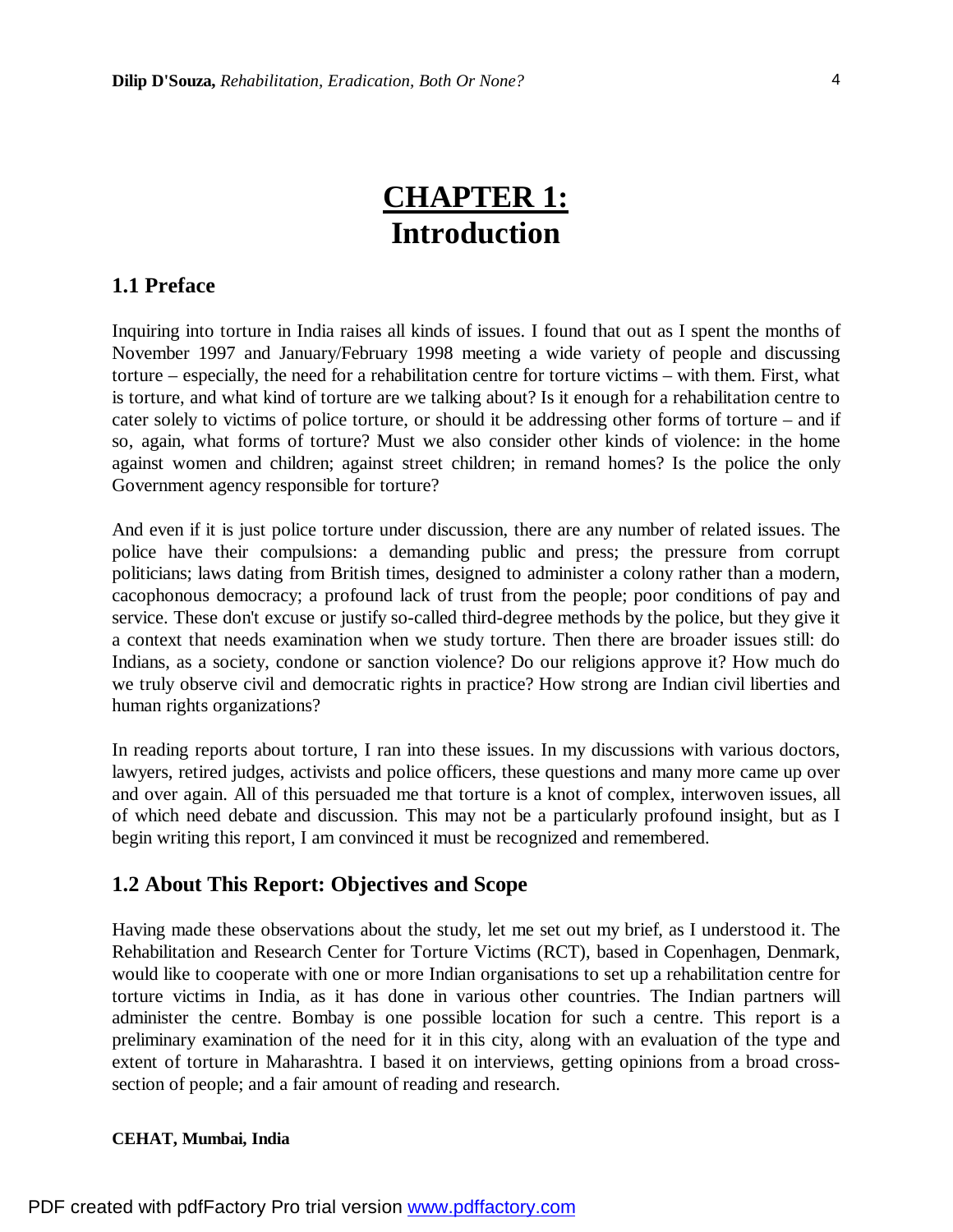This preliminary investigation should offer some idea of the following issues:

- The situation of human rights in India and Maharashtra: how well they are respected, what are the groups working for human rights and how successful they are, attitudes towards human rights and torture and so on.
- How much torture happens; who its victims are; what their needs are as far as rehabilitation goes.
- What resources are available to them: hospitals, legal aid, NGOs, social workers, etc.
- What the opinions on/attitudes towards/obstacles to setting up a new rehabilitation centre are.

## **1.3 Some Brief Comments About Methodology**

At the outset I should admit that I could not collect as much data – figures about the incidence of torture – as I might have liked. Most of my interviewees expressed their inability, for one reason or another, to give me accurate, up-to-date data. Some did not have data available. Others were clearly unwilling (or perhaps unable) to speak freely. While it was not expressed in so many words, I came away from several of my interviews with the distinct impression that the person felt a matter like torture was "controversial" and he did not want to enter into any kind of conflict with the establishment on such an issue.

Reports in the press and publications of human rights groups offered some amount of data concerning torture and violence. I have relied on such information to get some broad indications of the amount of torture that takes place. Those estimates are in the report.

In the end, the weakness in this report is really in the data it contains. I don't doubt its accuracy, but I cannot escape feeling it is somewhat disconnected. This is because of the varying kinds and sources of data I used for the report.

# **1.4 About RCT/IRCT**

The Rehabilitation and Research Center for Torture Victims (RCT) is an independent, humanitarian, non-political organization established in 1982 to help victims of torture and contribute to the prevention of torture. Its main objectives are to rehabilitate persons who have been subjected to torture, to rehabilitate their families, to instruct Danish Health professionals in the examination and treatment of persons who have been subjected to torture and to carry on research into the nature, extent and consequences of torture.

The International Rehabilitation Council for Torture Victims (IRCT) is a private non-profit foundation, established by RCT in 1986. Its objectives are, on an international basis, to support research into all aspects of torture, to support education and training of health professionals and other relevant personnel in the medical, social, legal and ethical aspects of torture, and to serve as an international clearing house for information about torture victims.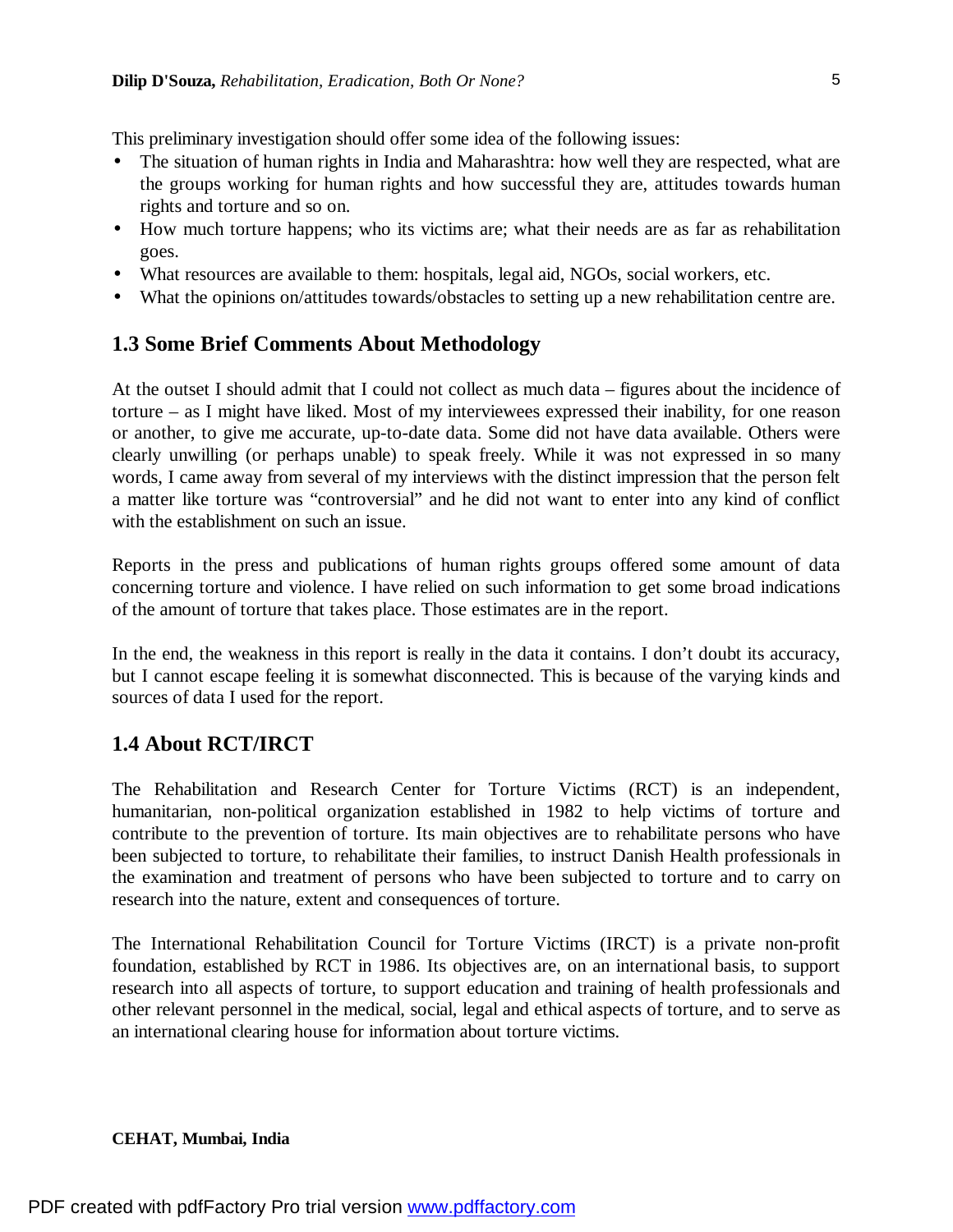# **CHAPTER 2: Human Rights in India**

## **2.1 Background**

On October 14, 1997, India's permanent representative to the United Nations, Kamlesh Sharma, signed the United Nations Convention Against Torture (CAT). Signing the CAT was a part of the United Front's – the coalition of parties that have formed the Government in India – so-called Common Minimum Programme that was spelled out when it came to power. (Of course, the United Front Government is now out of power). Besides, the CAT was adopted by the UN in 1984, and came into force in 1987. To that extent, it was only a matter of time before Mr Sharma formally signed the CAT on behalf of India.

When he did, India had endorsed all six core UN Conventions on Human Rights. Besides the CAT, these are:

- The International Covenant on Civil and Political Rights.
- The International Covenant on Economic, Social and Cultural Rights.
- The Convention on the Elimination of Racial Discrimination.
- The Convention on the Rights of the Child.
- The Convention on the Elimination of Discrimination Against Women.

After signing the CAT, India's Ministry of External Affairs issued a press release. Among other things, it claimed that this was a "reflection of the importance India attaches to the International Instruments on Human Rights and to cooperation with the treaty body system established by these instruments. *This is also in consonance with India's commitment to promote and protect the human rights of its citizens.*" [emphasis added].

That last sentence is the vital one. By signing various agreements and conventions, by pronouncements like this one, the Government of India has committed itself to protect the human rights of Indians. On paper, perhaps, but there is a value to such public commitments. The Government can be held to them, reminded of them, when needed.

Because the truth is that human rights violations happen entirely too often in India. Whether it is rapes by security forces in Kashmir, or abductions by militants in Assam, or beatings by police in Bombay: these events are now routine and not worthy of more than short news items in the press. "One should admit," wrote Dr Bhaskar Ray Chaudhuri, a past president of the Indian Medical Association, in the Association's Journal, "that incidence of violence perpetrated by different law enforcing authorities … is on the increase in India in spite of all these constitutional guarantees and legal protections."

We have laws to address these violations, international treaties we have signed – which, thereby, become Indian law as well. Unfortunately, there is a tendency in India for laws to remain firmly on paper. They are rarely applied swiftly and impartially to offenders; nor is there substantial public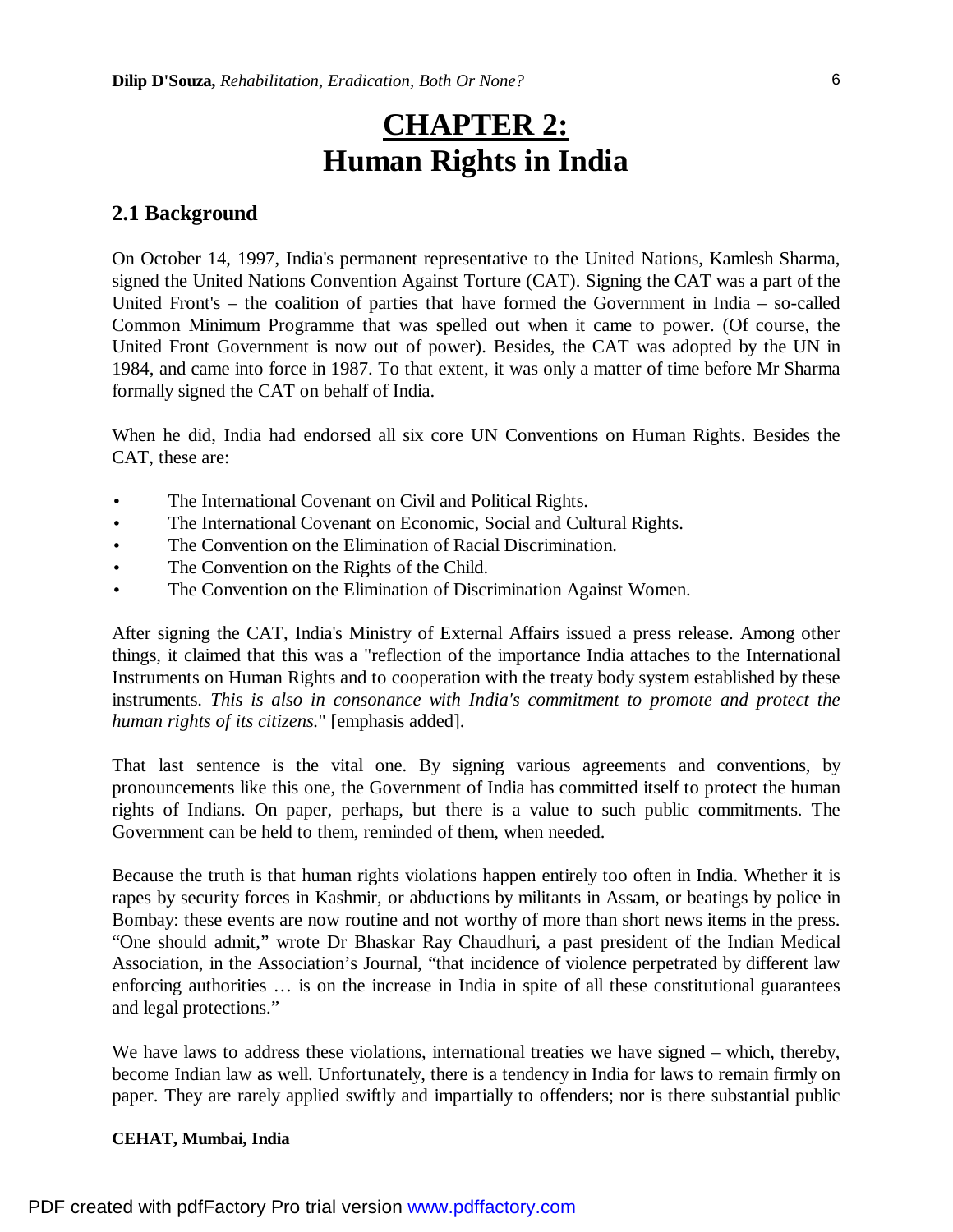pressure to apply them. This is why such horrific tragedies as the massacre of thousands of Sikhs in Delhi in 1984, or the riots in Bombay in 1992-93 which killed thousands more, fade from public memory with none of the really guilty punished for their crimes. India's signature on the CAT, or other human rights agreements, is unlikely to change this situation substantially.

Still, I want to repeat that there is a value to the Government's various commitments to human rights. With our Constitution and laws, they define a framework to protect and nurture the rights of all Indians. As the Supreme Court of India observed once: "It is legitimate for the Court to refer to the comparable provisions of the Universal Declaration [of Human Rights] in construing the items and scope of the relevant text … of the Constitution."

## **2.2 Human Rights Organizations**

There are a large number of organizations in the country which work for human and democratic rights. Several trace their origins to the Emergency (1975-77), when Indira Gandhi severely curtailed civil liberties and jailed thousands. The resistance to the Emergency from civil liberties groups like the Peoples' Union for Civil Liberties (PUCL) was a significant factor in Mrs Gandhi's defeat in the 1977 elections. In more recent times, PUCL has filed and pursued court cases on issues like child labour, inflammatory rhetoric by politicians to provoke murderous rioting, and the problems of citizens near nuclear power plants.

But no less active than the PUCL are such organizations as the Committee for the Protection of Democratic Rights (CPDR), Peoples' Union for Democratic Rights (PUDR), *Lokshahi Hakk Sanghatana* (LHS: Democratic Rights Organization), and many others. In Bombay, LHS has investigated and reported on events ranging from the 1992-93 riots, to the plight of textile workers in central Bombay, to police firing on peaceful demonstrations. In the early '80s, LHS filed and pursued a petition about 18 specific custody deaths in Bombay, using the post-mortem reports for each of the dead men. CPDR and PUCL are fighting a case about a so-called "encounter" death in Bombay last year. CPDR has also sent fact-finding teams to inquire into police brutality against tribals displaced by dams; one of their teams visited the Enron power plant site, south of Bombay, for an inquiry into police violence there last June. The Indian Peoples' Tribunal on Human Rights and the Environment (IPT) has issued a number of well-received reports on human rights abuses caused by development and displacement. IPT and other groups have reported on slum demolitions in Bombay and the police brutality that invariably accompanies them.

The Indian Peoples' Human Rights Commission (IPHRC) published "*The Peoples' Verdict*", a report on the 1992-93 riots in Bombay by retired Justices Hosbet Suresh and Shiraz Daud. It remains the only comprehensive inquiry into those riots that has seen the light of day (I spoke to both Justice Suresh and Justice Daud in gathering material for this report). Lawyers like Colin Gonsalves, PA Sebastian and MA Rane have established a reputation for taking up human rights cases.

This is only a sampling. Dozens more organizations are actively concerned with human rights on a wide spectrum: ranging from religious harmony to tribal rights to caste issues. While they may not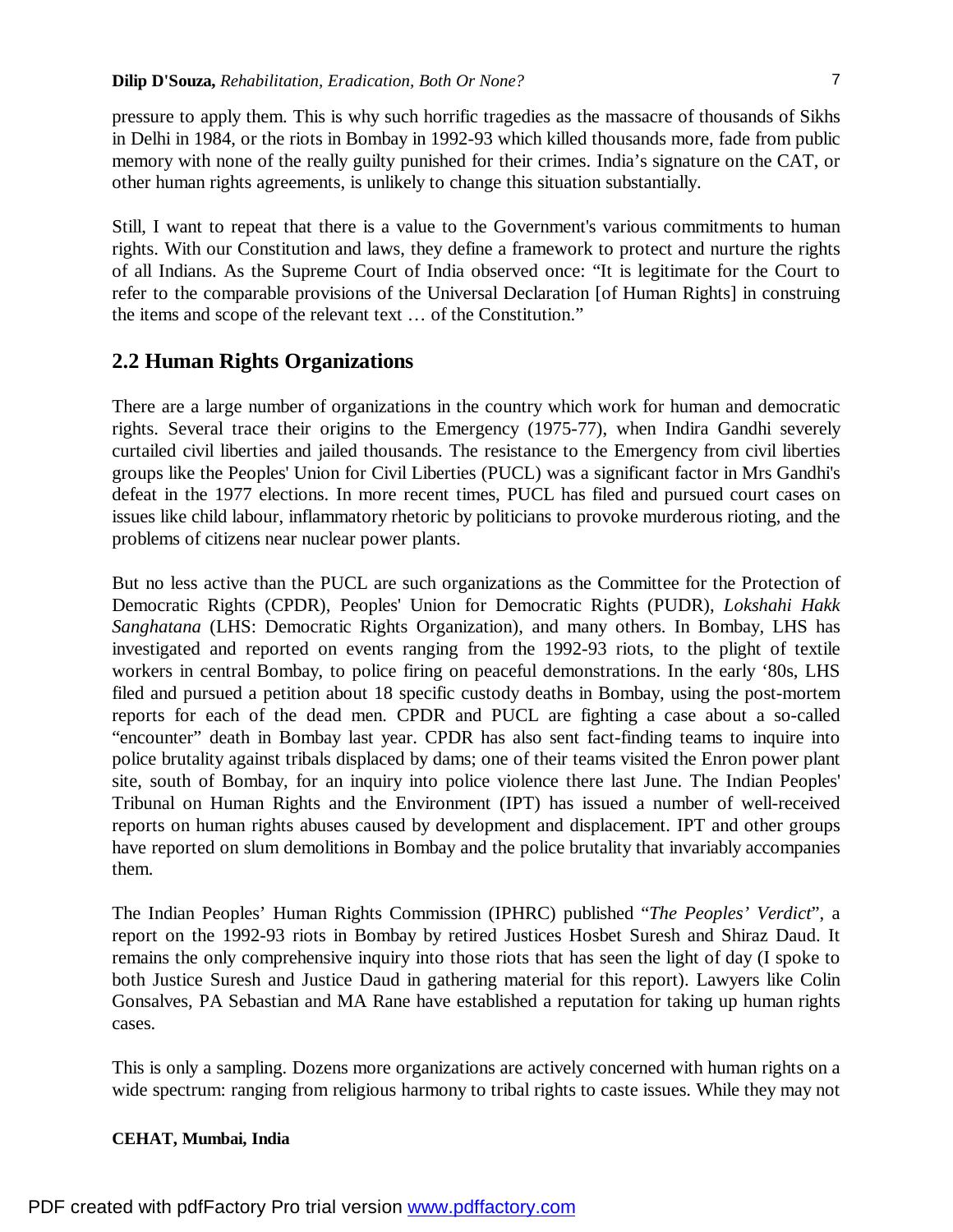systematically investigate every case of torture, especially in Maharashtra, within their limitations they are quick to pick up on and protest human rights abuses. Naturally, some have political ideologies and affiliations. But a number of them remain fiercely independent.

All these organizations, and several others, maintain a presence in Bombay and Maharashtra. Some, like LHS, are based entirely in the city and concern themselves primarily with city, or state, issues. Many of these organizations have investigated and reported specific torture cases.

These efforts indicate that human rights organizations will continue to at least demand accountability for cases of torture, or custodial deaths, or other human rights abuses.

### **2.3 Concerns**

The other side of this picture is that many human rights organizations are small and therefore easy for the state to ignore. In Bombay for example, PUCL functions largely through the dedication of three committed individuals. While they are vocal and respected, they are naturally limited in what they can achieve. This is a fairly typical story. No human rights organization in India has been able to build up a large base of committed, energetic members. There are many reasons for this, but that's perhaps beyond the scope of this report. But the fallout has been what I mentioned above: that human rights are violated routinely in India, and there rarely is substantial protest about this. As I also mentioned above, not even India's signature on the CAT is likely to change this situation significantly. After all, how many Indians even know what the CAT is, let alone that we have signed it? As I see it, the only hope for long-term, permanent change in attitudes towards torture – and human rights in general – is that all Indians will get an education; so become aware of their rights; more important, be able to and know how to demand their rights. In some ways, that we have failed to educate so many Indians is the greatest human rights abuse of all.

For just one illustration, consider a recent Amnesty International document ("*Submission to the Human Rights Committee concerning implementation of articles of the International Covenant on Civil and Political Rights*", July 1997). It listed six "concerns" about India (I have put them in what I consider to be an order of priority for Maharashtra):

- 1. "The shortcomings of India's implementation of safeguards to prevent human rights violations – contained in the Indian Constitution, the criminal law and in court orders;
- 2. "The absence of adequate mechanisms to ensure full redress (including investigation, prosecution and compensation) for all victims of human rights violations;
- 3. "The particular vulnerabilities of economically and socially disadvantaged groups in India, including women, *dalit* and tribal peoples, to a whole range of human rights violations and the particular problems they have in obtaining redress."
- 4. "The continuing state of impunity for the majority of perpetrators of human rights violations particularly in areas of armed conflict;
- 5. "The existence of a raft of legislation which provides for preventive detention which has been used to detain people not only in areas of armed conflict but has also been used against those defending the full range of human rights as set out in the Universal Declaration of Human Rights;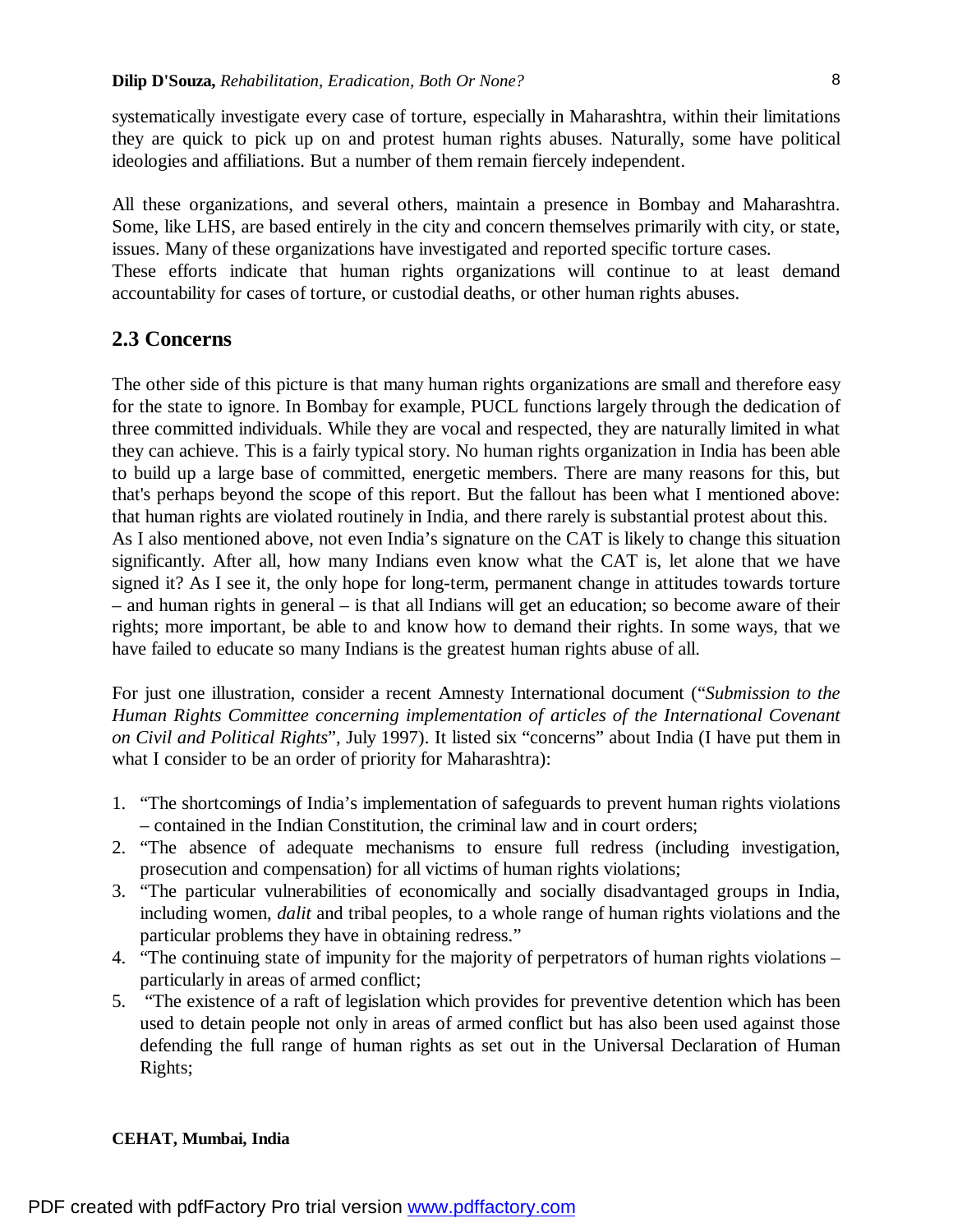6. "The existence of special legislation which grants security forces wide powers to arrest and detain, shoot to kill and escape prosecution for violations, provisions of which suspend safeguards to protect the fundamental rights of citizens in India;

Points 5 and 6 refer to legislation like the Armed Forces (Special Powers) Act, in force in the Northeastern states of the country, or various preventive detention laws that have been promulgated at different times in our history. Neither applies to Maharashtra today; nor is armed conflict seen in the state. But the other points are certainly relevant to Maharashtra. The next chapter will explain some of this. It is vital to keep these points in mind, because any investigation and discussion of torture in India takes place in the context of concerns like these.

In sum, while I don't mean to sound entirely pessimistic about the human rights situation in India, nor understate the impact of the often vocal groups fighting for human rights, it is important to keep in mind that human rights are neither well understood nor strongly protected in India.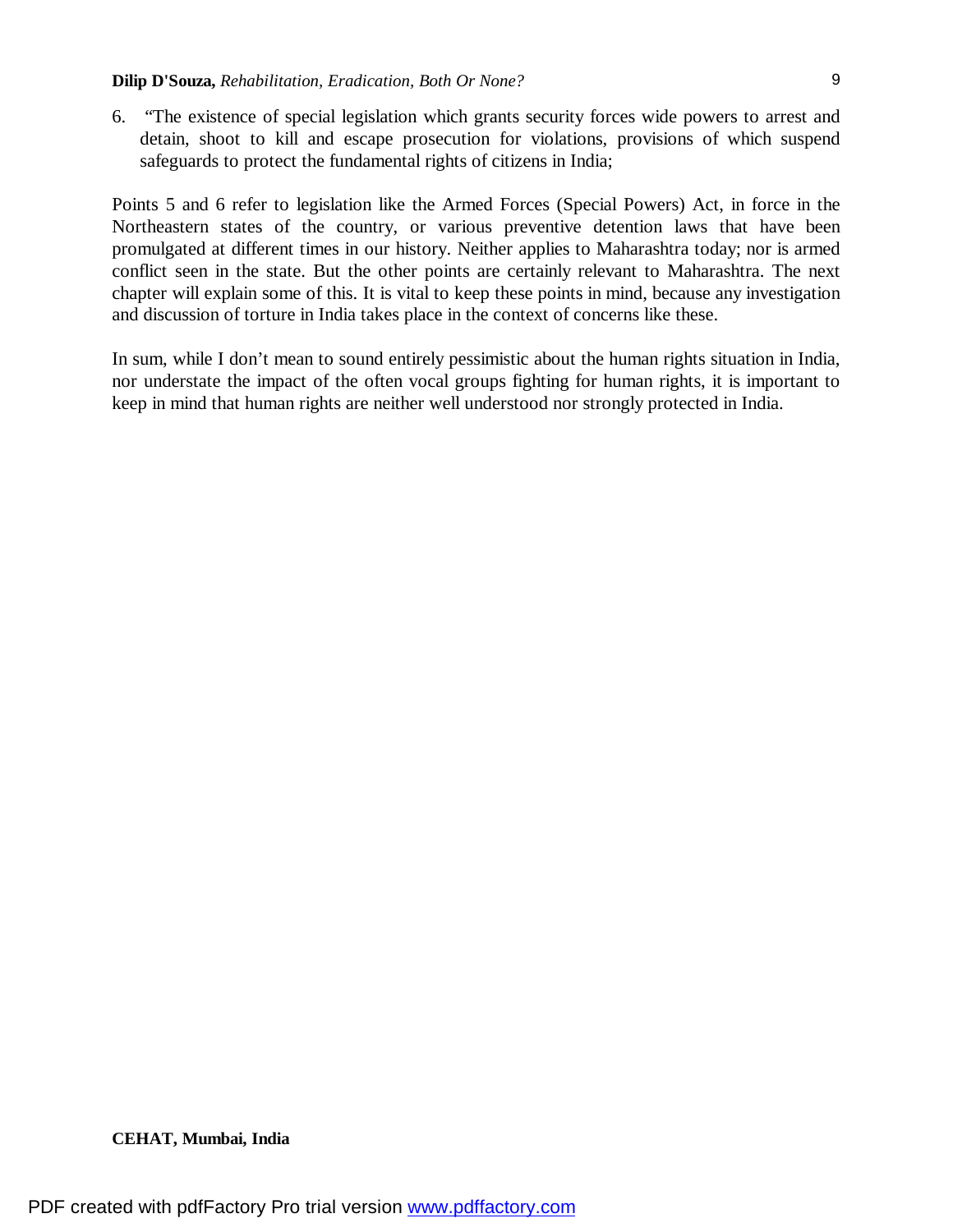# **CHAPTER 3: About Maharashtra: General**

## **3.1 Some Facts and Figures about the State**

Maharashtra is in Western India, about in the middle of the country. At 308,000 sq km, it is the third-largest state in India after Madhya Pradesh and Rajasthan. The 1991 census put its population at 78.9 million, again third in the country after Uttar Pradesh and Bihar. Between the 1981 and 1991 censuses, the state's population grew at 2.31% annually, higher than the country's growth rate in those years of 2.16%; among the larger states in the country, only Madhya Pradesh and Rajasthan grew faster in the '80s.

Literacy in 1991 was 64.9% (among females, 52.3%): only the much smaller states of Kerala, Goa and Delhi had higher rates. It is also the most urbanised state in India apart from Goa and Delhi. There are several large urban centres in Maharashtra: Bombay (10 million), Pune (2.5 million), Nagpur (1.7 million), Kalyan (1 million), Thane (803,000), Nashik (725,000), Solapur (621,000), and Aurangabad (593,000) are the largest. These reflect Maharashtra's relative level of industrialisation, something its politicians never tire of harping on.

There are various indicators of this industrialisation and the prosperity that has come with it. Gross factory output per capita was Rs 6,413 in 1989-90, the best in the country and far above the national average of Rs 2,763. Each of the state's residents consumed 474 kwh of electricity in 1992-93, a level exceeded only by Gujarat, Punjab and Haryana. Bank deposits per capita in March 1992 amounted to Rs 6,539, by far the highest in India. Net domestic product in 1991-92 was Rs 620 billion (about US\$20 billion that year), outstripping every other state. That meant the per capita income was Rs 8,180 that year, third highest after Punjab and Haryana.

While these figures might seem very encouraging, there are also indications that Maharashtra's much-applauded prosperity is somewhat skewed. For example, in 1987-88, 29.2% of its population lived below the poverty line: not substantially below the national average of 29.9%. Compare this to Punjab's 7.2% and Haryana's 11.6%. (Note: the definition of the poverty line has changed since). Take another example: of about 1.6 million small-scale industries that were registered with the Small Industries Development Organisation in 1992, only 68,000 were in Maharashtra. Every other large state except Rajasthan, and most of the smaller states, had a higher number of small-scale industries registered. The state has not paid much attention to promoting the small entrepreneur, to taking prosperity to the masses. (On the other hand, in 1993-94 the state approved 109 foreign investment projects, well above the next best state, Tamil Nadu, which had 78). Even the relatively high literacy rate conceals a skewing: in 103 of the state's 254 *talukas* (smaller administrative units within districts), female literacy is actually lower than the national average of 39.3%. In Akrani *taluka* in Dhule district, only 8 of every 100 women is literate, only 20 of every 100 men.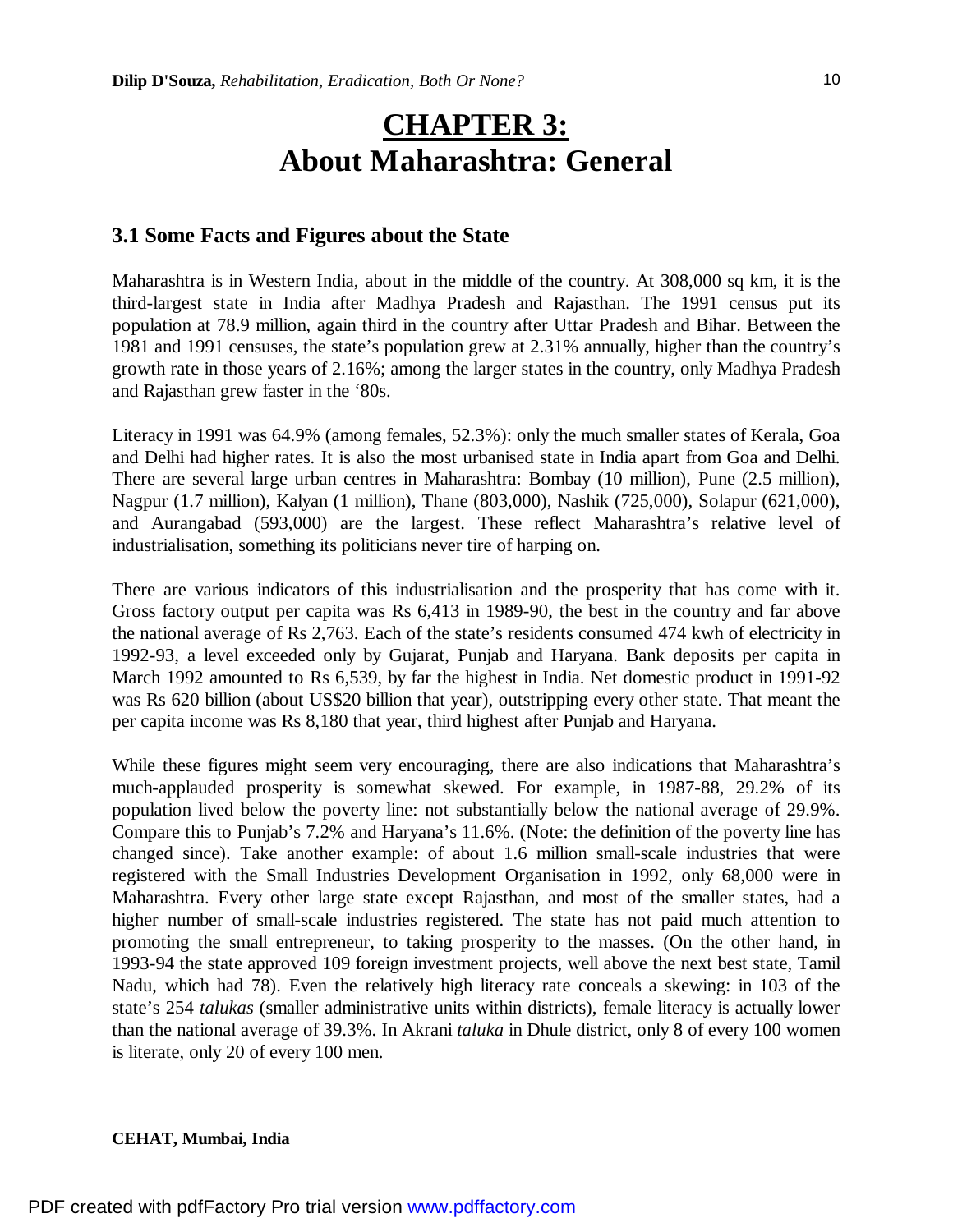This disparity in wealth in Maharashtra helps explain why the state is fertile ground for a number of social movements. While this report is not the place to detail them, they are the breeding ground for much of the state's turbulent politics. The state Government is in constant conflict with one uprising or another, ranging from tribals protesting displacement by dams to coastal fishermen protesting the Enron power plant. Naturally, these conflicts produce regular police excesses as well.

# **3.2 Health Care**

Of India's 13,692 hospitals in 1993, 3,115 were in Maharashtra, a figure exceeded only by Uttar Pradesh. (Two-thirds of India's hospitals are private). Maharashtra had nearly 79,000 hospital beds, the highest in India's total of 596,203. These are significant underestimates partly because private hospitals are not required to register themselves with health authorities. Maharashtra also has the highest per capita availability of doctors (about 86 per 100,000 people in 1989, according to the Ministry of Health and Human Welfare, Government of India).

Again, these encouraging figures conceal some not so palatable truths. About half the doctors in the state practice in Bombay city alone, according to the Maharashtra Medical Council. The per capita availability of doctors is 5 times better in the urban areas of Maharashtra than in the rural areas. More distressing, health care expenditure by the state was just Rs 57 per capita in 1993: that was actually below the national average of Rs 58 that year. Punjab, Kerala, West Bengal and several other states all spend more per capita on health than Maharashtra does. One survey showed that the government pays for only about 30% of a person's health care expenses: just 2.63% of its revenue expenditure.

The point is that India's health care is largely privately financed and provided. That might be all right except for what I touched upon above: private providers are not regulated by any laws. This explains abuses, neglect and a distinct lack of ethics in the profession and system. This in turn helps explain doctors' attitudes towards torture and human rights that I will address later in this report.

# **3.3 Health Care In Bombay**

Bombay is not just the largest city in India; it is also the richest city, it runs the most efficient public transport system in the country, it is a huge engine of economic growth, a powerful magnet for people seeking opportunity all over India. Among other things, it also has some of the country's best hospitals and medical services. Herewith, a very brief look at this, particularly in regard to torture victims and other prisoners.

There are over two dozen large hospitals in the city; some are as well-equipped as any in the world. The country's leading cancer hospital, the Tata Memorial Hospital in central Bombay, attracts patients from throughout India; as do more general hospitals like Jaslok, Hinduja and Lilavati. There are also hundreds of smaller hospitals and clinics scattered across the city: a total of 1050 private registered hospitals. The larger hospitals are all run as profit-making enterprises, which works out to be very lucrative for their doctors.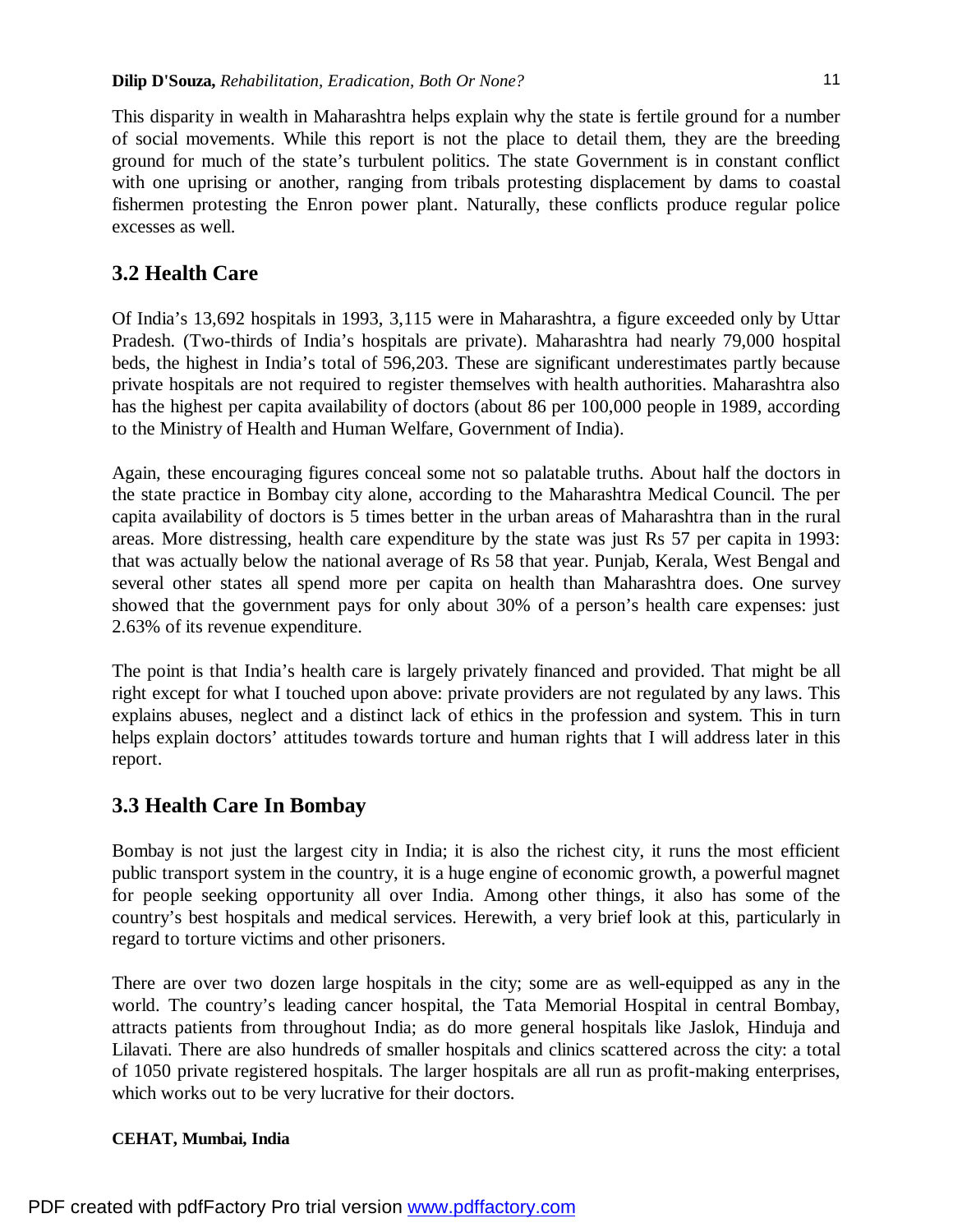12

The state of Maharashtra has 32 degree-granting medical colleges which admit about 3400 students a year. Bombay has five of these, which admit about 700 students annually. One of these (KJ Somaiya) is a private institution; three are run by the Municipal Corporation (GS, Nair and Lokmanya Tilak, also known as Sion Hospital); and one (Grant) is run by the Government.

While health services, and particularly private health services, have grown tremendously over the years in Bombay, they tend to be out of reach of the poorer sections of the population. One 1988 survey ("*Utilisation of health services by the urban poor – A Study of the Deonar Maternity Home Health Post Area*", CAK Yesudian, Tata Institute of Social Sciences) found that slum dwellers did not use municipal health services. This is because of the need to travel long distances and pay the corresponding transport costs, long waiting hours at the hospital and very brief contact with the doctors. The alternative, private services, are more expensive. Besides, they also concentrate on more lucrative curative care, and nearly every expensive medical technology and technique that is available in the West is also available in Bombay's hospitals for the right price. In fact, the hospitals advertise their use of these techniques. As a result, community health practices, disease prevention and maternal and child health care get very little attention from private health care providers.

Considering that between 55% and 60% of Bombay's population lives in slums, the truth is that health services are, for one reason or another, not easily available to large numbers of the city's residents. This is also important to keep in mind because the majority of people in jails, subjected to torture, come from the poorer sections of society.

Still, as I mentioned above, the city's hospitals, including the municipal and Government hospitals, do attract patients from all over the state and the country.

The police normally take prisoners with injuries and illnesses to the large Government or Municipal hospitals, like JJ or KEM or Sion (Lokmanya Tilak) Hospitals. On any given day in JJ, you can see prisoners making the rounds of the doctors. They are always handcuffed to a police constable; the pair is followed by another constable who carries a gun.

One recent morning in one wing of JJ's Out Patient Department (OPD) building, I counted 13 such prisoners, with their police escorts, who passed me over the course of an hour. Three, all barefoot, were no more than fifteen years old. That sight told me in no uncertain terms about who you can find in police lockups. About who, therefore, you can expect is being beaten up in there.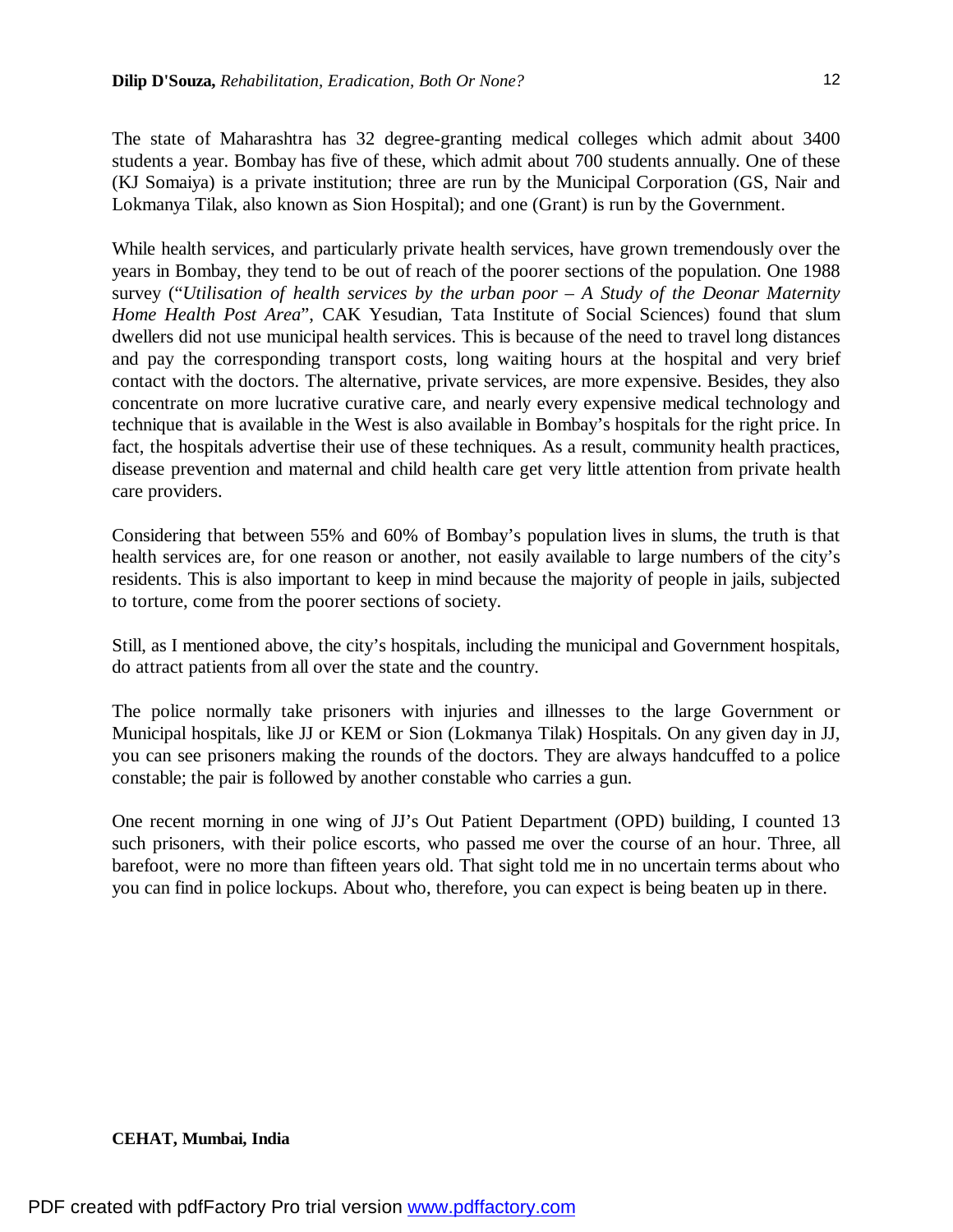# **CHAPTER 4: About Maharashtra: Violence and Human Rights**

## **4.1 The 1992-93 Riots in Bombay**

In the March 1995 Maharashtra Assembly elections, the Congress Party was defeated by an alliance between the Shiv Sena and the Bharatiya Janata Party (BJP), which went on to form the Government in the state. The Congress had been in power in Maharashtra more or less continuously from Independence in 1947, so what happened in 1995 was a stunning, if deserved, reverse for the party. There were several reasons for this emphatic rejection of the Congress; one of the strongest of them was the role Congress politicians played in the riots in Bombay in December 1992 and January 1993.

At the time the riots engulfed Bombay, Sudhakar Naik of the Congress was Chief Minister. The country's Defence Minister, Congressman Sharad Pawar, came to the city ostensibly to help control the riots with the help of the Army. In reality, these two major Maharashtra politicians, bitter political rivals within their party, were trying to upstage each other. The rioting became a pawn in each man's attempts to show the other in a bad light. Partly as a result, the state machinery was utterly ineffective as rioting raged on in two different phases in December and January. By Government estimates alone, close to a thousand people were killed. The *Times of India* (March 5 1993) estimated that property worth Rs 40 billion (about US\$1.25 billion in 1993) was damaged or destroyed. Human Rights Watch (in "*India: Communal violence and the Denial of Justice*", April 1996) reported: "According to official figures, which representatives of nongovernmental organisations again considered understated, 5080 huts, 1711 shops, 90 houses and 67 other structures were destroyed during the violence in January."

For this shameful failure to ensure public security, Naik, Pawar and their party deserved to be punished at the next elections. So they were. The result, of course, was this: while the party that did not care to maintain law and order during the riots was punished, the parties who openly participated in the riots made huge gains at the elections and were able to form a Government. The role of Shiv Sena and BJP politicians during the riots has been documented in various reports. As mentioned above, Justices Suresh and Daud conducted an inquiry whose report is "*The People's Verdict*". LHS and CPDR issued "*The Bombay Riots: The Myths and Realities*". Ekta Samiti produced "*Bombay's Shame: A Report on Bombay Riots*". There were other smaller, more localised inquiries by organizations like the Bharatiya Janwadi Aghadi (Indian People's

Front).

In their report, Suresh and Daud comment on the inflammatory speeches and articles by Bal Thackeray, leader of the Shiv Sena, that instigated violence. They note that "in the eyes of a large number of innocent and helpless victims whose suffering cannot be described in adequate words, he is directly responsible for their present plight." During the riots, Pramod Navalkar of the Sena was widely reported as having claimed that the Sena "boys" were out rioting. "There has been an open admission by the Shiv Sena that they were actively involved in the riots", write Suresh and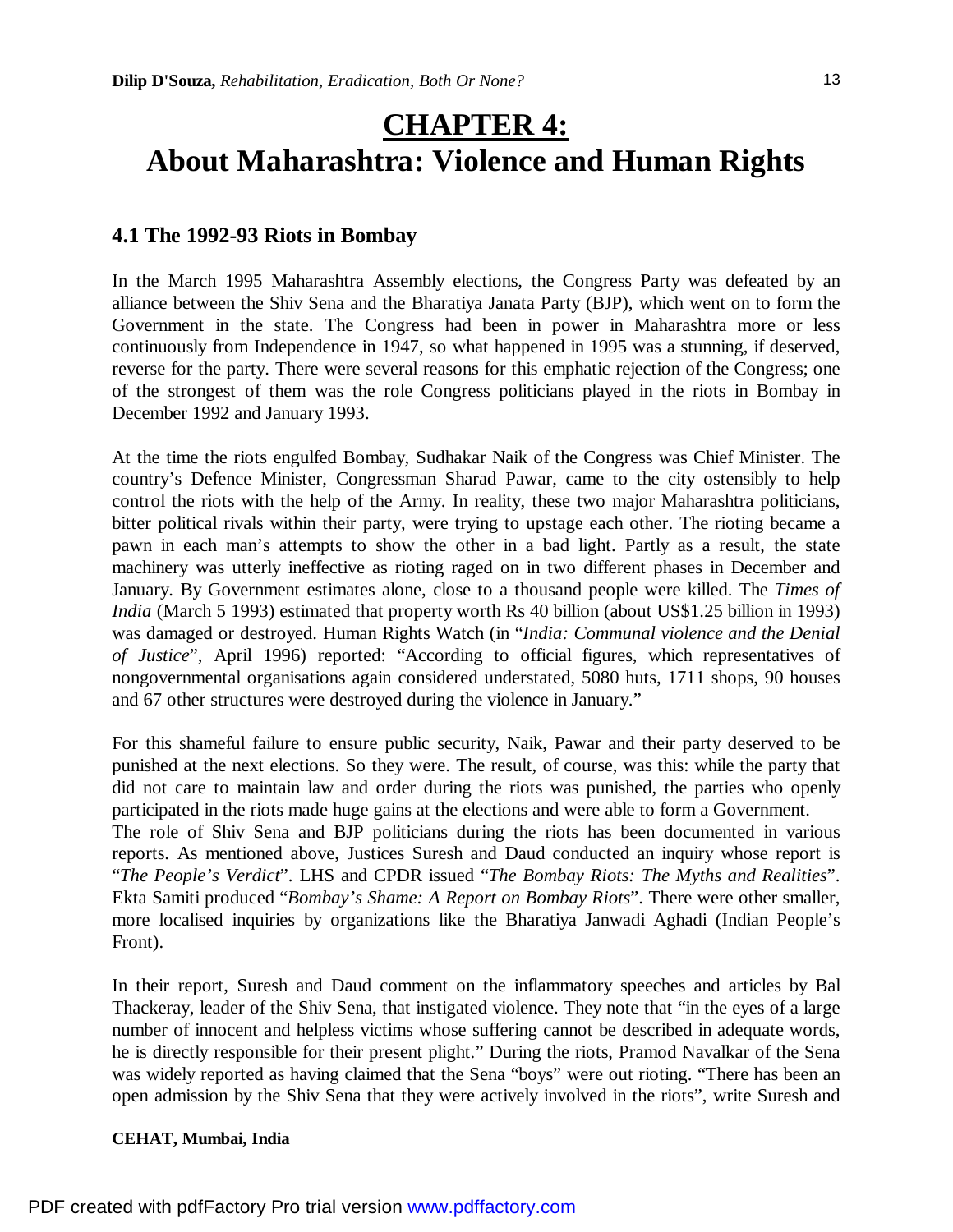Daud. They also write that they have "collected voluminous evidence to show that even BJP workers were involved in several incidents of rioting. For that matter even some of the Congress and RPI workers were involved in the riots."

All of this is quite apart from the years of propaganda from the BJP and Shiv Sena that served to rouse hatreds leading up to the riots.

Apart from the dead and wounded, the riots caused over 100,000 people, by some estimates, to flee the city. Many of these people lost their homes and belongings or were attacked by rioting mobs; others were simply terrified and chose to get out.

Soon after the riots, the Government announced that riot victims would be given compensation. Families of the dead, for example, were to be given Rs 30,000 in cash and Rs 170,000 in post office savings bonds. While they had to struggle through the state bureaucracy to get this money, most victims' families did get it in the end; though even today, five years later, there are regular reports about some who have still not got their compensation. Asghar Ali Engineer of the Centre for Study of Society and Secularism told the *Afternoon* newspaper about some of these: "There are about 165 Muslims who are still missing since the riots broke out. Since they haven't returned, it is only logical to conclude that they are dead. But the state government is not willing to give compensation to their families because there is proof of their death."

No other official measures have been taken to help the victims of riots.

I should mention here the official inquiry into the riots, conducted by Justice BN Srikrishna. The Justice submitted his report to the Government on February 16, 1998. It has not yet been made public. Over the five years that Justice Srikrishna has been conducting his inquiry, calls for punishment of riot criminals have been answered by saying nothing can be done until his inquiry is complete. This has no basis in law: nothing under India's Commissions of Inquiry Act prevents a Government from applying the law to those who break it, even if those events are being investigated by a Commission. And on various counts, clearer violations of Indian law than what happened during the riots are hard to imagine.

As a result, the vast majority of the rioters and murderers from those weeks is free and unrepentant, with no particular fear that they will ever face the law. Now that Justice Srikrishna's report is complete, it remains to be seen if the riot criminals will indeed be punished.

One final, and disturbing, point about the riots: there were cases in which the rioting spread into hospitals too. A well-known case was in KEM Hospital, where a man waiting to be operated on was stabbed to death right outside the operation theatre. "*The People's Verdict*" relates that several witnesses testified that victims were stoned, cut into pieces, beheaded and burned, all in hospital premises. Some of this happened while a "crowd was clapping and dancing around the body."

This pattern had a horrific echo in recent (November 1997) rioting in Coimbatore, Tamil Nadu. A report in "*Communalism Combat*" (February 1998) about the rioting says: "[T]he most ghastly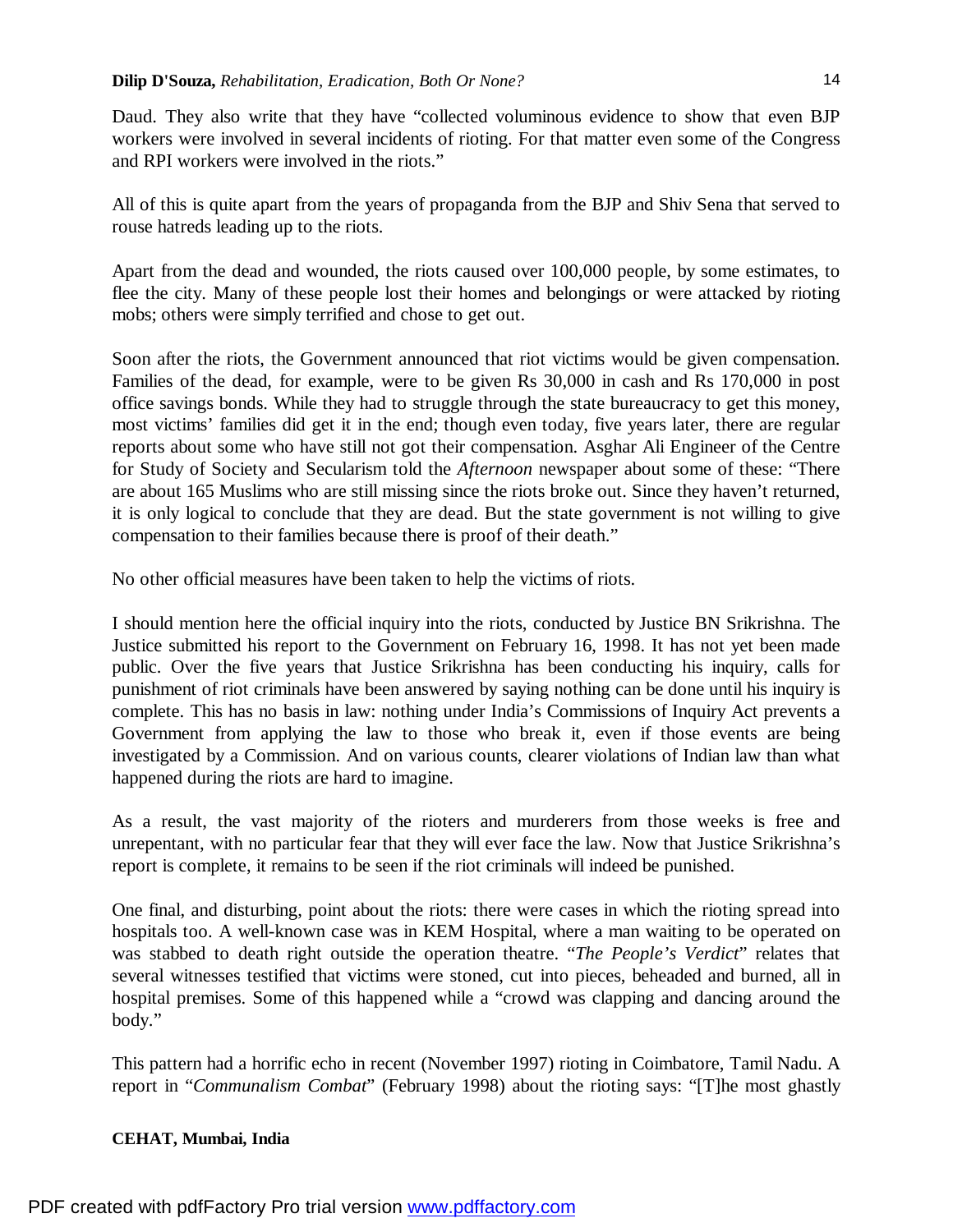scenes were enacted at the government hospital where the policemen arrived in a procession along with members of Hindu communal groups... They mercilessly assaulted, torched and stabbed to death, both the injured Muslims brought to the hospital for treatment and their rescuers. Doctors who tried to intervene were themselves threatened."

In retaliation, Muslim communal groups planted a bomb in the hospital in February 1998.

# **4.2 Law and Order Under The Alliance Government**

The Shiv Sena-BJP alliance came to power in Maharashtra in 1995 with the promise that it would strictly control riots and be tougher on crime in general. In the years since, and especially as elections draw nearer, politicians from the two parties have often claimed there have been no riots in the state under their rule. But while there have indeed been no conflagrations like in 1992-93, there have been smaller riots. For example, in 1996 alone, there were three riots between Hindus and Muslims. In Shrivardhan on June 6, 12 people were injured and two platoons of the State Reserve Police had to be called out to restore order. In Junnar on September 26, about 200 people were rounded up after shops had been looted, vehicles burned and several people injured in stone-throwing. Two days later, in Pen, two people were stabbed to death by rioters, three more were shot in police firing and there was substantial property damage in widespread rioting that spilled over into neighbouring villages as well. A report on the Junnar riots by *Ekta* and the Centre for the Study of Society and Secularism shows how relatively peaceful relations between Hindus and Muslims have been poisoned by steady propaganda over the last few years. So much for controlling riots.

As far as being tougher on crime is concerned, that translated into a series of so-called "encounters": a euphemistic term for extra-judicial executions by the police of people they term gangsters. These encounters were actively encouraged by the Government. "I support the encounters," Home Minister and Deputy Chief Minister Gopinath Munde, of the BJP, told the magazine *The Week*. As a result of such wholehearted backing, the police took to encounters with gusto; two particular officers who were responsible for a number of them have become minor celebrities.

In 1996, 56 people were killed in encounters in Bombay; 69 in the first ten months of 1997. (These figures should be compared to 9 in 1995, 29 in 1994, 26 in 1993 and so on. All figures from a report in *The Week*, October 26, 1997, though they have been reported elsewhere as well). On October 9 1997, the newspaper *Mid-Day* carried a list of encounters, police firings and gangland murders in just the three months since July 11. There are 29 incidents, in which 40 people died.

Notably, not one policeman was killed, or even injured, in any of these encounters.

The carnage led to an outcry from human rights and civil liberties groups; that brought a predictable reaction from the Government. "The stand taken by human rights activists is demoralising for the police," Munde told the *Bombay Times* on October 8. Demoralising or not, the authenticity of at least one of these encounter killings is being investigated in the course of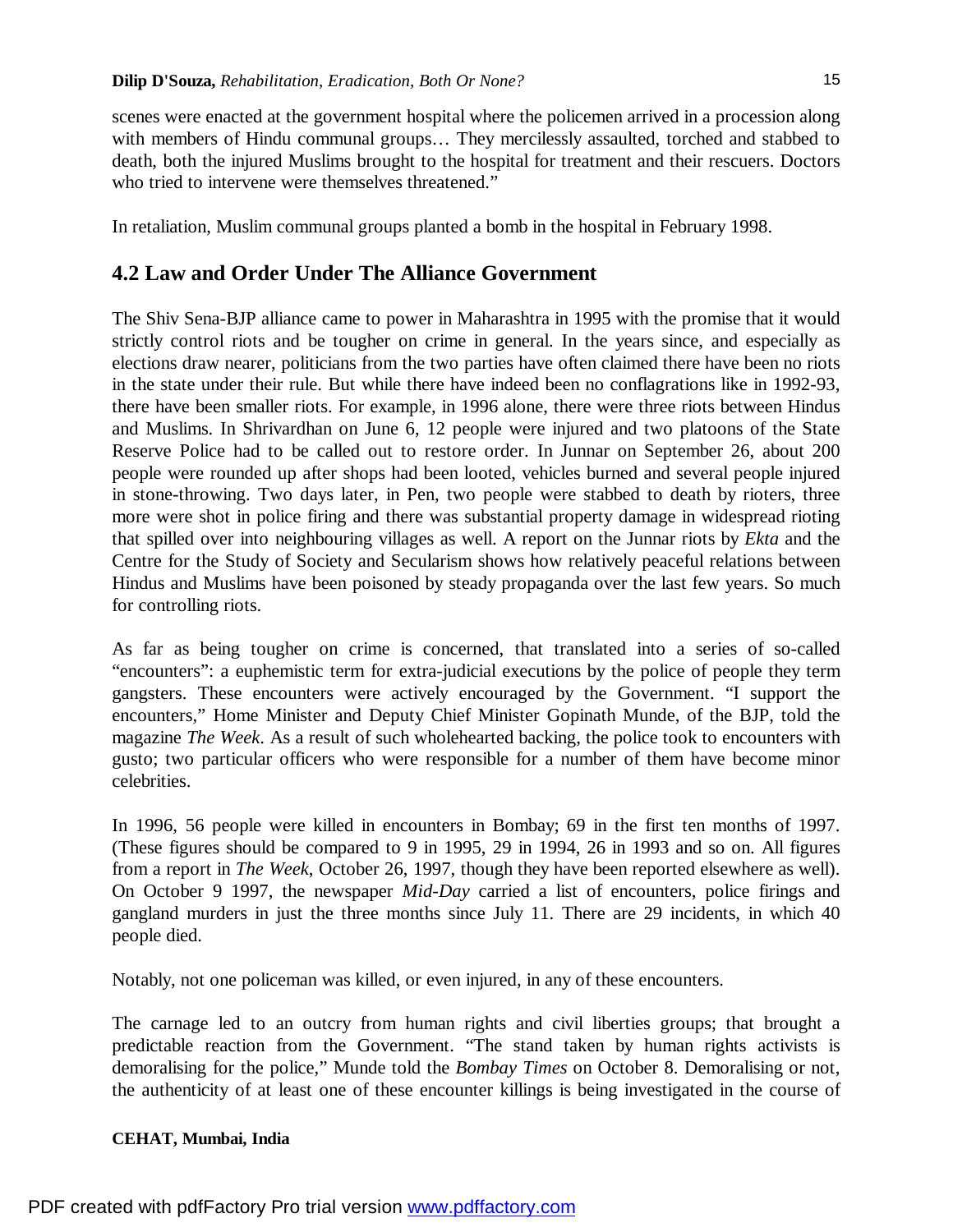hearing three petitions in the High Court (filed by PUCL, CPDR and the Samajwadi Party). This is the shooting of a man the police call Javed Fawda, killed on August 26. The police claim he was a well-known gangster. But they turned his body over to his sister, who has maintained that her brother was called Abu Sayama; he was no gangster, but a peanut vendor at the Bandra railway station. Hearings into this case are continuing.

In July 1997, the National Human Rights Commission officially asked the state Director-General of Police for an explanation for the rise in encounter killings in Maharashtra. More recently, *Sunday Mid-Day* (February 22, 1998) reports that the NHRC has issued a notice to the city's Commissioner of Police asking him to explain the death in a police encounter of a man called Zulfikar Mohammed Mahimkar on July 31, 1997. The complaint to the NHRC that prompted this notice also mentioned the case of a young boy, Parvez Jamir, who had gone to buy cigarettes; he was picked up by the police and beaten at the JJ Marg police station for two hours.

The respected ex-Commissioner of Police Julio Ribeiro, whom I interviewed for this report, is only one of several prominent citizens to point out that encounters, apart from being a human rights disgrace, cannot eliminate crime. "Serious studies will reveal that such killings by the police rise or fall in tandem with gangland activities", Ribeiro wrote in the Bombay Times on October 21. He went on: "Extortions and killings by gangsters have increased considerably of late."

If encounters were not bad enough, there are other signs of the Maharashtra Government's contempt for human rights. On February 14 1998, the Times of India reported that custodial deaths around the country have shown a disquieting jump over the last year. Quoting sources in The Ministry of Home Affairs in New Delhi and documents from the NHRC, the report says such deaths went up from 444 in 1996 to 888 in 1997: a 100 per cent increase. "[T]he most disturbing trend [is] in Maharashtra," says the report, "where the number of custodial deaths leap-frogged from 33 in 1996 to 200 last year (a little over 500 per cent)." (Appendix A contains a summary of this data).

On July 11 1997, state and city police fired on a crowd of low-caste *Dalits* protesting the desecration of a statue of Dr BR Ambedkar in Ramabai Nagar in North Bombay. Eleven people died. Whether justified or not, this firing was widely seen as indicative of the state Government's attitudes towards the traditionally oppressed lower castes. The impression was strengthened only a day or two later. When a crowd of Shiv Sena activists gathered and assaulted an Opposition politician's home in South Bombay; the same police, faced with this crowd, showed no interest in opening fire. In fact, it was widely reported that the police officer present had begged the crowd to disperse, which they did not. Instead they went ahead, entirely unimpeded, with their vandalisation of the politician's home.

# **4.3 Human Rights are Unimportant**

One of the first things the alliance Government did when it came to power in 1995 was to abolish the state's Minorities Commission. "We don't believe in the word minority", was the common refrain of the Chief Minister and his colleagues at the time. Minorities Commissions around the country are constituted to safeguard and speak for the special rights of minorities.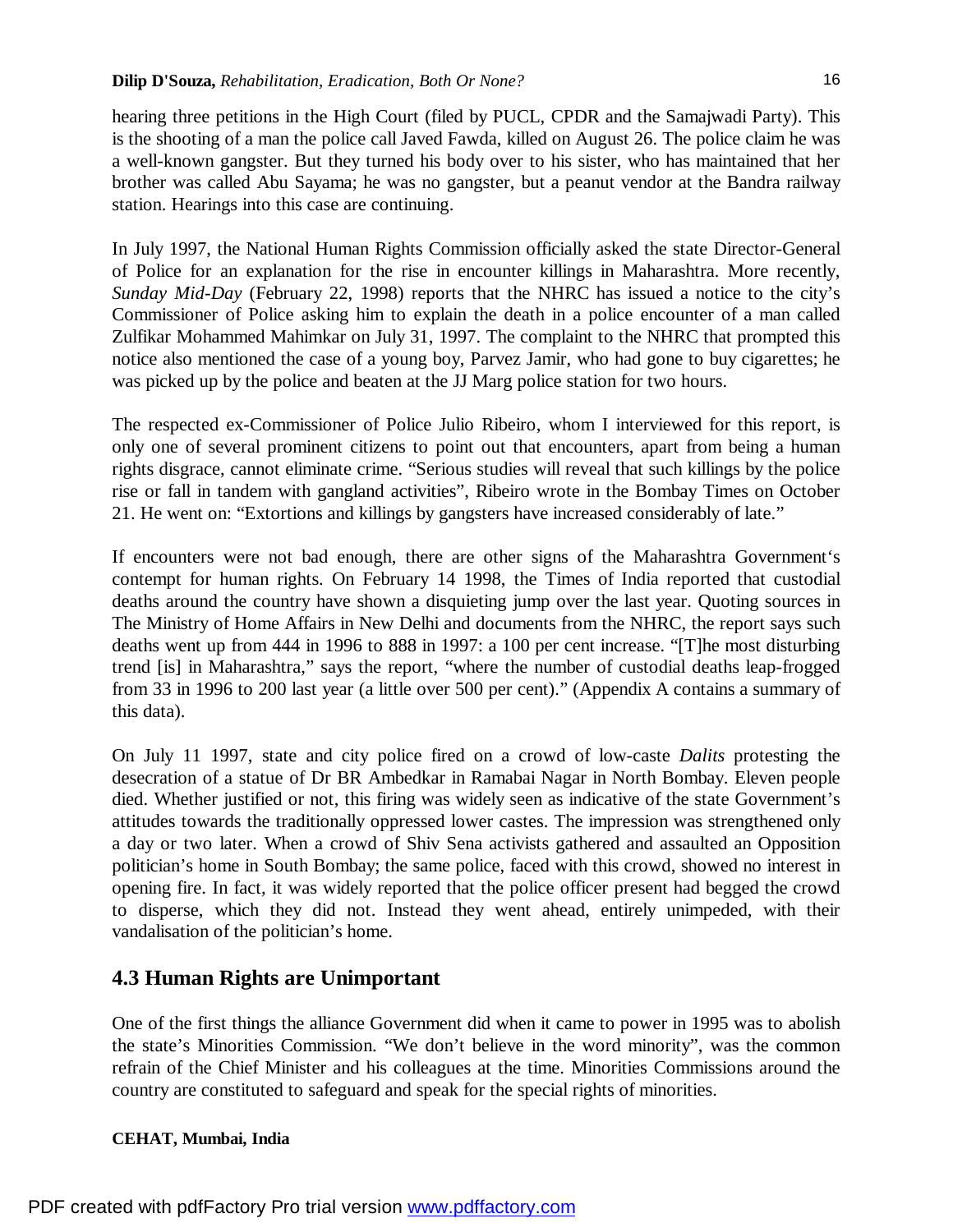Despite repeated demands, neither has the Minorities Commission been reinstated, nor has the state set up a Human Rights Commission in Maharashtra. The demands are met by claiming that the NHRC is the only body needed to protect human rights in the state. This papers over the NHRC's necessarily national outlook and the vast amount of work it undertakes. It also ignores the utility of having one more body, a state-level body, to monitor human rights violations.

The state Government's airy dismissal of concern for minority rights, for human rights, speaks for the value it places on them.

It is important to keep in mind the figures and incidents in this chapter, and the background they paint, for they will help in appreciating the climate in which a torture rehabilitation centre in Maharashtra will have to function.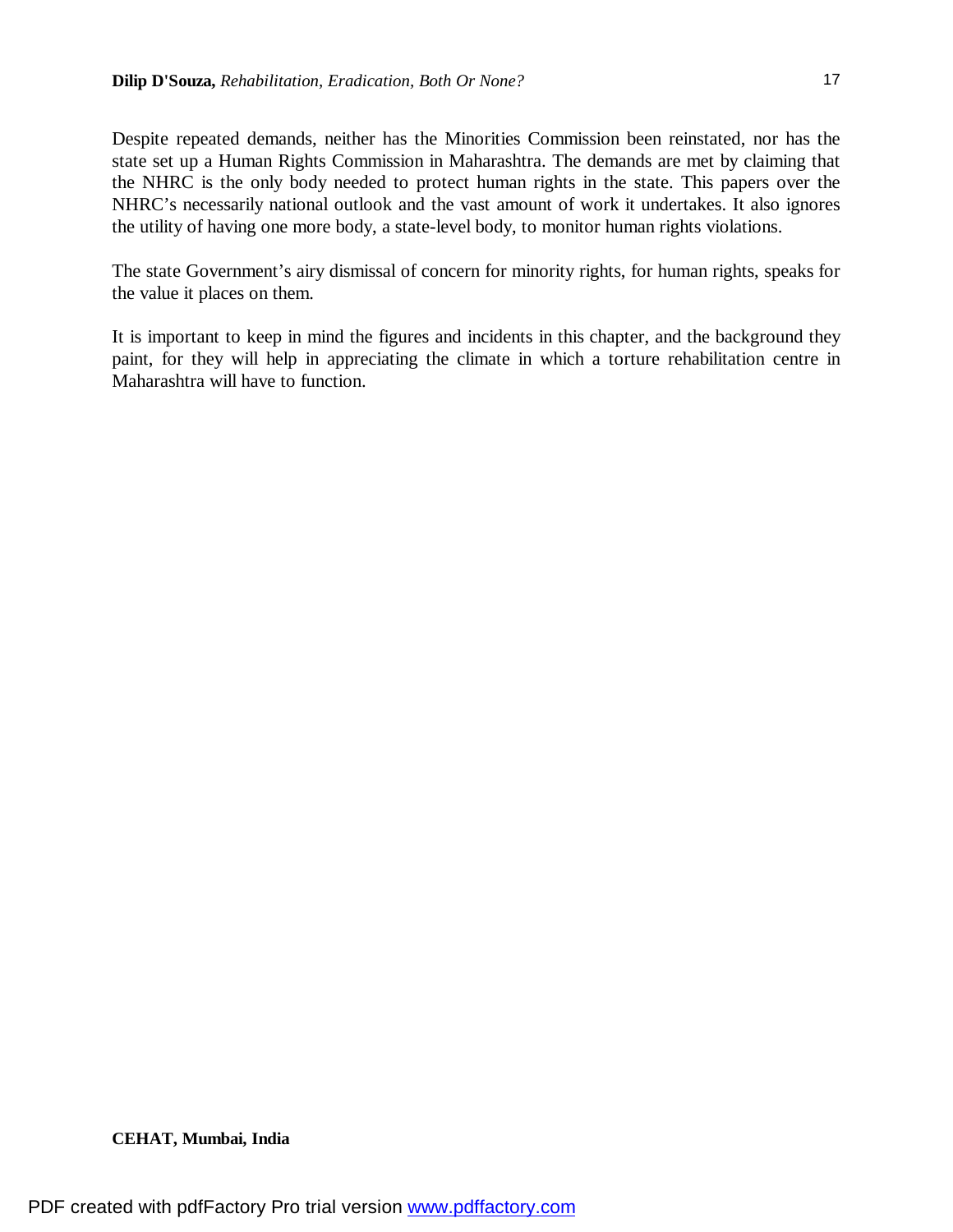# **CHAPTER 5: Some Perspectives on Torture**

# **5.1 Definitions**

What do we mean by torture? Here is one definition that seems accurate: torture is "*the deliberate systematic or wanton infliction of physical or mental suffering by one or more persons acting alone or on the orders of any authority, to force another person to yield information, to make a confession, or for any other reason.*"

This definition was proposed by the World Medical Association (WMA) in its 1975 "Tokyo Declaration." It appears in publications by the Indian Medical Association (IMA): in particular, in the proceedings of the IMA's 1994 Workshop on Medical Ethics & Ethos in Cases of Torture. Given its wide acceptance by medical personnel, who would necessarily be an important part of any rehabilitation centre that is set up in India, I will leave it at that for this report.

Clearly, torture fitting that description occurs in India. Having said that, from all accounts India has been free of the large-scale war-time or political torture that countries like Argentina, Chile, Liberia and Vietnam have experienced. The stomach-turning stories of the videotaped slow torture of a Liberian President by his captors a few years ago, or of the brutal torture of Afghan President Najibullah before he was publicly hanged in Kabul, or even the systematic apartheid-era atrocities that are today being recounted before South Africa's Truth and Reconciliation Commission – these all sound foreign to Indian ears because they are foreign.

# **5.2 Police Brutality: Custodial Deaths**

If political torture as outlined above is rare in India, more mundane torture, if I may call it that, does indeed happen. By that, I mean to say that police torture in India implies beating and little else.

People arrested by the police anywhere in India can normally expect to be beaten up. Suspects and witnesses are beaten to extract information. Besides typical and telltale physical problems such beating results in, suspicious deaths often happen as a result of this kind of treatment. A few examples will illustrate.

The June 1995 "*PUCL Bulletin*" details what must be a fairly typical case, from Nayakpara village in Assam. At midnight on February 16 of that year, a group of policemen arrested 26 year old Ripunjay Acharjya from his house, telling his family they would keep him for the night. Since he was not brought back in the morning, the family began making inquiries at the police station and hospitals. At the Civil Hospital, they were told about two bodies that had been brought in at about 3 a.m. One was Ripunjay. Witnesses "observed a number of signs of wounds and bullet marks all over the two dead bodies."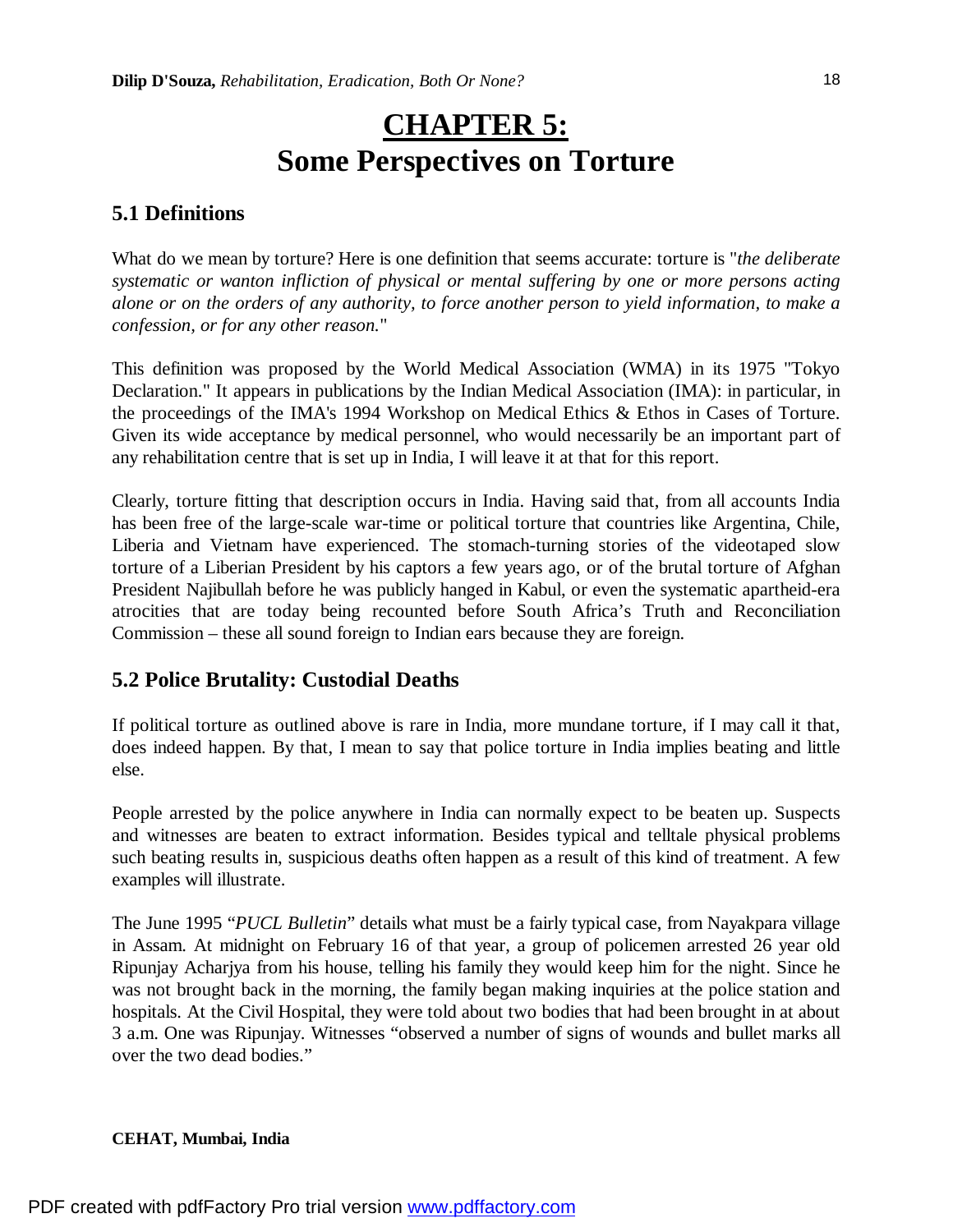This happens with the police, but other Government agencies also indulge in torture. For example, the PUDR reported on the torture and death of a man called Savinder Singh in March 1992 ("*Death of A Businessman*", PUDR Delhi). He died in the custody of the Enforcement Directorate, a civilian agency that monitors illegal transactions of foreign exchange. The report says: "According to non-official sources, the victim was beaten. His brothers and co-suspects … in the next room were reported to have heard a long agonized scream around 1:15pm."

The same report also lists two earlier deaths in the custody of the Directorate of Revenue Intelligence, another civilian agency. PUDR comments: "It is indeed puzzling as to why persons die in unnatural manner at the hands of civilian officers."

Amar Jesani of CEHAT reported to the IMA's Workshop on Torture about a young criminal accused of a petty theft. He was brought to hospital in a serious condition. Hospital records showed that he had, as Dr Jesani points out, "*injuries on his wrists and thighs, bloody vomiting, pain in the region around the kidney, etc.*" (emphasis added). But the doctor gave him some routine treatment and sent him back to his cell, where he later died.

The lawyer Colin Gonsalves is fighting the case of Shekhar Mayawan Harijan, who died in the custody of the Andheri (north Bombay) police on December 21, 1997. Twelve days earlier, Shekhar had left his slum home. His family heard nothing more from or about him until December 19, when newspapers reported that he had been rounded up by the police for questioning in the murder, some months earlier, of Jitendra Dabholkar. Three days after his death, the police changed their stance and claimed that Shekhar had been picked up in connection with a theft case. Shekhar's body carried various marks of torture on it. The petition his wife has filed with the help of Gonsalves reads: "The tips of his fingers were black as if they were burnt by an electric current. The skin had been forcibly removed from his legs just above the ankle. His bottom and hip area had swollen tremendously and was red in colour."

A student at the Karve Institute of Social Work in Pune did a study of deaths in police custody in Maharashtra between 1980 and 1989 based on police records; CEHAT Bombay later reported his findings. There were 155 such deaths in that decade, of which 47 happened in Bombay. According to police records, 45 of the 155 deaths were due to hanging, 21 were "natural" deaths, 15 took place due to police action of some kind or another, and the causes of the others ranged from "jumped in well" (3) to "jaundice" (1) to "fell from bed" (1).

It is instructive to compare these figures with those reported by Amnesty International. Its 1992 document "*India: torture, rape and deaths in police custody*" lists a total of 414 deaths in police custody in India between January 1, 1985 and November 1, 1991. In the period that overlapped with the Pune study, 1985-89, Amnesty reported 13 custody deaths in Maharashtra; the Pune study found 102. It seems safe to assume that Amnesty only hears about a fraction of the custodial deaths police records admit to; those in turn must be some fraction of the number that actually happen.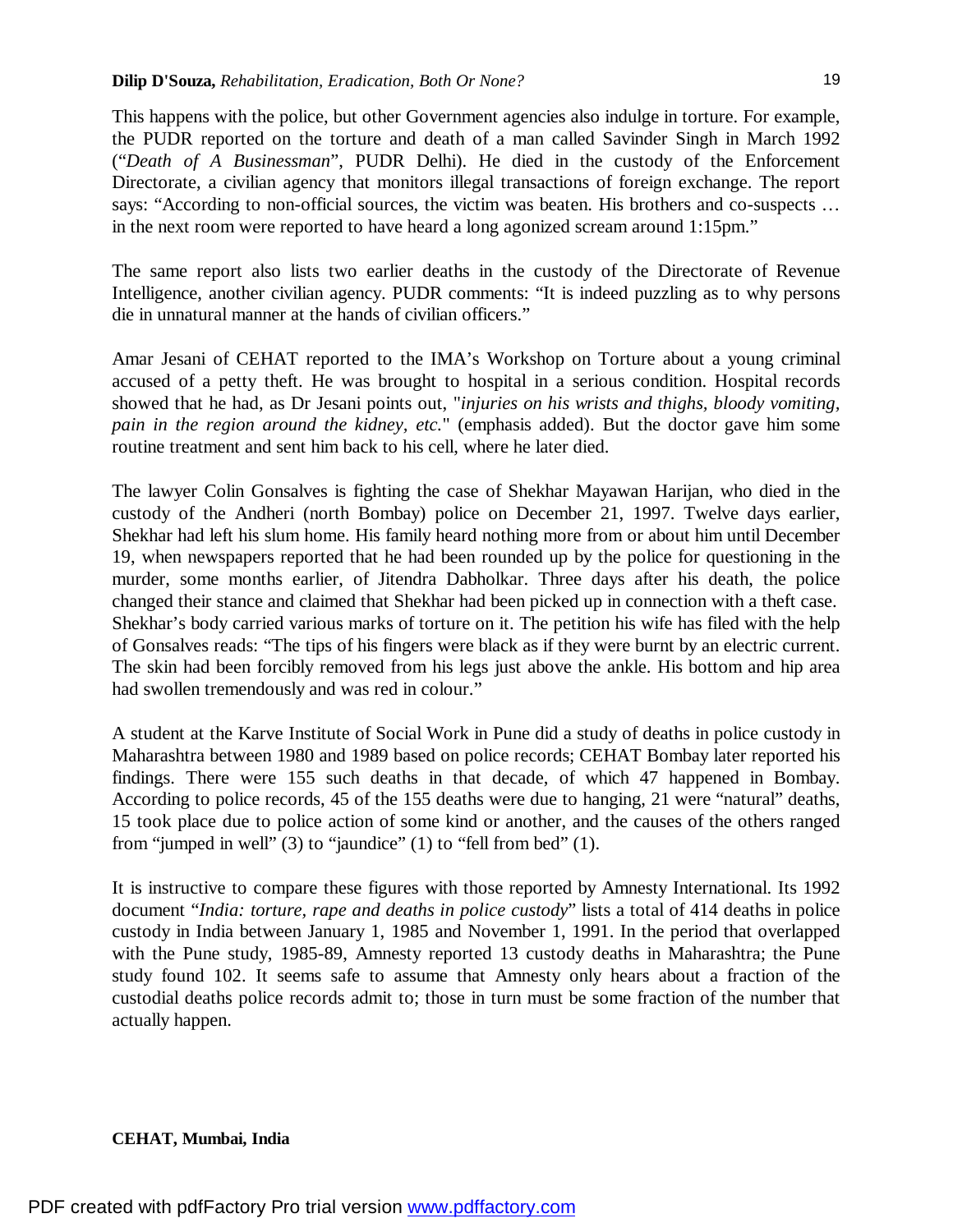It is even more instructive to compare all these figures with the Ministry of Home Affairs figures I used in the last chapter: a jump from 444 to 888 custody deaths nationwide; in Maharashtra, an increase from 33 to 200.

Sankar Sen, the Director-General (Investigation) of the National Human Rights Commission, wrote in *The Statesman* on July 24 1997 that the number of deaths in police custody reported to NHRC had increased from 113 in 1995 to 201 in 1996. Once more, clearly the NHRC is being told about only a fraction of the total number of custodial deaths (compare to the Ministry of Home Affairs figures, again).

Finally, Colin Gonsalves told me that the ratio of reported to actual cases of police beating is close to 1:10,000 (one in ten thousand). This is a comment on the respect we should pay to official statistics of state violence. In Bombay alone, Gonsalves estimates that 1,000 people are tortured every day, resulting in at least 10 deaths every day.

# **5.3 Police Brutality: But Some Live**

The cases above are necessarily of actual deaths in police custody. It is only when a prisoner actually dies that it is likely that some kind of record is kept, if at all. It is far more difficult to collect statistics of people who have been tortured by the police without dying as a result.

The people, in fact, who would make use of a rehabilitation centre for torture victims.

Because they are smaller and weaker, and because there are few to speak up for them, street children are favoured targets of torture and abuse. Human Rights Watch (in "*Police Abuse and Killings of Street Children in India*", November 1996) reports many such cases. Fifteen year old Shantanu's is typical and gives us a good idea of what we can expect when the police take people, especially children, into custody. For this reason, I will describe it in some detail.

On January 8, 1993, Shantanu was picked up by two officers of the DN Nagar Police Station in Bombay, suspected of having committed a robbery a week earlier. In a "separate enquiry room" at the police station, Shantanu was asked to put his hands on a table; they were then beaten with a baton for an hour. Later, he was hung from the ceiling and beaten on the shoulder, back and thighs for 45 minutes. Afterwards, he was made to lie on a block of ice and hit each time he tried to move; then he was made to lie in the sun and beaten while being asked where the stolen property was.

Two days later, the police brought in Shantanu's parents and threatened to beat them if he did not confess. He did, but was kept in the police station for another week. In that time, one of the officers would take him to the beach and tell him to escape so he could be shot.

Produced before a magistrate on January 18, Shantanu told the court that he had been tortured so badly he could not stand. Two policemen held him up during the court session. He was sent back to prison for another eight days, where he was beaten again, and then moved to the Bombay Central Prison.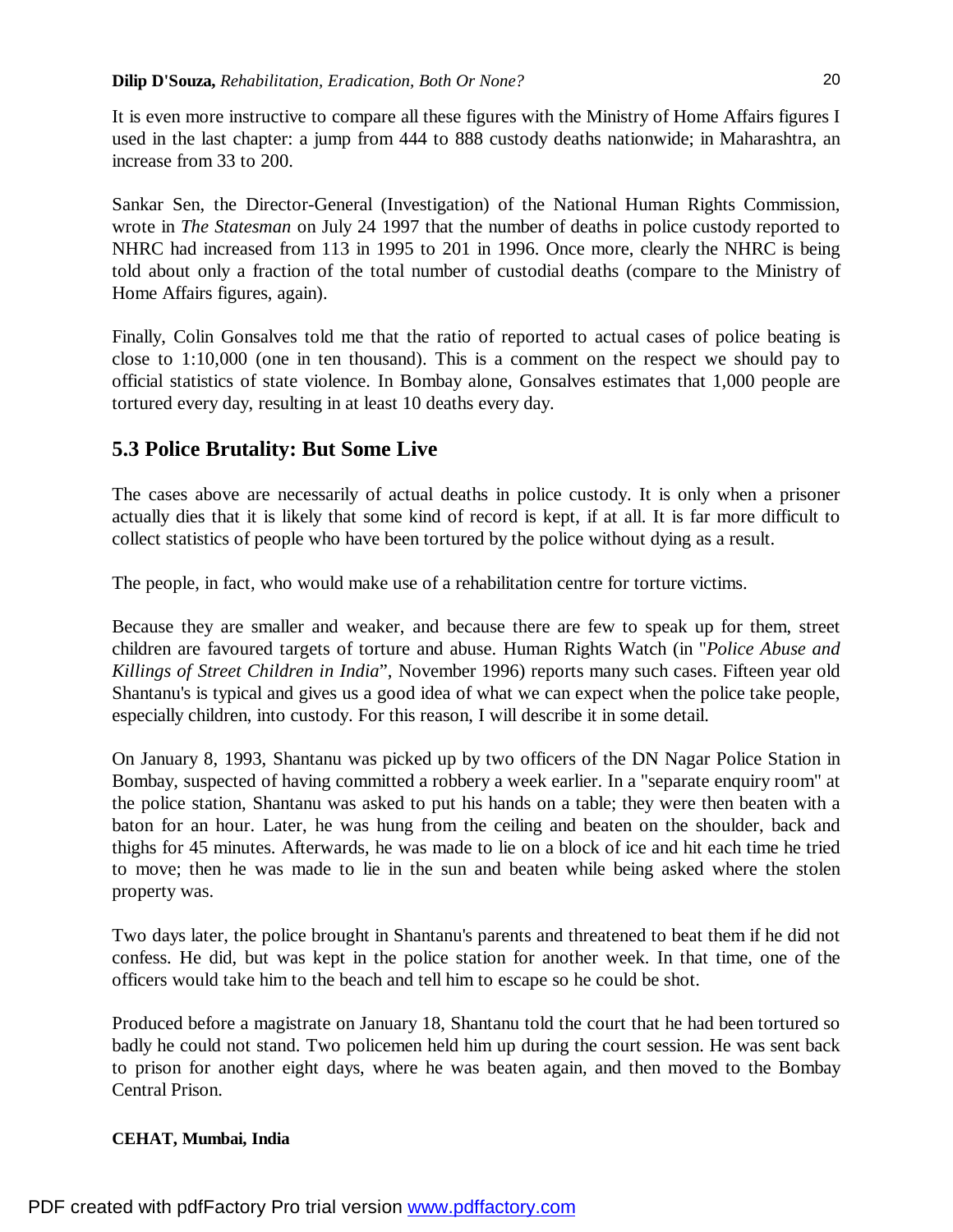As he was not an adult, the inspector-general of the prison sent him to an observation home, where the house master would thrash him regularly. When he was finally released, Shantanu spent another 20 days in the hospital being treated for the torture he had been put through.

A visit to nearly any magistrate's court will confirm that Shantanu's case is hardly unique. Some years ago, I had to appear in a railway court in Bombay to argue a fine. As I waited for my turn with the judge, the police brought in streams of children and young adults, all tied together in long lines. Some were clearly in pain as they shuffled awkwardly in. The judge called their names. As each one heard his name, he tried to stand. But before he could speak, the police constable guarding them would rattle off a few words about him; the judge would listen and immediately pronounce a new date for another hearing of whatever case had been filed against him. As each line of children finished its appearance, the children were herded out of the room so another line could take their place. That was the hearing they got; for all I know it was the hearing they got on their next date as well.

Besides beatings, children like Shantanu are tortured in other ways too. Human Rights Watch lists cases of children with cigarette burns on their genitals, sexual abuse, broken teeth and broken limbs. They are roundly abused in filthy language. They are put through various contortions. They are hung upside-down from the ceiling; told to assume the *murga* position (holding their ears with their hands through their legs); manacled to benches with short shackles so they must remain crouched over for long hours. HRW and other human rights organizations, as well as Indian groups, have often reported this kind of violence against children; to that extent, Shantanu's case is representative.

In January 1997, seven undertrials, out on bail, were brought to the GT Sheth Government Eye Hospital in Rajkot, Gujarat. All were complaining of symptoms similar to that of alkali chemical burns. Some could not open their eyes. The Superintendent of the hospital, Dr Rekha Gosalia, said "there was severe watering, redness and burning sensation and the transparency of the cornea had been affected and this had resulted in corneal opacity." At least one of the men, Shankarprasad Guruprasad, "will have defects in both eyes."

In custody, policemen had rubbed balm into these men's eyes. One patient named the constable who had done it to him. Guruprasad told Anil Rana of *The Statesman* that the City's Deputy Commissioner of Police, KLN Rao, had himself applied the balm on three days in January. Rana's report in *The Statesman* on February 16 points out: "… *the use of this torture method was not unknown in police circles*. The Police Commissioner, Mr PL Mani, is reported to have even raised the issue at a meeting. … [An inquiry by the Criminal Investigation Department] is reported to have indicted the DCP, Dr KLN Rao, and nine Rajkot policemen, including a head constable, for the crime." [emphasis added].

The parallels to the infamous Bhagalpur blindings of 1979-80 are obvious.

Finally, apart from violence, people in police custody are commonly viewed as something less than human. "They are treated like dogs," one prison social worker told me, "and are called by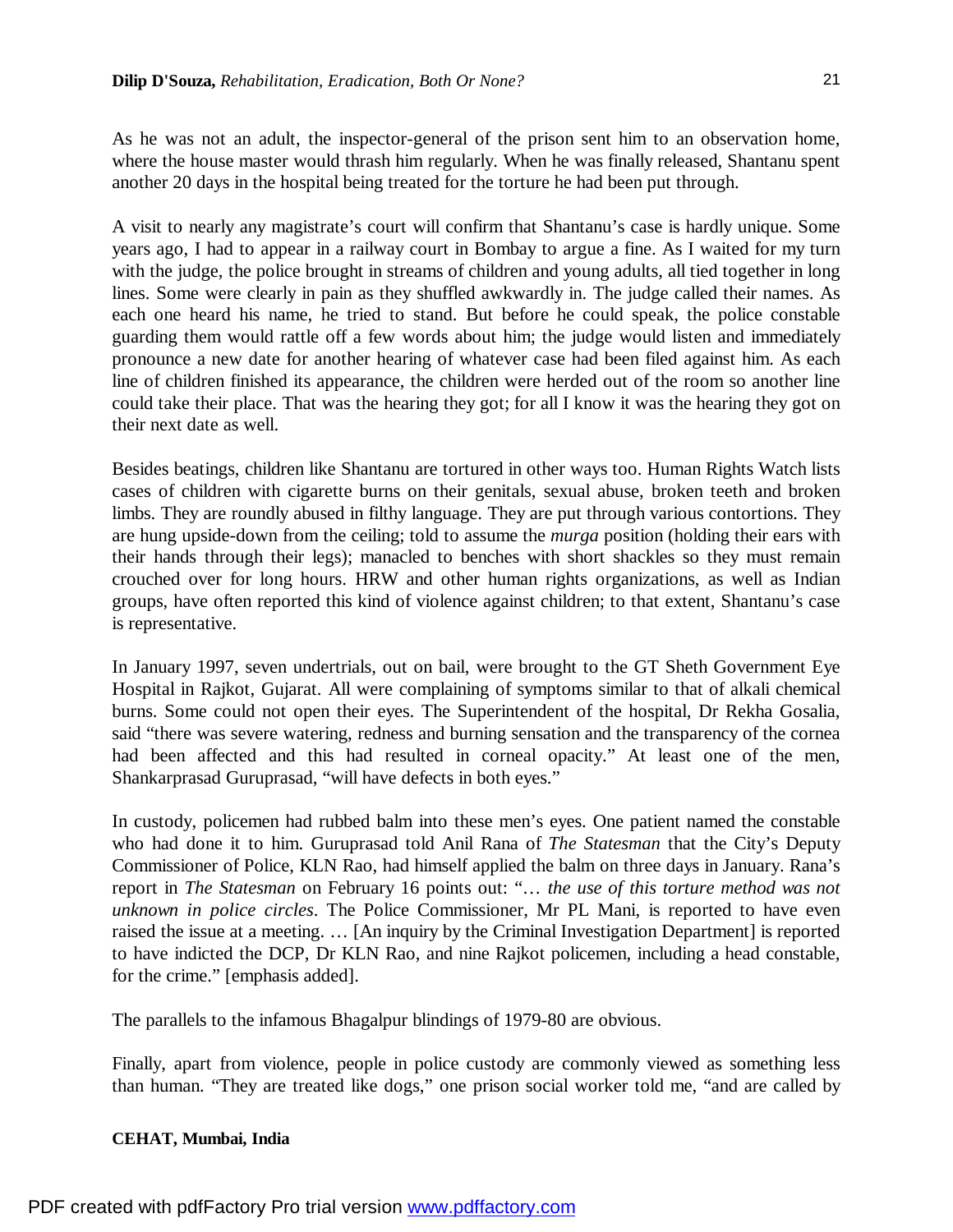numbers rather than by their names." PA Sebastian of CPDR said nearly the same thing about people he saw in the lockup at the Azad Maidan Police Station in Bombay: they had "ceased to be human beings, they were like beaten dogs."

What might be the effects of this kind of treatment on these prisoners? Surely this is torture too? I don't intend to make this a catalogue of police torture. Instead, the examples above should offer an idea of how routinely the police resort to torture and what methods they use.

## **5.4 Other Forms of Torture and Violence**

As I have alluded to elsewhere in these pages, my discussions with various people brought up time and again the view that a rehabilitation centre would have to consider victims of other forms of violence as well. In fact, there was a general consensus that a broader definition of torture would include phenomena like wife abuse, child abuse, child labour, violence against street children, eviction of slum-dwellers, ill-treatment of mental patients in state-run homes, etc: in some cases, even if the torture is purely mental in nature.

Psychologists, doctors, police officials, lawyers and others I spoke to all emphasized that it was crucial to consider other forms, other definitions, of torture. They didn't make any significant attempt to distinguish between torture and violence; they saw both as happening widely in India and so deserving of concern. They stressed repeatedly that a rehabilitation centre should also make no distinction between victims based on what form of violence they had suffered. The victims do not make the distinction, so why should we?

Here is a brief account of two other kinds of violence, common in Maharashtra, whose victims might approach a rehabilitation centre.

*Slum evictions*: Over the years, Bombay has seen repeated attempts to get rid of slum-dwellers, always assumed to be wherever they are "illegally" . The present Government is as enthusiastic about such efforts as any previous ones, if not more. Again, human rights are considered just an obstacle to be pushed out of the way. In April 1997, Ravindra Mane, the state's Urban Development Minister, told the state Assembly that his Government was "willing to tackle" the issue of "illegal" slum-dwellers, "provided human rights organisations do not set up obstacles in its path. Do not let human rights or Amnesty hinder us!"

Fueled by such attitudes, as well as by a tacit middle-class approval of slum evictions, the Government has gone after several different slums. Typical was what happened in Bhabrekar Nagar in north Bombay. Between June 13 and June 19, 1997, houses belonging to 12,842 families – about 65,000 people – were demolished. Those thousands of suddenly homeless people were left without a roof in the middle of heavy monsoon rains. When some tried to protest, they were assaulted by the police: several suffered injuries as a result. A Habitat International Coalition factfinding mission, headed by the eminent ex-Supreme Court Judge VK Krishna Iyer, investigated what happened in Bhabrekar Nagar and issued a report ("*InQuest of Bhabrekar Nagar*", July 1997). It recommends an inquiry to:

• "Look into the act of hostility against the poor, Dalits, women, children and minorities, and to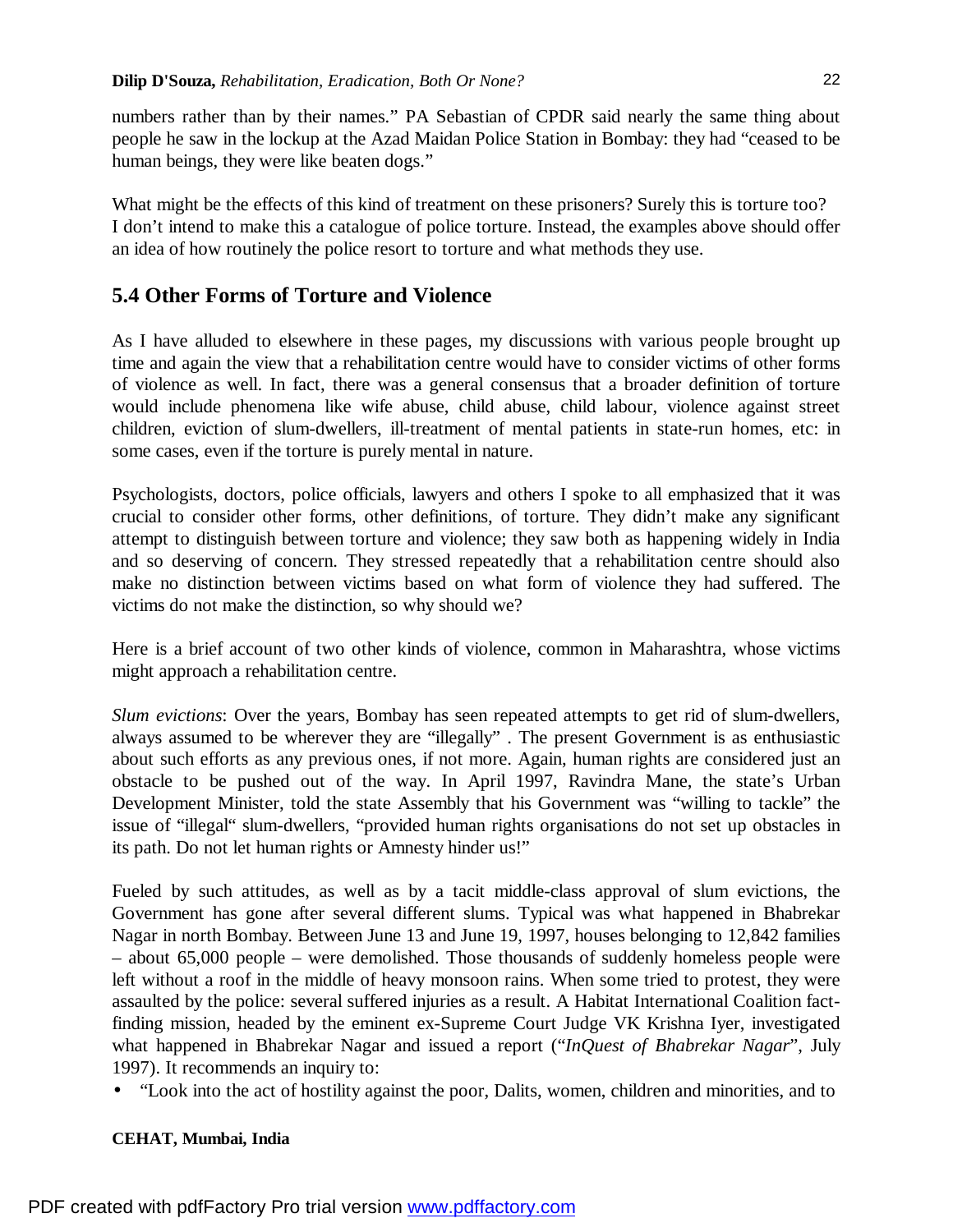• "Establish motives and responsibility for violation of human, shelter and livelihood rights of children, women and men."

What happened in Bhabrekar Nagar is entirely typical of the Government approach to slums.

*Children's homes*: Krist Perreira, a social worker who has spent a substantial amount of time in various childrens' homes, described for me the horrifying conditions in these homes. In a Government run "observation home" in Bhiwandi, just north of Bombay, about 150 children from a few months old to 16 years old live in one large dormitory-style room. At night, they are locked into this room; there is no toilet and no drinking water, only a sort of large sink for both purposes. The staff at these instutions are minimally trained and have no sympathy for the children. As a result, beatings are common. Perreira has filed a court case about three boys, including a three year old, who died between January 1995 and August 1996 as a result of these beatings. He expects the court to order various inquiries and reforms when the case is decided; the judge has already visited the homes and observed that 90% of the children appear to be malnourished.

Perreira made a sobering point to me. The purpose of homes like these is supposed to be rehabilitation: of delinquent or neglected children. Instead, the poor quality of the staff, their indifference, the neglect and the abuse ensure that the children in these institutions never get much of a chance to return to society.

# **5.5 Who is Tortured?**

It should come as no surprise that victims of torture and violence are largely poor, unaware of their rights and unable to defend themselves. "Victims mostly belong to poor and marginalised sections of the people," wrote Sankar Sen of the NHRC in *The Statesman*. Many victims are also young: children are always easy game.

There is a wide variety of "poor and marginalised" people in India. Consider an example: tribals. Invariably, large development projects – like dams – displace thousands of tribals from their homes. Resettlement and rehabilitation of these people (a whole issue by itself that is beyond the scope of this report) is never pursued with the vigour that marks the dam-building itself. The result is that the displaced people are reduced to a miserable state; many of them inevitably drift into cities like Bombay in search of work and a living.

In Bombay, these people are forced to live on the streets and in slums. There, they are the target of a hostile middle-class and Government machinery intent on demolishing slums (as in the Bhabrekar Nagar demolitions mentioned above). They are also an easy target of police officers looking to make arrests to show they are containing crime. In fact, dating back to British tribes, whole tribes have been designated as "criminal", and this designation often dictates their fortunes. After a burglary and murder in a Bombay suburb in November 1997, the police rounded up several members of one such tribe, the Farse Pardhis, and beat them to extract confessions. The justification the police offered for this outrage was that the *modus operandi* of the murder fitted that of the Farse Pardhis.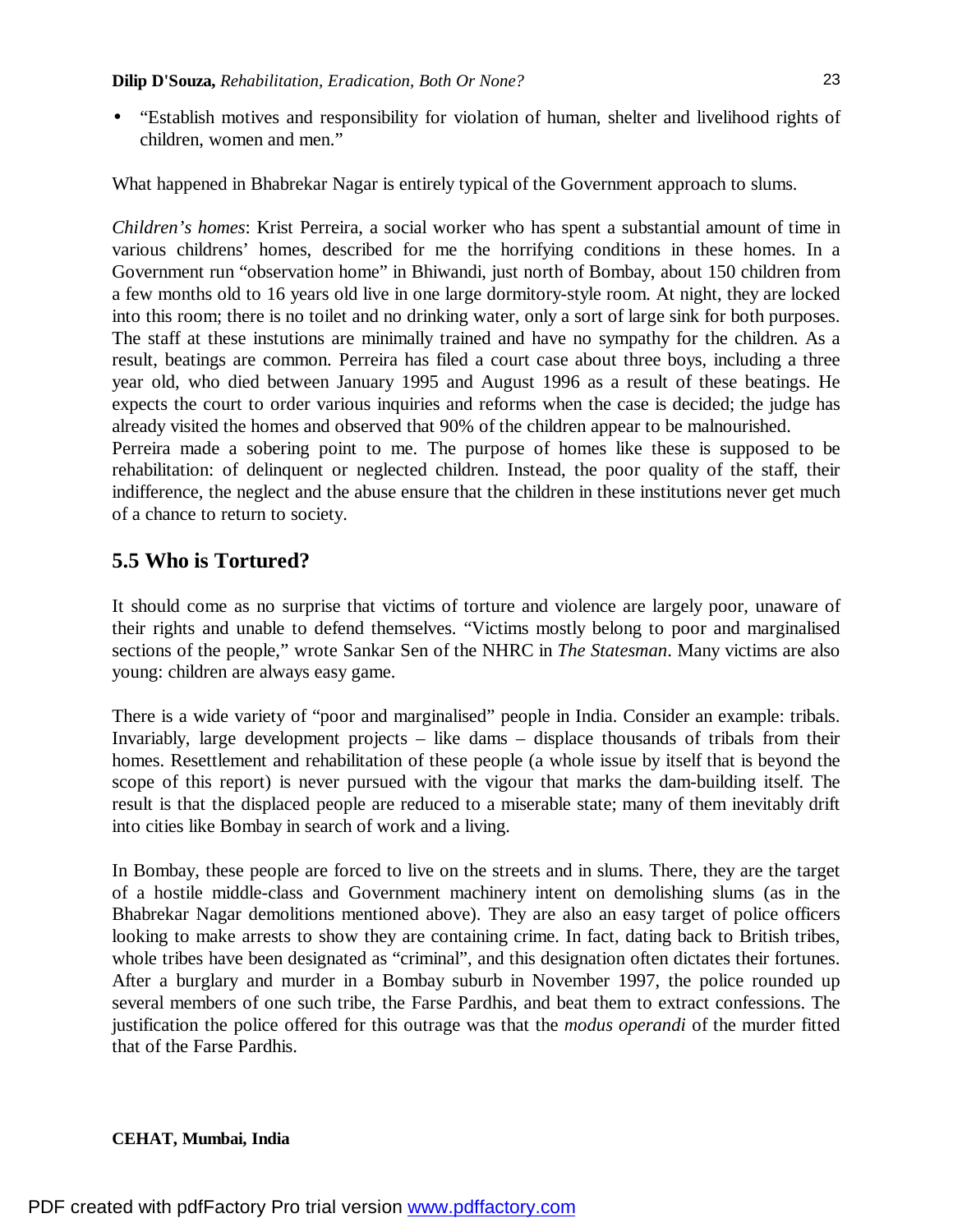Apart from the beating, the very branding of an entire tribe as criminal is surely a form of social, or cultural torture. I discussed this very point with Justice Daud. While he agreed with it, he also emphasized that many Farse Pardhis, in his experience, are indeed criminals: Government policies that displace them make sure they are left with no choice but crime.

Street children, like Shantanu above, are perennial sufferers of police brutality. Theirs is a particularly tragic situation, because they often have no redress but to complain to the police themselves: few others in society are willing to take up the cause of street children. As the 1998 Human Rights Watch *World Report* says, "[P]olice violence against street children was pervasive in 1997 [in India]… The failure of law enforcement bodies promptly and effectively to investigate and prosecute cases of abuses against street children allowed the violence to continue." In Bombay, several NGOs that work with street children report having to regularly intercede with the police to rescue children who have been rounded up. A common strategy seems to be to give the children an ID card that says they are attached to the NGO, though this does not always work. Ten years ago, Shashi Mishra, Secretary of the Social Welfare Department, Government of Maharashtra, wrote a small booklet on strategies to improve the condition of street children. She ended it with these words: "[Street children] have to be dealt with with a curious mixture of affection, since they are still children deep down inside them, and with respect for their acquired adulthood." Such concern seems very far from the kind of treatment street children ordinarily receive at the hands of authorities.

Girls and women are also easy targets for abuses: from the police, in the home and in state institutions. They are rarely able to press for justice.

The Forum Against Child Sexual Exploitation (FACSE) investigated a sexual assault on a deafmute 15 year old girl in a Bombay "observation home". She was assaulted by the cook at the institution on September 21 1997, and had been similarly assaulted by him twice before. While this is bad enough, the authorities at the home, perhaps afraid of the publicity, did not make a police complaint till October 10. That was after an anonymous call to a Government officer who then had to resort to threats to get the management to go to the police. While the cook was suspended from his duties, he remained at the home for those three weeks, as did the victim. He was arrested only after the police complaint was made.

That is, the victim had to suffer the presence of her attacker until three weeks had passed after the third time he had assaulted her. No particular consideration was given to the need to attend to her trauma: the FACSE report says: "As far as we know… no referral has been made to a clinical psychologist." Besides, "The institution also failed to provide legal aid to the child. According to the Maharashtra State Project Rules, 1993… Counsels should be available for the purpose of providing legal assistance to the children." Remember the point that Krist Perreira made: that these homes are really like rehabilitation centres.

Whether it is police torture or attacks on slum dwellers or other kinds of violence: the victims are almost certain to be those who cannot defend themselves for one reason or another.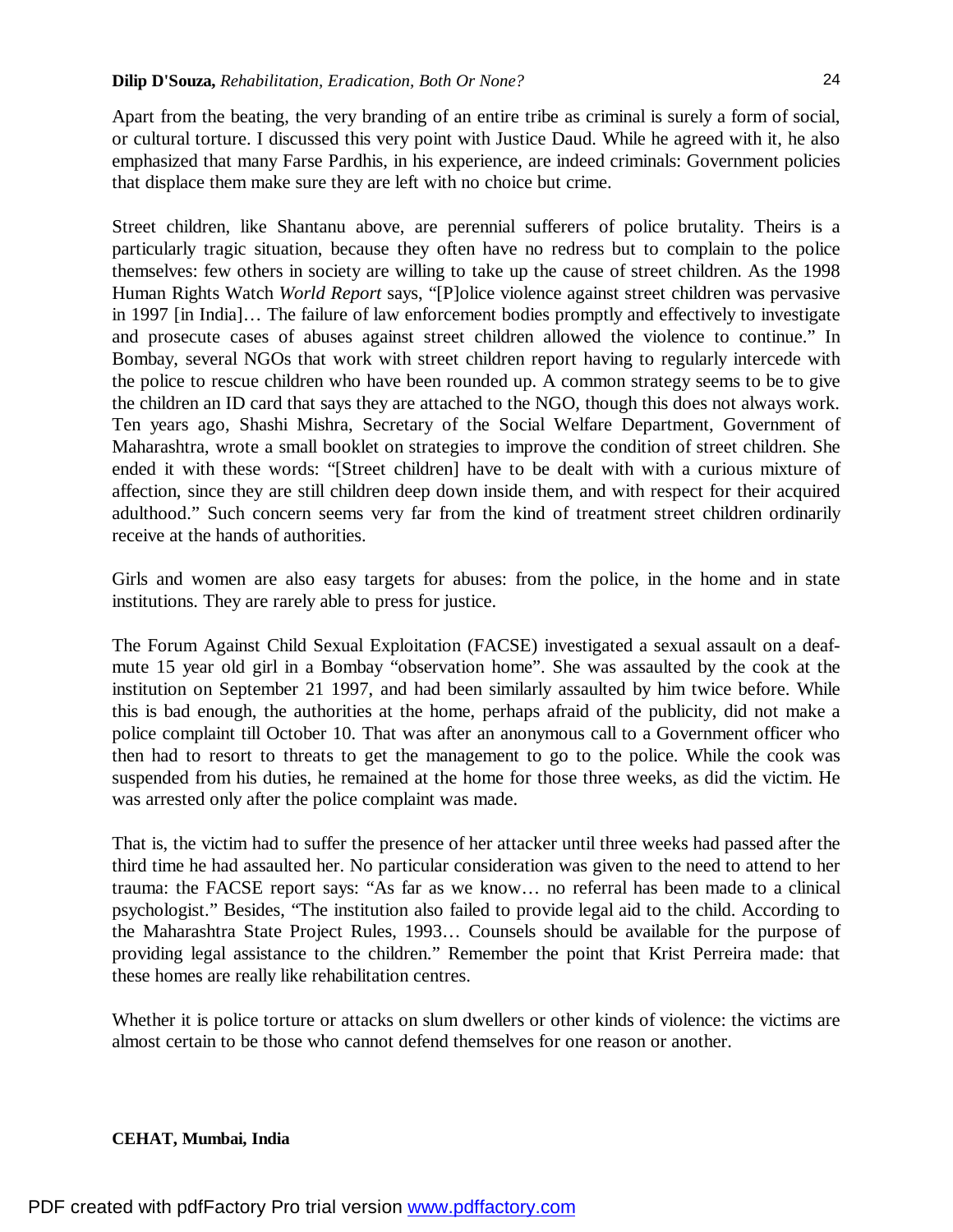## **5.6 Where Does Torture Happen?**

People I interviewed, ranging from retired police officials to lawyers to activists, all referred to the existence of particular rooms in every police station where victims are beaten. Often, these rooms are just curtained off from the rest of the station. Colin Gonsalves spoke about how some police officers go in there nearly every day for a session of beating undertrials ("The police force is structured on beating," he told me). Typically a prisoner is brought to this room from his lockup or jail cell.

As I have touched on above, torture and violence also happen in institutions like childrens' institutions, mental health institutes and so on. Homes are the scene for much insidiously hidden torture: wives are beaten and abused mentally, children are abused, servants are ill-treated. Some forms of torture also happen without any attempt to hide them, in the open. For example, on most nights in the more crowded parts of Bombay, you can find police constables hitting street dwellers with their sticks, rounding them up and displacing them.

## **5.7 Symptoms of police torture**

What happens to a person tortured by the police? The answer to this will have considerable bearing on the functioning of a rehabilitation centre. I will briefly mention some symptoms that can be expected.

There are, of course, the "routine" bruises, wounds and broken limbs from the beatings. But more than one doctor told me of one common complaint that's hardly seen except in torture victims: a "dropped foot." The prisoner is unable to lift his foot to the normal horizontal position: it is somewhat reminiscent of a duck's foot, flopping as he walks with difficulty. The police regularly bring prisoners to JJ Hospital, one of the city's largest, in this condition.

A dropped foot is an unmistakable sign of torture, and a particular form of torture in which a stick is tied around the victim's knees and his legs are beaten. The resulting compression and paralysis of a nerve produces the telltale dropped foot. Some prisoners complain of a dropped wrist, which is due to similar torture of the arm and elbow.

In March 1997, the NHRC recommended that prisoners be thoroughly examined for specific kinds of torture like:

- beating:
- suspension (by the wrists, arms, neck, ankles or head from a horizontal pole placed under the knees with the wrists bound to jacks);
- near-suffocation (two methods: *wet submarine*, where the head is immersed in contaminated water; and *dry submarine*, where a plastic bag is tied over the head);
- sexual abuse (positions like the *saw horse* a prolonged straddling of a bar);
- electric shocks (with a cattle prod, a heated metal skewer inserted in the anus);
- dehydration, animal bites and so on.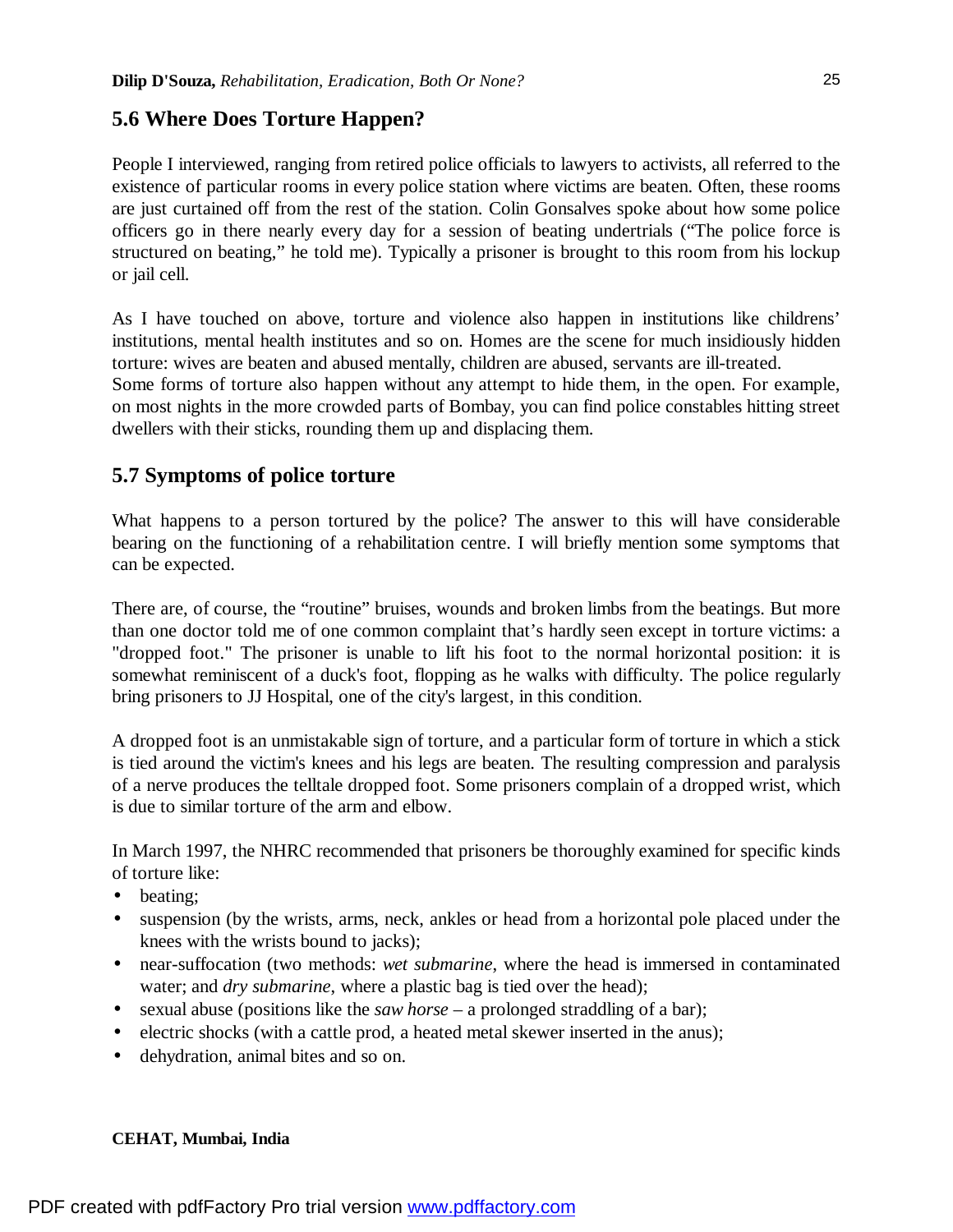From all accounts, the NHRC recommendations are certainly not being implemented anywhere, let alone in Maharashtra. According to Colin Gonsalves, the state Government is "not bothered about the NHRC in Maharashtra."

Despite these horrific methods, physical wounds generally heal. Dr Dayal Mirchandani, a psychiatrist, explained that some victims of beatings even come to expect them as no more than "an occupational hazard", to be endured and then forgotten. It is the wounds to the psyche that are usually the deepest.

Dr Anand Nadkarni, a well-known psychiatrist in Thane, says that victims suffer from depression, anxiety and have feelings of vengeance and retaliation, "either overtly or covertly expressed." They can become hysterical and their body language tells of their strong hatred for the abuser. A neurosurgeon attached to the JJ Hospital told me there have even been cases of schizophrenia as a result of torture. Some victims have panic attacks; some even become suicidal.

The July 1996 issue of the *Journal of the Indian Medical Association (JIMA)* concentrated on torture and the medical profession. It contained an article by PK Choudhuri, a past president of the Association, titled "*Medical Profession and Torture*". According to Dr Choudhuri, torture victims suffer from "anxiety, fear, nightmares involving the traumatic situation … sleep disturbances, survival guilt, etc." He went on to observe: "The tortured person thus becomes something of a psychological homeless person."

A major problem victims face, especially after their release from a prison term, is rejection. According to Arthur Prem, head of an organization that works to rehabilitate prisoners, they have a stigma attached to them which makes it very difficult for them to get jobs. In 60% of the cases, says Prem, the prisoner's family does not accept him back in the home. "That leaves him with two options: join more criminals or commit suicide."

The psychological symptoms and effects of torture are to be expected: torture is primarily meant, as a doctor at Sion Hospital told me, "to harm the psyche, to attack the mind" of the prisoner.

# **5.8 Punishment is Rare**

The Indian Penal Code (IPC) and the Criminal Procedure Code (CrPC) clearly guard against torture by the police. If a police officer tortures a person and causes hurt to extract information or a confession, he is guilty of an offence under Sections 330 and 331 of the IPC. The language in those Sections is unambiguous.

Of course, such offences are rarely prosecuted, if at all. One reason is the natural disinclination of the administration to punish the offending policemen. Demands to prosecute them are usually waved off with a now-standard explanation: that such punishment will "lower the morale" of the police force.

But the Government is also able to hide behind the letter of the law in its attempts to protect police officers. Under Section 197 of the CrPC, the Government must "sanction" the prosecution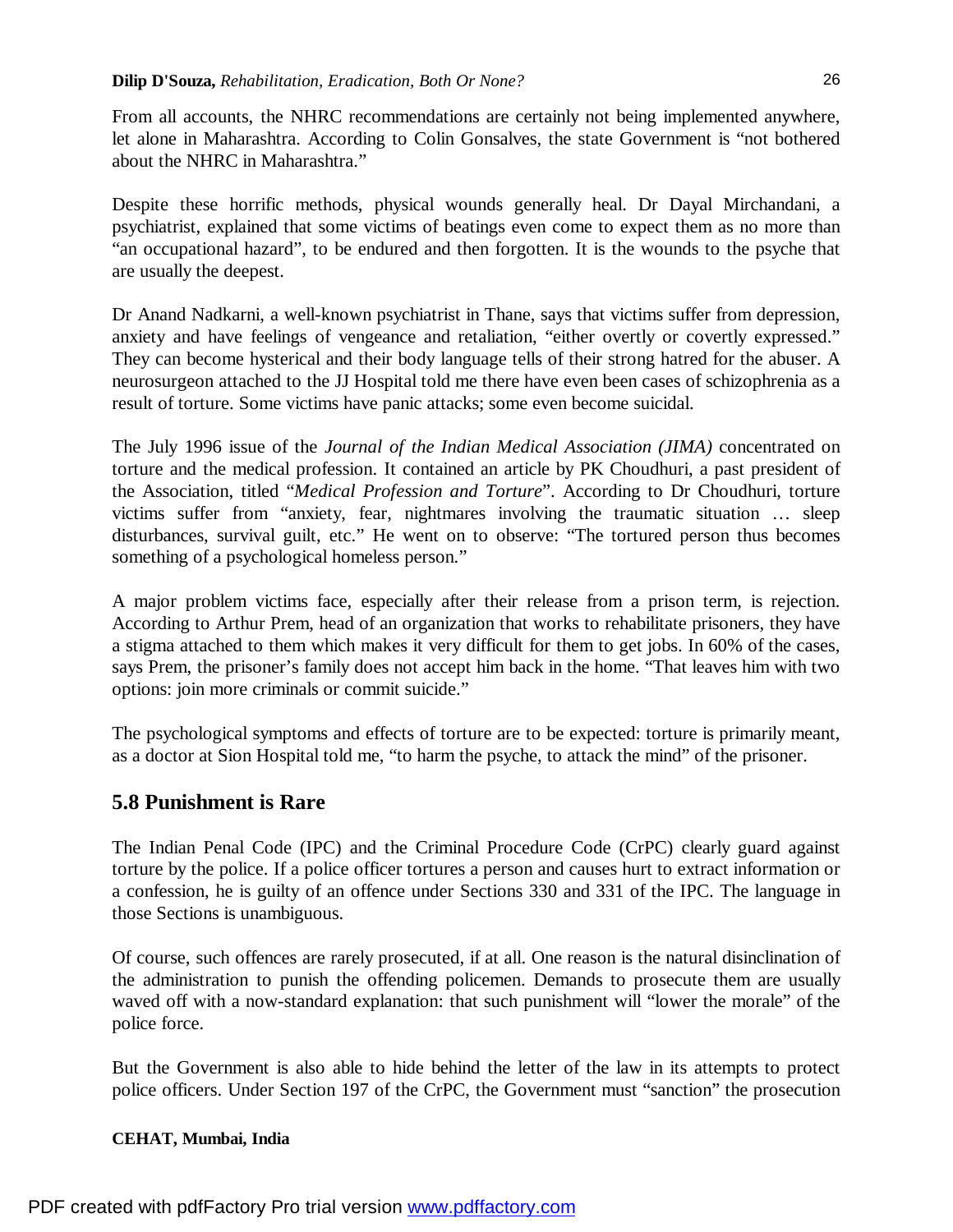of a police officer who is accused of any offence whatsoever while carrying out his official duties. That is, the Government itself must decide whether one of its servants can be punished. Section 197 is used as a favourite loophole by the authorities: processing a demand for sanction for prosecution takes months and is then frequently denied anyway.

The special laws that are put in force from time to time make it even more difficult to prosecute offenders, partly because the sanction they specify must come all the way from the Central Government. This effectively gives security forces in those areas immunity from punishment and results in widespread abuses by them. For example, the Armed Forces (Special Powers) Act has been in force in the Northeastern states off and on since 1958. The Act ends with this clause: "No prosecution, suit or other legal proceeding shall be instituted, except with the previous sanction of the Central Government, against any person in respect of anything done or purported to be done in exercise of powers conferred by this Act."

It is no surprise that the Northeast has seen a large number of human rights violations over the past 40 years.

# **5.9 The IMA Survey**

To end this chapter, I will set out a few highlights from a survey among IMA members. These will give some perspective to rehabilitation issues, discussed in the next chapter.

In the second half of 1995, the IMA conducted a postal survey among its members ("*Report on Knowledge, Attitude and Practice of Physicians in India concerning medical aspects on Torture*", IMA New Delhi). The IMA sent out a questionnaire to 4000 of its members, scattered all over the country. 743 responded. While I don't know how many of them were from Bombay and Maharashtra, Dr Desai of the IMA's Maharashtra branch told me there were several respondents from the state. He also said that in his opinion, the general findings of the survey broadly matched doctor's attitudes in Bombay and Maharashtra.

To the question: "Have you ever as a doctor come across a case of torture/suspected torture?", 533 of the 743, or 72%, replied "Yes." Of the 13 doctors I spoke to, only 4 (31%) said they had seen cases of torture. This contrast is surprising. Of course, one reason for it is that 13 is clearly not a reliable sample. But I also suspect that doctors are more willing to acknowledge having seen torture cases via a confidential postal questionnaire than across the table to an interviewer. Other data from the survey are revealing. Here are some:

- 57.5% of the respondents agreed that "coercive techniques may be justified to elicit information from uncooperative suspects."
- 58.3% felt that "manhandling a suspect during interrogation is unfortunate but unavoidable."
- 57.7% did not "receive formal education on ethics at undergraduate or post-graduate levels."
- 67.8% would react to a case of torture in police custody by "reporting it to legal authorities." (In some cases, this might mean reporting it to the very authorities responsible for the torture, which would surely be futile).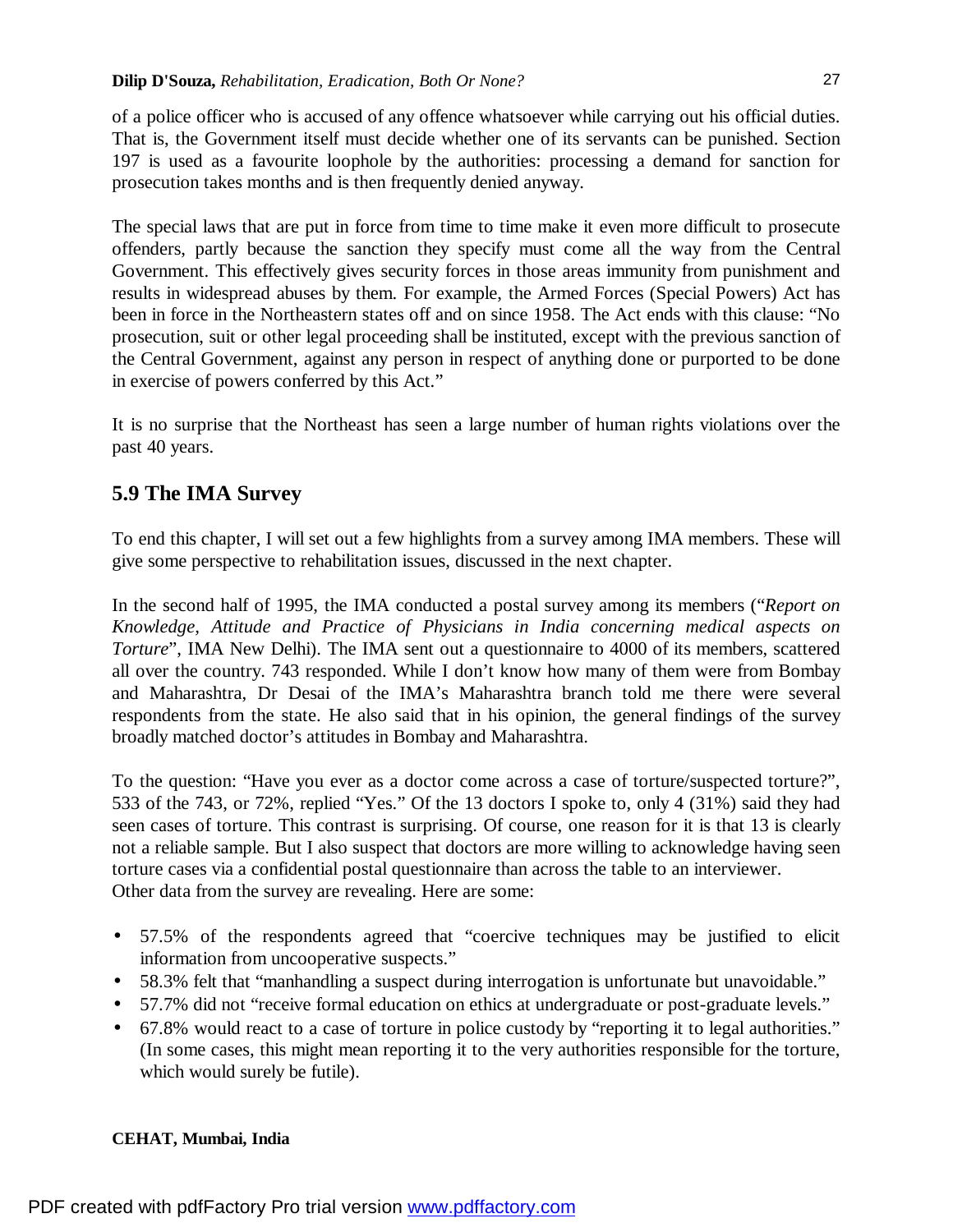While these figures, and others like them in the survey report, present a discouraging picture of doctors' attitudes and training, there are other results that are more positive:

- 85.7% disagreed with the statement that "torture has no lasting harmful effects."
- 85.5% felt that torture victims were entitled to the same level of health care as everyone else.
- 75.5% thought that medical examinations should not be held in "the presence of military, police or police personnel." (The doctors who told me they had seen torture cases in hospitals said policemen had remained present throughout the examinations).
- 89.4% agreed with "physicians have an ethical duty to be active in efforts to prevent the practice of torture."
- 71.9% would be willing to treat a victim of torture who was brought to them.
- 69.3% felt that IMA should set up counselling centres for torture victims; substantial majorities thought IMA must be involved in other such activities and programmes to help victims of torture.

"It is encouraging," the survey report concludes, "that most of the responding physicians are willing to take up training ... to be able to provide treatment, counselling and rehabilitation [of torture victims]."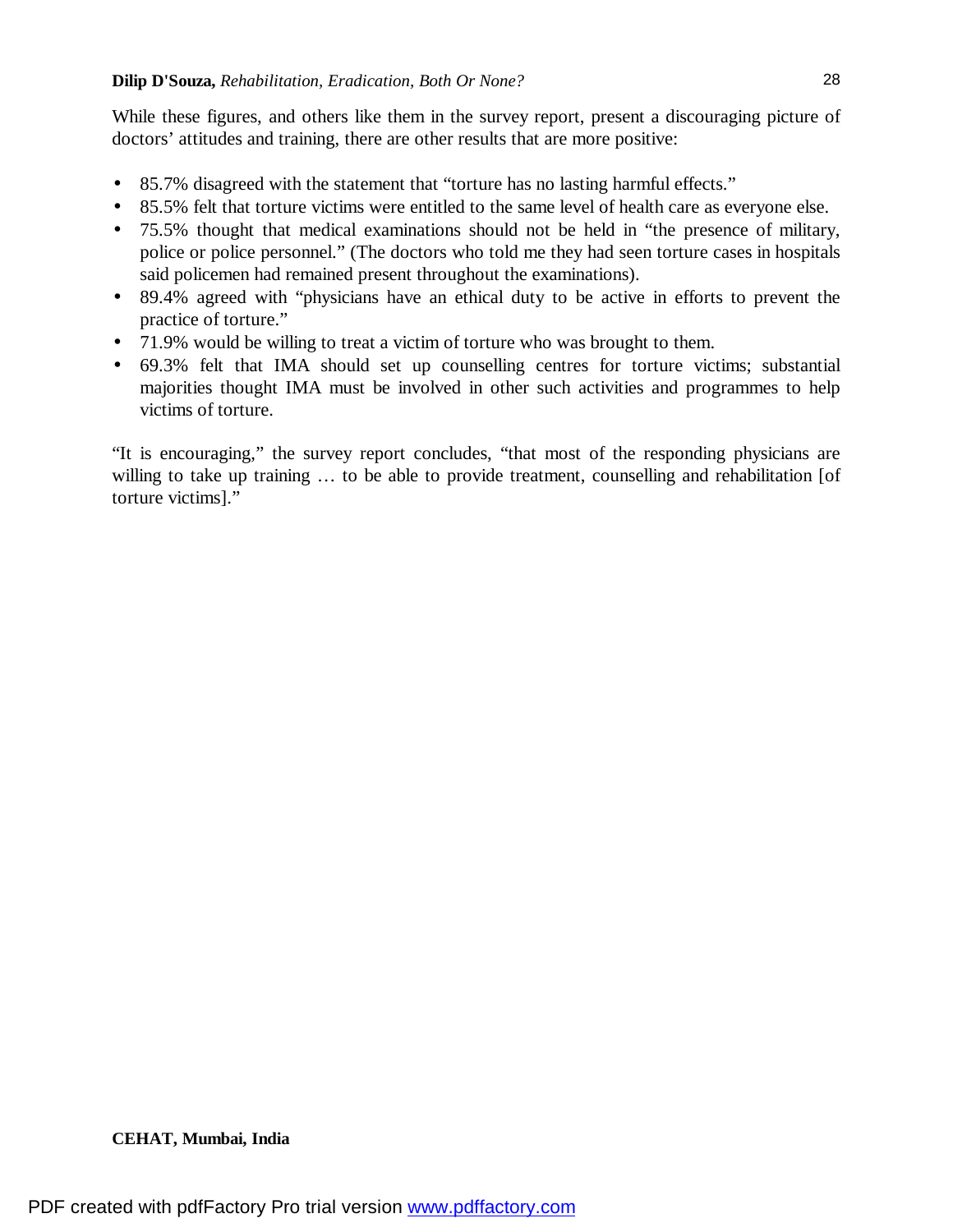# **CHAPTER 6: Rehabilitation Issues**

## **6.1 Two Experiences with Rehabilitation**

At least two people I spoke to had direct experience in rehabilitation: prisoners rather than known torture victims. Still, I write about them here to give some flavour of rehabilitation in practice, to indicate some of the goals a rehabilitation centre should have.

Arthur Prem's Crossroads Prison Ministry has permission to work with prisoners in all 213 prisons in Maharashtra. Through sustained work, Crossroads aims to reform criminals "so they don't come out like hardened thugs"; help the families of inmates who are deprived of their sole earner; and especially, "to build a home for child convicts from the remand homes and exprisoners, where they would be trained in a trade and taught moral values so as to finally become good citizens of the nation."

In Prem's view, the idea of a rehabilitation centre "should be extended to the time when prisoners are released." That is the time, he says, when they are most in need of help. Crossroads already has a community home in Nalasopara, run by a husband and wife team. Four released prisoners live with them and work there. Over a period of a year or so, Crossroads manages to place them in jobs: one joined a small electronics industry and another an airconditioning repair shop. (The man in the electronics business has been somewhat erratic in his behaviour, needing a lot of attention from his "house parents", the husband and wife team running the home. He will benefit from psychiatric help, Prem told me).

Crossroads has acquired 1.75 acres of land in Badlapur, where they are building and would like to shift the home to. Prem wants to hire at least three more such couples, each responsible for six released prisoners.

During his career, AG Patwardhan, who retired in 1986 as a Deputy Commissioner of Police, helped about 15 different habitual criminals find a place in society. Patwardhan made something of a name for himself in the underworld for his efforts. Typically, criminals in prison would approach him saying they wanted to get out of crime. Most people, including members of their family, were reluctant to help, or even meet, these prisoners.

One such prisoner whom Patwardhan helped was Ashok Vyas. Patwardhan first ran across him after he had done a 2 year term in prison in Goa for housebreaking. He gave Vyas a loan and told him not to stay in Bombay, to return home to Jodhpur and find some kind of work. There, Vyas started a small tea shop. At one time, he returned to Bombay and was arrested as a suspect in a crime. Released after Patwardhan intervened, he returned to Jodhpur again, stayed there and persisted with his work. Now he runs a successful handicrafts centre in Jodhpur.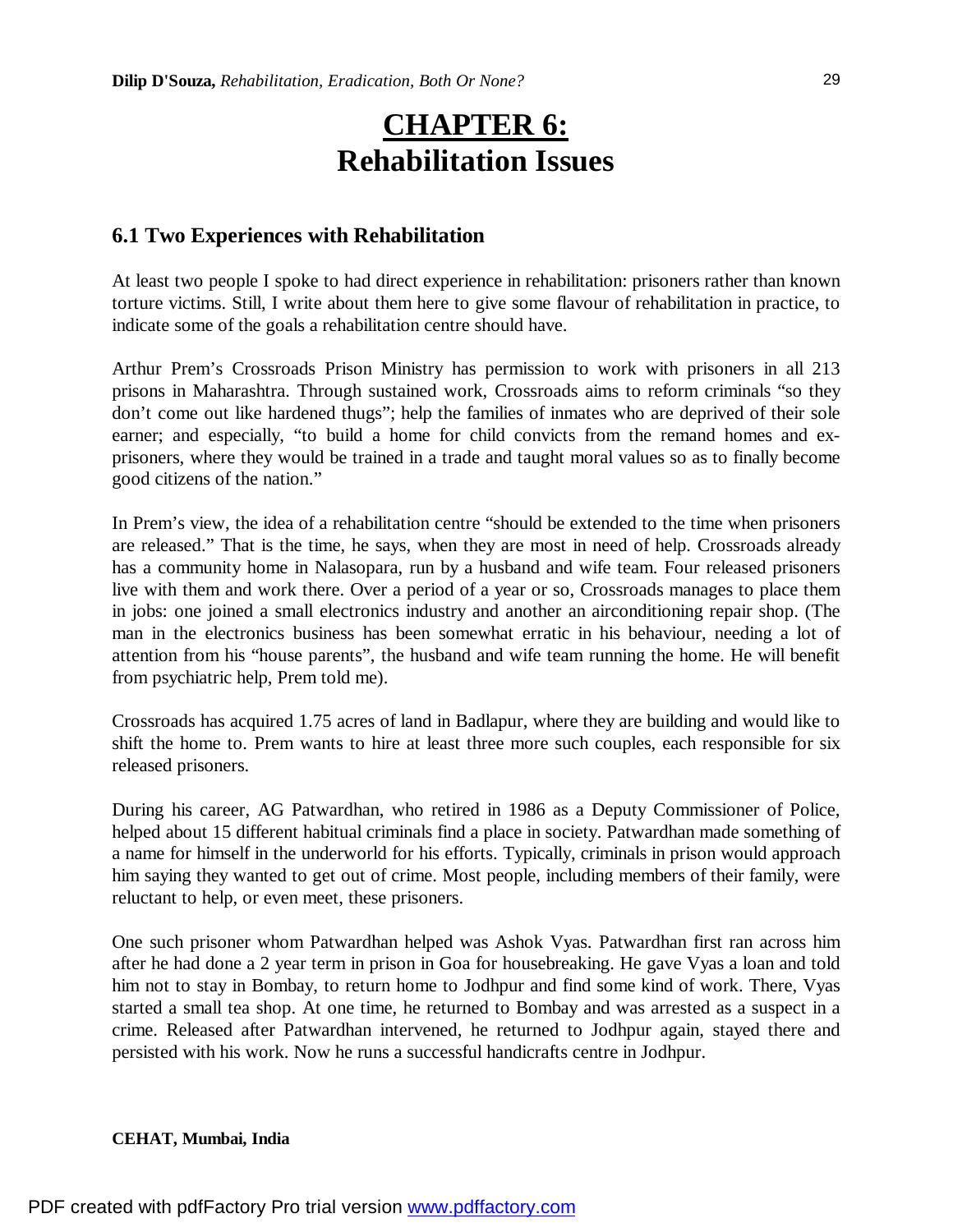While what happened to Vyas is something of a success story, Patwardhan pointed out that an effort at rehabilitation must accept that there will be some failures. And failures are picked up by the public, who will then ask why these efforts are being made at all. This should not be a deterrent, given the magnitude of the task. "Nobody gets into crime willingly," Patwardhan told me. "Are we doing enough to help these people get back into society?"

## **6.2 Services at a Rehabilitation Centre**

Given the various complaints and symptoms that torture victims suffer from, what do we mean when we speak of rehabilitating them? The answer to this question will determine the shape of any rehabilitation centre that is established. From my discussions, there seem to be four broad areas rehabilitation will need to cover, though some people had reservations about one or more of these.

Naturally, victims will need treatment of the physical problems brought on by torture: the broken bones and "dropped foot" conditions from beatings. A rehabilitation centre need not be a hospital, but it will need to provide basic *medical facilities*; more serious cases can be referred to other city hospitals or doctors. Most people I spoke to who agreed that there is a need for such a centre spoke of medical facilities first: as a basic necessity.

Within medicine, clearly orthopaedic and surgical services are a must, considering the prevalence of beating as a form of torture. But it would also be important to have paediatricians and gynaecologists available. There seems to be a broad consensus that these four specialties are a minimum. (Of course, there will be periodic victims of such outrages as in Rajkot or Bhagalpur, where prisoners were blinded). In addition, there will be a need for occupational therapists who can help victims regain the use of their limbs. (A senior doctor at JJ Hospital told me that conditions like the dropped foot can be slowly reversed with therapy).

The centre will need to have psychiatrists and counsellors on the staff. While medical services are important, many of the doctors and policemen I met emphasized such *psychiatric services*. Because the most permanent effect on torture victims is mental, counselling is critical. Dr Yusuf Matcheswalla is a psychiatrist who has a number of the accused in the March 1993 bomb blasts case as his clients. He told me that in his experience, victims of violence must be treated by examining their history, evaluating them psychologically, giving them a sympathetic hearing, counselling and medication. A rehabilitation centre must be a place that offers all this, from qualified people, as an essential part of rehabilitation.

*Legal services* are necessary. Many victims want redressal for the suffering they have had to bear. Often, they do not know how to go about getting legal help, or may not be able to afford it. Legal aid to get justice must be a part of the process of rehabilitation. Besides, torture happens because there are policemen who feel a certain impunity, that they can get away with anything. Pursuing punishment for these people will restore a measure of accountability to the police. In a very real sense, making sure the perpetrators of torture are punished is one way to ensure torture eventually gets stamped out. MA Rane, a senior advocate at the Bombay High Court, feels that even more than rehabilitation, there needs to be a public focus on torture. Towards that aim, he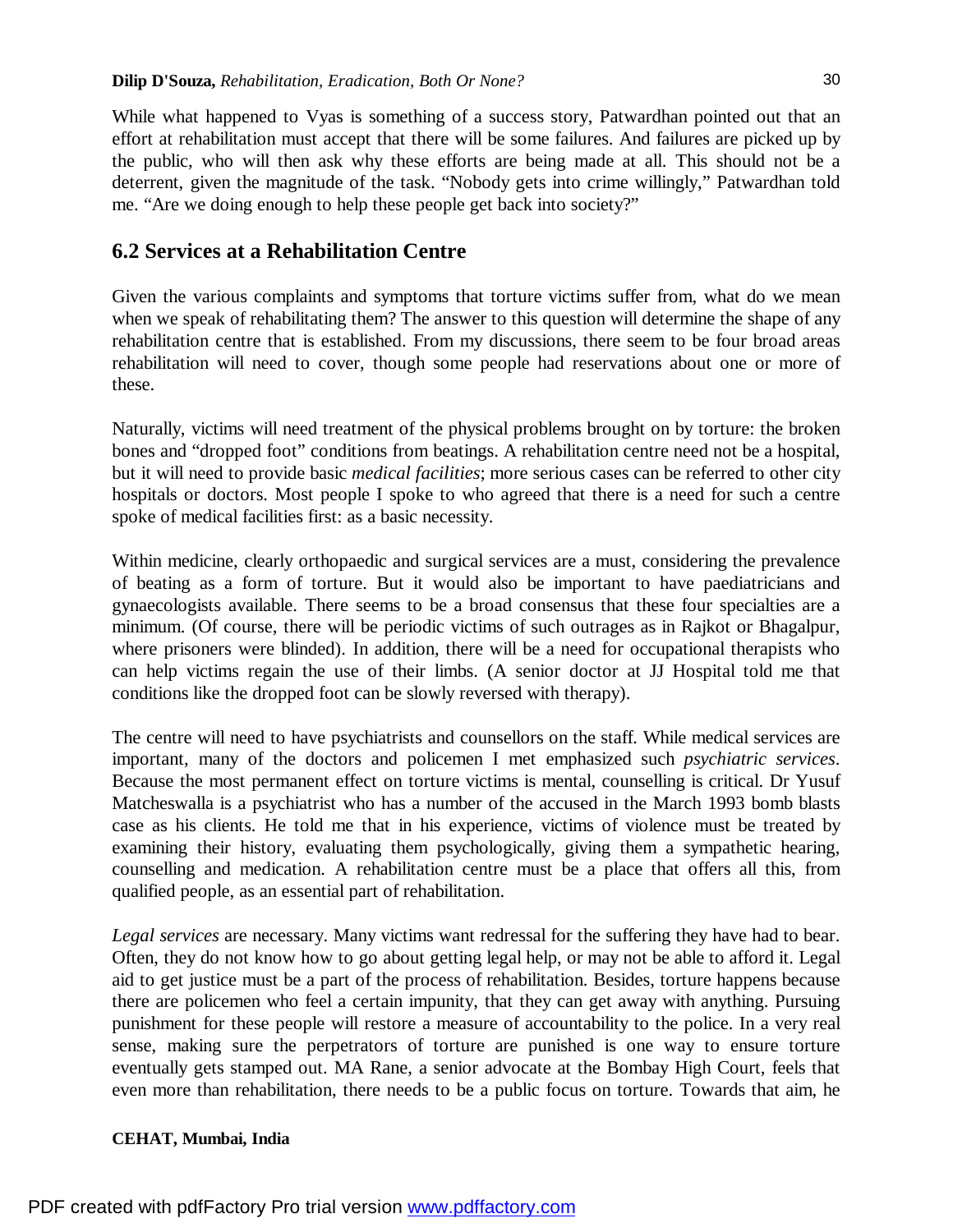thinks this rehabilitation centre must take up specific cases and pursue them in the courts. The costs of rehabilitation, he told me, "must be recovered from the officers responsible."

Let me say here that Dr Dayal Mirchandani struck a discordant note about legal services. "Where lawyers are involved," he told me, "things get worse. In general, lawyers mess up the cases for doctors too." He explained that part of the process of healing from torture and violence is to forget and move on with our lives. Long legal cases are a constant reminder of the trauma that we would rather forget. This applies especially because the perpetrators of torture rarely are actually punished; and speaking out against them also brings the threat of intimidation and retaliation. The fourth important aspect of rehabilitation is *social services*. The centre must be staffed with "experienced and wise social workers", according to Dr Sunil Pandya of KEM Hospital. Such workers will help in the overall aim of a rehabilitation centre: getting victims to return to being productive members of society once more. They will have to monitor victims in their homes, meet with family and friends, perhaps help them find employment. They will act as liaisons with hospitals, women's and social organizations, NGOs, perhaps even with the state machinery. Also part of their job will be active advocacy and outreach for the centre in the community it serves; it cannot hope to be a success without being known widely as a place that can and will help torture victims find their feet in society once more.

Dr Pandya also emphasized that a crucial function of a centre would be record-keeping. Patient data must be maintained and analysed.

While a centre might be able to provide all these services, it will eventually only be as good as the quality of the people it has providing the services. This may seem a rather trivial thing to say, but it cannot be emphasized enough. Rehabilitation cannot work with a mediocre staff. Several of my interviewees touched on this point. Dr Pandya stressed that the centre's staff must be "exceptional, motivated" people. They should have a near-missionary spirit about their work; their attitude to it, to torture, to human rights, is crucial to the success of the centre. Dr Pritam Phatnani, a medico-legal consultant who has worked at the Coroner's Court in Bombay, told me that as part of the staff selection procedure, rather than the usual aptitude tests, they must be given an "attitude test." They need to work with a great deal of compassion, he said. At the same time, the staff must be paid well for their work: they cannot be expected to do their jobs fueled solely by their public spiritedness.

Dr Amar Jesani mentioned that the centre will need to be closely linked with genuine human rights organisations. "Besides, the individuals running the centre must have the courage not to [bow to] police and government diktats on sharing or giving them records of the people taking treatment [at the centre], as that might put patients in danger and jeopardise [its] credibility."

Dr Mirchandani made another point about a rehabilitation centre: that it must function in a "client–centred way, not according to the needs of administrators or bureaucrats." For example, that means it should not operate on a strict 8am to 8pm schedule. It should be approachable by victims at any time of day. Connected with this, the centre should operate an outreach programme, because often victims will not approach a rehabilitation centre on their own. He also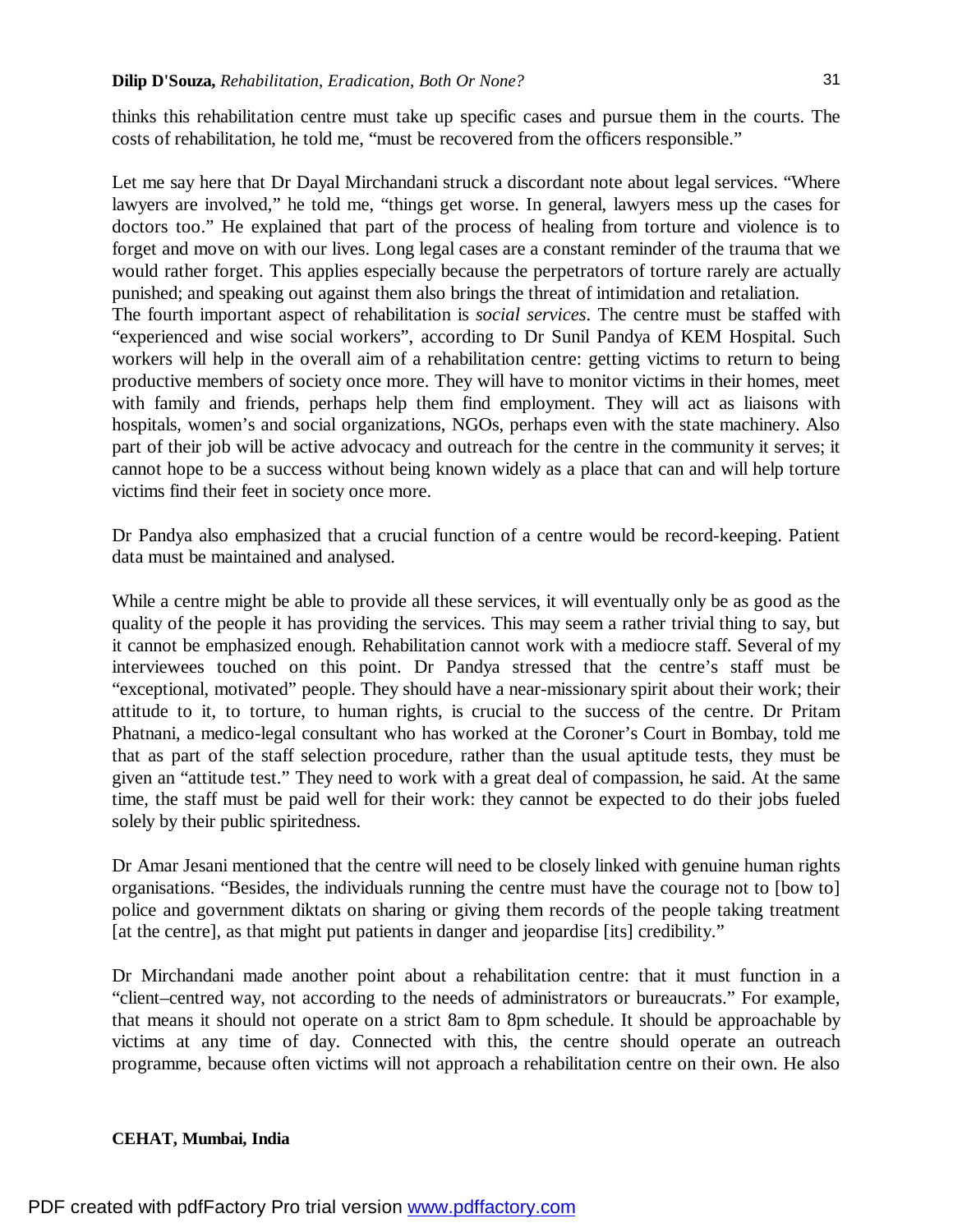pointed out that the centre should be prepared to offer its clients some amount of money as compensation for the loss of a day's wages, considering that many torture victims are poor.

### **6.3 Rehabilitation and the IMA**

#### **6.3.1 Some thoughts on the IMA**

In 1992, there were close to a million qualified and registered doctors in India (but curiously, only 500,000 nurses). Somewhere between 85% and 90% of the doctors are entirely in private practice: this has the unfortunate consequences I have mentioned earlier in this report. What is interesting about this population of doctors in India is that they are trained in various different systems of medicine, like allopathy, homeopathy, unani, ayurvedic. (The last two, in particular, have a long tradition and history in India; practitioners of these systems of medicine can be found in most parts of the country).

Only about 43% of the registered doctors are allopaths. I mention this because the Indian Medical Association offers membership only to allopaths. That is, the body systematically ignores well over half the doctors who are providing some level of health care in the country. This is not by oversight; it is very deliberately done. In fact, the IMA refers to the other systems of medicine as "quackery". The presidential address of Dr FS Desai, President of the Maharashtra branch of the IMA, to the Maharashtra Medical Conference in November 1997 contains several paragraphs on quackery: he implies that students use qualifications in these alternative systems "for a backdoor entry to practice allopathy." The IMA has cultivated this view of alternative systems precisely to increase the prestige and power of allopaths, and so of the IMA.

The IMA is a powerful body, but it only has about 125,000 members (15,000 in Maharashtra). Thus, even among allopaths, the IMA represents about 30%. The point is that the IMA actually represents only about 12% of all the practicing doctors in the country, and only about 30% of the ones it actually recognizes anyway. This means two things: one, that any surveys based on IMA members must be seen in this light. Two, that the IMA must be encouraged to reach out to the vast majority of doctors it simply overlooks today.

Any kind of reform in the health profession, and specifically any kind of greater awareness of human rights, will run into the obstacles these figures imply.

### **6.3.2 Views on Torture and Rehabilitation**

While the issues about rehabilitation I have touched on above were based on reactions from the few doctors I met, the IMA, as a body, has shown some official concern about torture and the rehabilitation of its victims. In fact, as an editorial in the *Times of India* (December 26, 1997) remarks, the IMA has recently called upon doctors to "turn down any administrative order, verbal or written, calling for any kind of assistance in the torture of prisoners." Besides, the IMA has emphasised that it will support doctors who are victimised for such a stand against torture. And, most significantly, the IMA has "entered into discussions with the NHRC with a view to opening a rehabilitation centre for torture victims."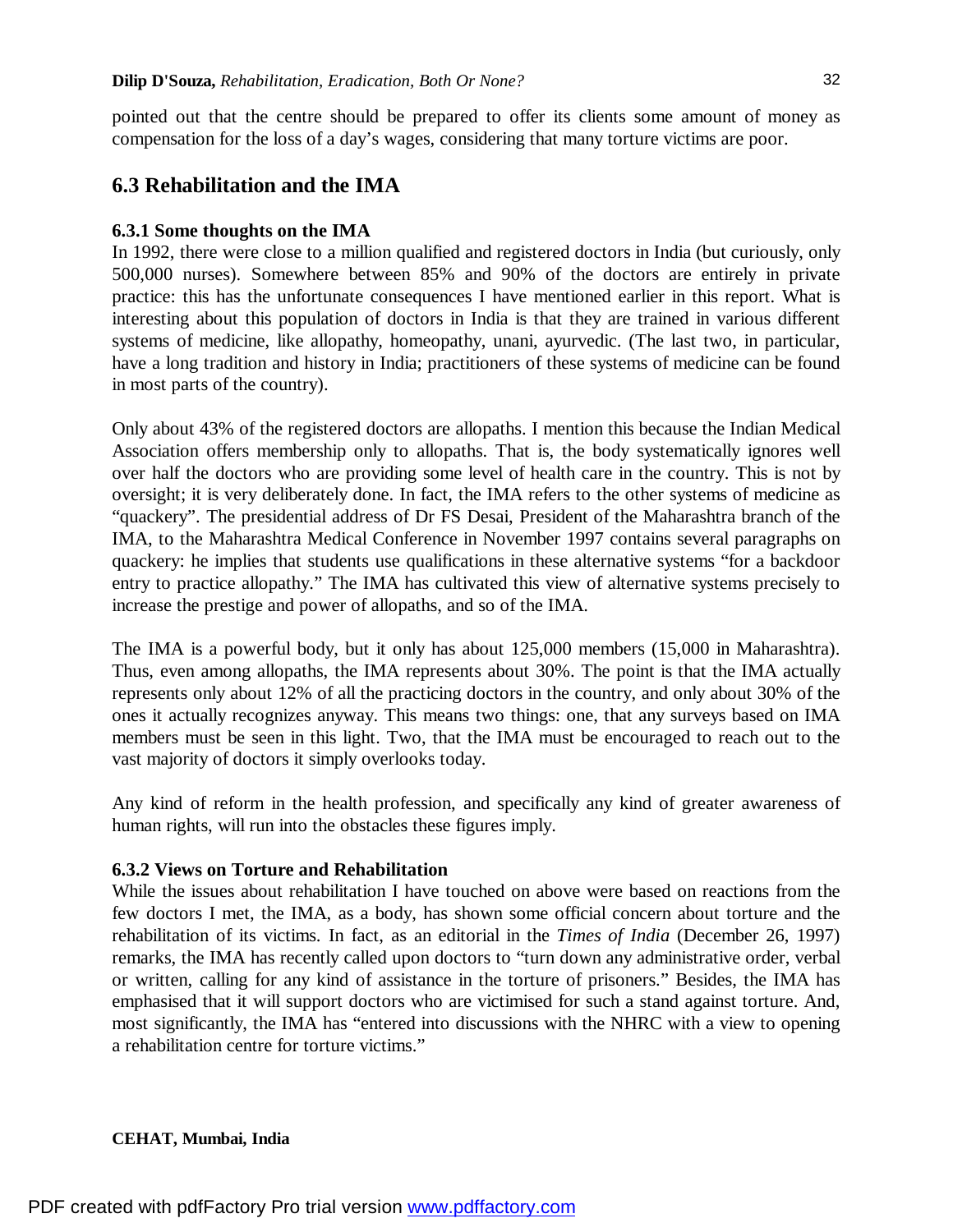This stand was echoed by the IMA members and office-holders I spoke to. Dr Arshad Mohammed, a past office-holder of one of the Bombay units of the IMA, told me that the IMA was "fearlessly fighting the menace of torture." He says the Association has wanted to "start centres at local levels, and will stand behind the rehabilitation centres" that might be set up to aid torture victims. Dr Bakulesh Patel, president of a Bombay unit, spoke on similar lines. The IMA, he said, "would be interested in chalking out a programme" for the rehabilitation centre.

I spoke to Dr FS Desai, the president of the Maharashtra branch. With about 15,000 members, this branch is the largest in India. According to Dr Desai, the IMA condemns all forms of torture, and has shown concern with the issue at several different meetings and workshops. He says the discussion within the Association has been centred mainly in Delhi to date, with less going on at the state level. But he said: "we are trying to establish [a centre] here, for we know torture is going on."

In addition, Dr Desai said the IMA would "definitely take steps" against doctors who have participated in torture. What kind of action, I asked him. "We can expel him from membership, bring his actions to public notice, etc." he replied. Conversely, the IMA will also support doctors who are being pressurized to participate in or approve torture.

During his Presidency, Dr Desai says he wants to create public opinion in the medical fraternity about torture and about those who participate in it. But according to him, running human rights training sessions for doctors will have many difficulties. He cites the example of training sessions for CME (Continuing Medical Education) programmes, which take up no more than 30 hours a year. They have drawn a limited response from doctors, even though "there are some who take it seriously." Besides, he thinks it will be difficult to run such training sessions in rural areas, again judging from the experience of CME programmes. Still, Dr Desai intends to discuss these issues in the IMA meeting scheduled for March  $21<sup>st</sup>$  and  $22<sup>nd</sup>$ , 1998.

Dr Hosi Kapadia, President of the Bombay branch, had similar views on the role of the IMA in torture cases. He did emphasize that the IMA is a "voluntary body" with no real punitive powers. The highest form of punishment available to them is to expel a member. But he repeated that the IMA will certainly take such a step if a doctor participates in torture.

With all these encouraging words from members of the IMA, there is also much scepticism that I heard about the body. Dr Mirchandani alluded to this when he told me that "the IMA is not interested in issues, though it is interested in educating doctors." He also pointed out one barrier that the IMA may have to tackle at some point: "there is not much of a culture of volunteerism among doctors. Doctors think they do enough charity just through their work." The point is that doctors are not always receptive to public causes like working to rehabilitate torture victims, or promoting human rights.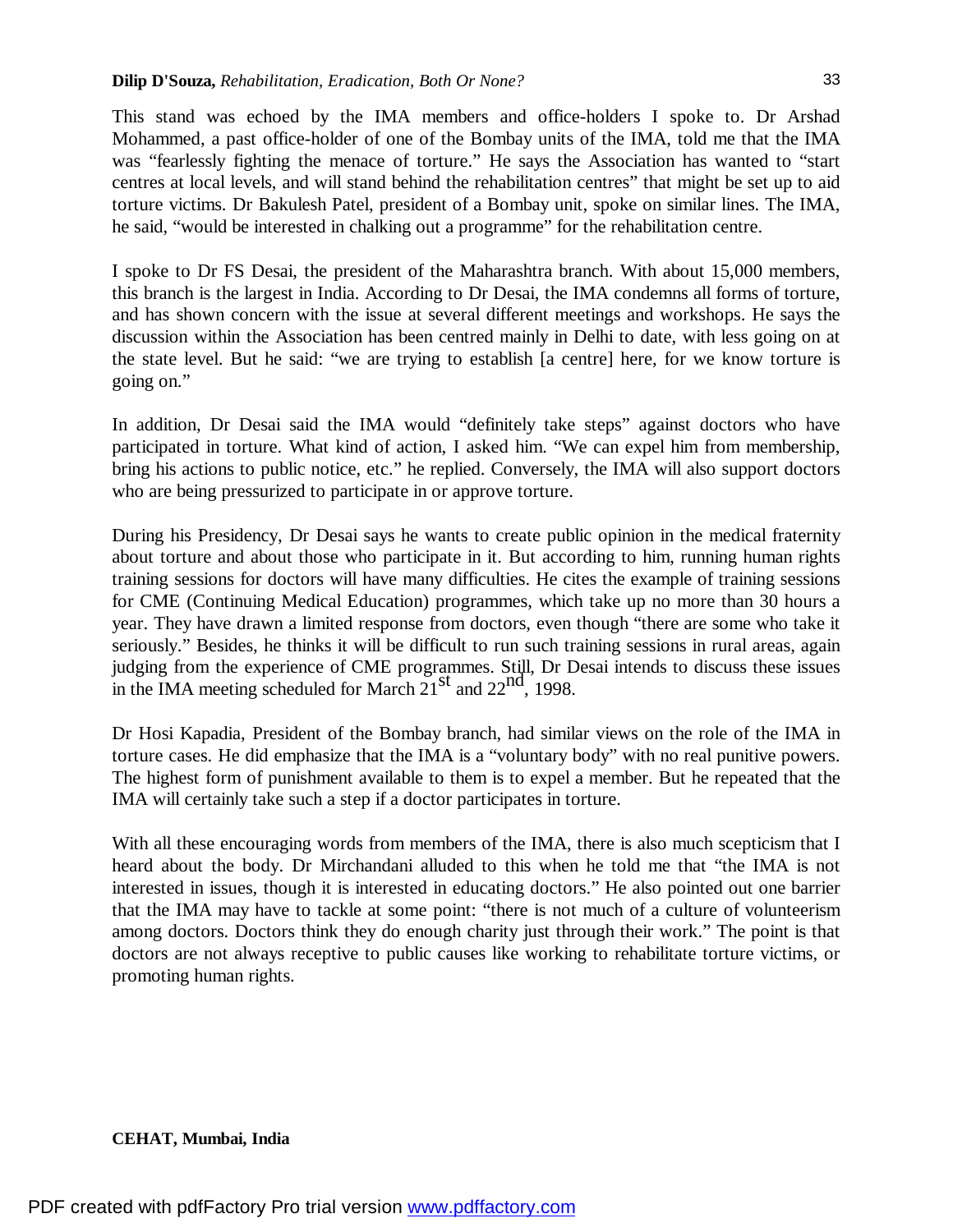## **6.4 Doctors' Attitudes and Reactions**

In the *JIMA* article I cited above, Dr Chaudhuri writes that rehabilitation "should be carried out by a team with experience as well as social and human understanding … of the victim's situation. The team should include doctors, nurses, psychologists, psychiatrists, social workers, etc."

He also lists the "fundamental principles of treatment":

- "Procedures which may remind the patient of the torture… should be avoided as far as possible.
- "Treatment shall be both physical and mental with physiotherapy as an important element of physical treatment.
- "The physical and psychiatric treatment shall run in parallel with each other.
- "Treatment shall include not only the individual victim of torture, but also his or her entire family.
- "The social condition shall be included as a factor and personal social service shall form part of the treatment."

"Rehabilitation can be surprisingly successful," writes Dr Choudhuri, "not only in the case of physical damage which may or may not prove long-lasting, but of psychological damage as well." Another paper in the same issue ("*Torture and Medical Profession – An Overview*" by Dr MS Umesh) concludes by saying: "[Efforts] should be made to set up treatment and rehabilitation centres for torture victims all over India."

I read Dr Chaudhuri's article while I was interviewing doctors for this study. Curiously, several of them (9 of 13) said they had not seen any cases of police torture in their practices. "What I'm telling you," said one doctor in a large Government hospital, while spelling out services a rehabilitation centre should provide, "is entirely theoretical speculation. I have no practical experience in such matters. I have never seen a clear cut case of police torture." This was a very typical reaction. (In some cases it might have been their particular area of specialization, in which seeing victims of police torture would be rare).

Yet, most of these doctors also told me that there was a definite need for a rehabilitation centre for torture victims, and that they would be willing to offer their time to such a centre. They were quite clear about the symptoms a torture victim would exhibit. They listed the services a rehabilitation centre should provide.

This struck me as curious because these doctors were aware of the prevalence of torture, yet they had never seen any victims of it in careers stretching, in some cases, over decades. How do doctors know, then, that torture is happening? ("We know torture is going on", Dr Desai told me).

It's hard to know whether to accept this at face value or to put it down to a natural reluctance to enter into "controversial issues." (As I have mentioned elsewhere, the fear of controversy is a real one; I ran up against it all through my work on this report. Undoubtedly, it is a real methodological weakness in the report).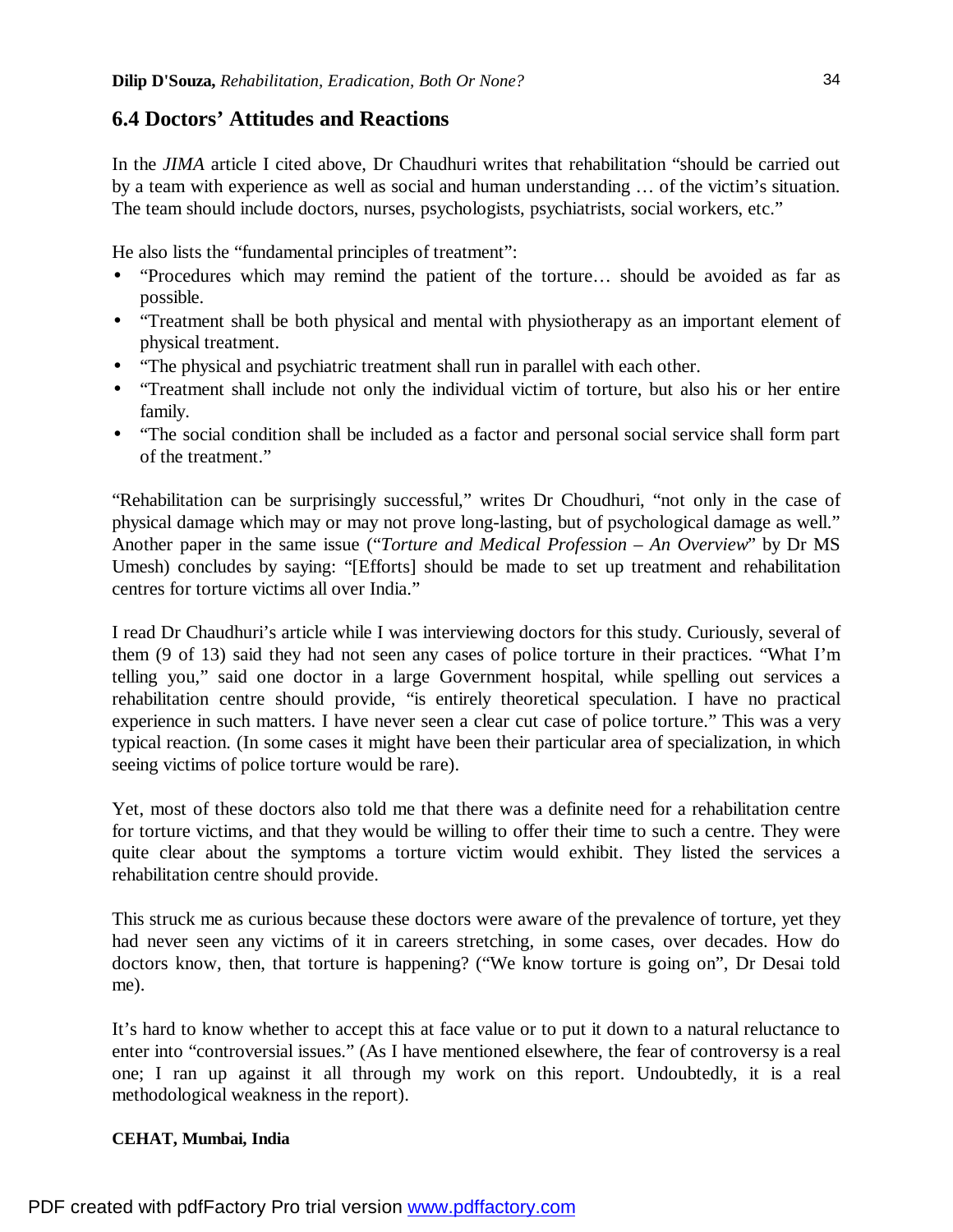There is a hint of all this in the prevalent attitudes towards torture from the survey described in the previous chapter.

# **6.5 Victims of Other Forms of Violence**

As I have mentioned multiple times in this report, I kept running up against the question: "What about other forms of violence?" People are certainly tortured in places other than police stations. Child and wife abuse in the home; violence against domestic servants; beatings in remand homes: these and many other forms of violence are common enough that doctors see cases regularly. Concern for the victims of these other kinds of violence was raised by doctors, police officers and lawyers I interviewed.

The point here is not to downplay police torture, but to ask if a centre for torture victim rehabilitation will also offer services to these victims. Some services are available to such victims: for example, women's organizations offer battered women shelter and legal aid. But the general concern is that a new rehabilitation centre would have too narrow a focus if it concentrated only on police torture. Since this report is primarily concerned with police torture, I will not examine this aspect in greater detail. Still, it is important to remember that nearly everyone I spoke to brought up this issue. Clearly there is a feeling that a centre like this must be open to victims of other kinds of violence.

# **6.6 Other Miscellaneous Concerns**

In my conversations while gathering material for this report, various people raised other concerns and issues about a rehabilitation centre. I will list them here as points to keep in mind:

· KF Rustamji, ex-Inspector General of Madhya Pradesh and a member of the National Police Commission, said the centre might "find it difficult to get recognition and acceptance." If so, this could seriously limit its effectiveness. This argues for a strong programme of outreach and publicity in the community. However, this must be balanced against the need to be discreet so that victims can approach the centre in privacy and confidence.

Dr Phatnani pointed out that centres and shelters often become a source of criminal activity. A rehabilitation centre should guard against this tendency.

Jane Cox, an experienced union activist, stressed that to maintain its credibility and independence, the centre should not accept foreign funding. I see a validity to this argument; I am not sure what RCT will make of it.

Sending victims of torture to such a centre, PA Sebastian of CPDR told me, must be made a legal requirement.

The very presence of an effective centre may act as a deterrent against torture, felt MA Rane, well-known lawyer and human rights activist. That is a reason in itself to establish one.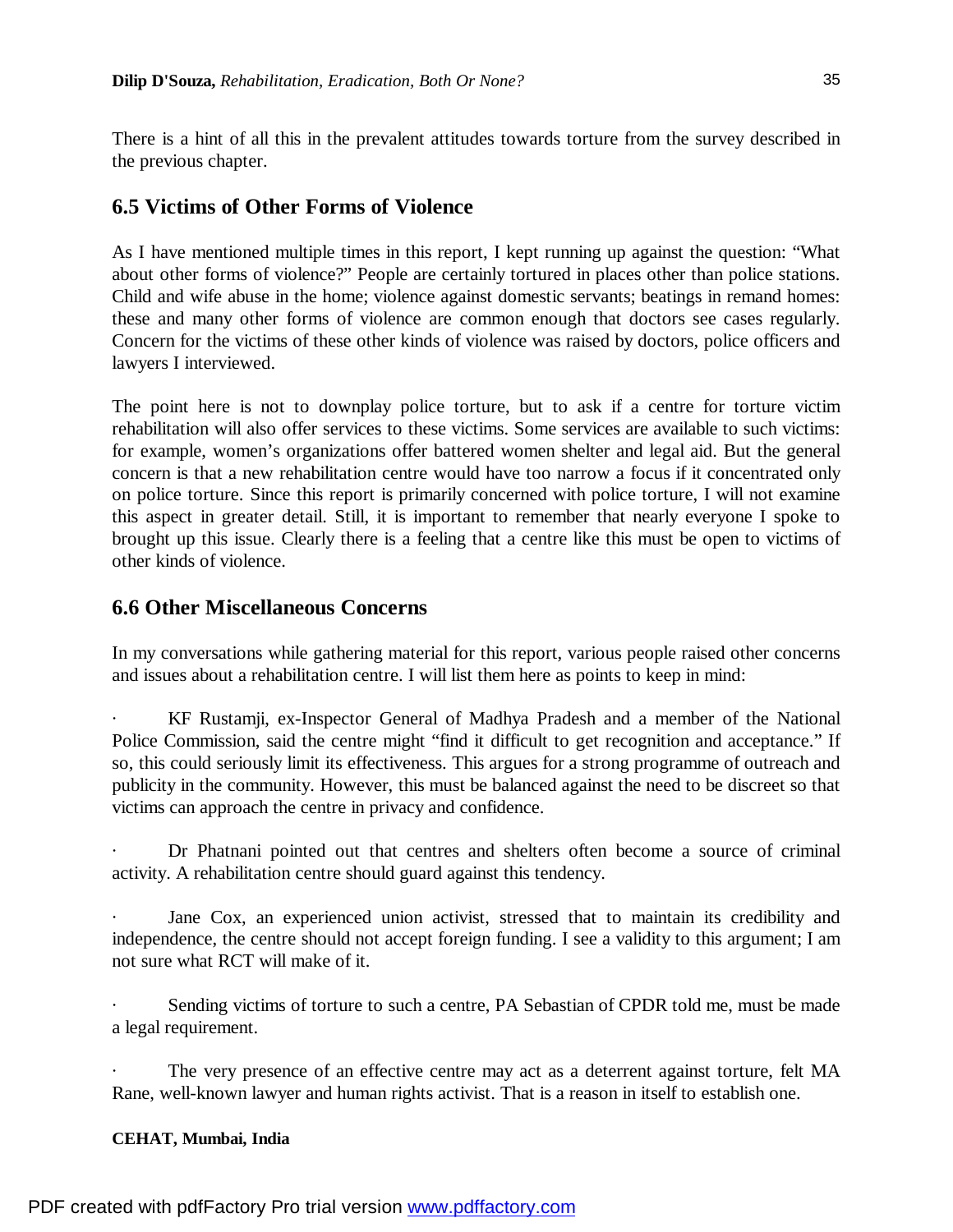# **CHAPTER 7: Is Rehabilitation The Priority?**

## **7.1 An Emphasis on Prevention**

Prevention, the old adage tells us, is better than cure. I believe that holds true as far as torture is concerned, too. It is vital that we recognize that victims of torture need special help to return to society: certainly rehabilitation services must be provided to them. But finding ways to eradicate the evil of torture altogether is probably even more vital. It seems to me that rehabilitation by itself is not enough. In fact, it may even serve, by omission, to perpetuate the practice of torture. International declarations against torture all emphasize its prevention. Here's a sampling:

· "No State may permit or tolerate torture or other inhuman or degrading treatment, and *each State is requested to take effective measures to prevent such treatment from being practised within its jurisdiction.*" (UN *Declaration Against Torture*, 1975; emphasis added).

· "The World Conference on Human Rights … urges all States to put an immediate end to the practice of torture and eradicate this evil forever. … *[It] reaffirms that efforts to eradicate torture should, first and foremost, be concentrated on prevention.*" (World Conference on Human Rights, *Vienna Declaration and Programme of Action: Freedom from Torture*, 1993; emphasis added).

· "The World Medical Association again calls upon its member associations … to protest alleged human rights violations through communications that urge the humane treatment of prisoners." (World Medical Association *Resolution on Human Rights*, WMA General Assembly, Stockholm, 1994).

In a recent article in the journal *Torture* (Vol 7, No 3, 1997), Chinua Akukwe writes: "The major challenge for human rights and anti-torture organizations is to develop strategies and policies that *prevent* torture." (emphasis in original).

Members of the Indian Medical Association are also concerned with the prevention of torture. In a 1986 issue of *JIMA*, Gouri Pada Dutta wrote: "It is time that the medical profession of India, as a whole, raises its voice against such atrocities [torture] in any country. They should not only stand united against such atrocities, but also [restrain] their professional colleagues from being associated directly or indirectly with such travesty of human values. It is the urgent task of our professional organisations to investigate if such tortures are being committed in our own country and to stand by the side of the courageous colleagues who dare protest such inhuman onslaughts on the people."

Girish Srinivasan, an activist with the LHS in Bombay, addressed much the same points in conversation with me. There is a need, he said, for "organizations that will raise their voices against torture, take up specific cases." He would like to see civil liberties organizations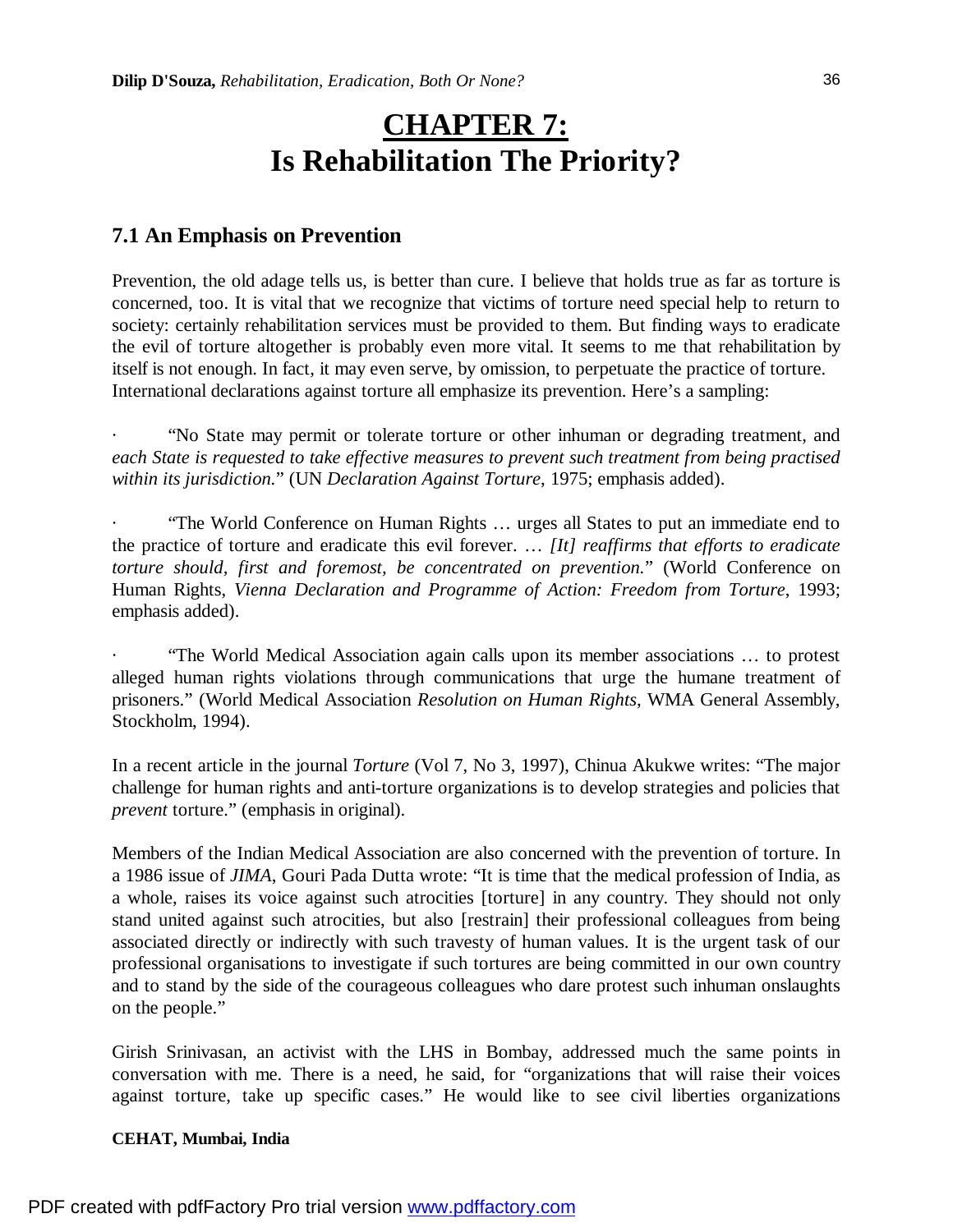strengthened, in fact in preference to establishing a rehabilitation centre. Students must involve themselves in civil liberties issues, as they used to during the Emergency (1975-77). There is a value to exposing and publicizing cases of torture, because such exposure is the most effective deterrent to more violence.

Finally, Fali Nariman, an eminent lawyer and jurist, said this as far back as 1981 at the International Colloquium on How To Combat Torture: "I do believe that the best way to combat and ultimately reverse all forms of excess (torture and the like) is by exposing them and publicising them, nationally and internationally. *But one must carry the public. To do that they must be convinced that the established system will work, that law and order can be enforced and maintained without torture. There must be an awareness, an awakening to the psychological imperative that violence begets more violence; that systematic brutality debases a people. It is important that people know – and knowing, feel – what is happening around them.*" (emphasis in original).

I have no doubt that eradicating torture is an Indian – a worldwide – human rights priority. While it is true that treating its symptoms is an important part of that effort, eradication is best accomplished by fighting to prevent torture from happening at all. This means a renewed and sustained emphasis on ethics and human rights: these must be part of college curricula; rights organizations must expand their influence and activities; people must be made aware of their rights. Again, education, and perhaps especially education of women, is a priority that can wait no longer.

Chinua Akukwe listed some of what he called the "primary prevention issues" in his article in *Torture*. They are: "assuring economic security; improving social conditions; access to education opportunities; independent judiciary; environmental justice; and treating torture as a public health problem."

# **7.2 Efforts to Promote Human Rights**

There are some interesting efforts in some of these directions in Bombay today. For example, police officers attend seminars and workshops on different aspects of human rights. For some years, Asghar Ali Engineer of the Centre for Study of Society and Secularism has held regular day-long workshops on communal issues for police officers and constables. This is a particularly urgent issue, because there was much evidence during the riots in Bombay in 1992-93 that the police were significantly biased against Muslims and harboured all kinds of stereotypes about them. These biases coloured their actions at the time of the riots. Engineer's workshops are usually well-received.

The Department of Civics and Politics at the University of Bombay now runs a one year postgraduate diploma course in human rights. With classes being held on weekends, it is aimed at professionals who want an exposure to human rights. The course examines the theory and history of human rights; human rights in India, covering laws and the rights of minorities; it also discusses human rights in a global context. Civil liberties and their abuses, as well as rights against torture, find mention in the prospectus for the course. Lectures are by retired judges and police officers,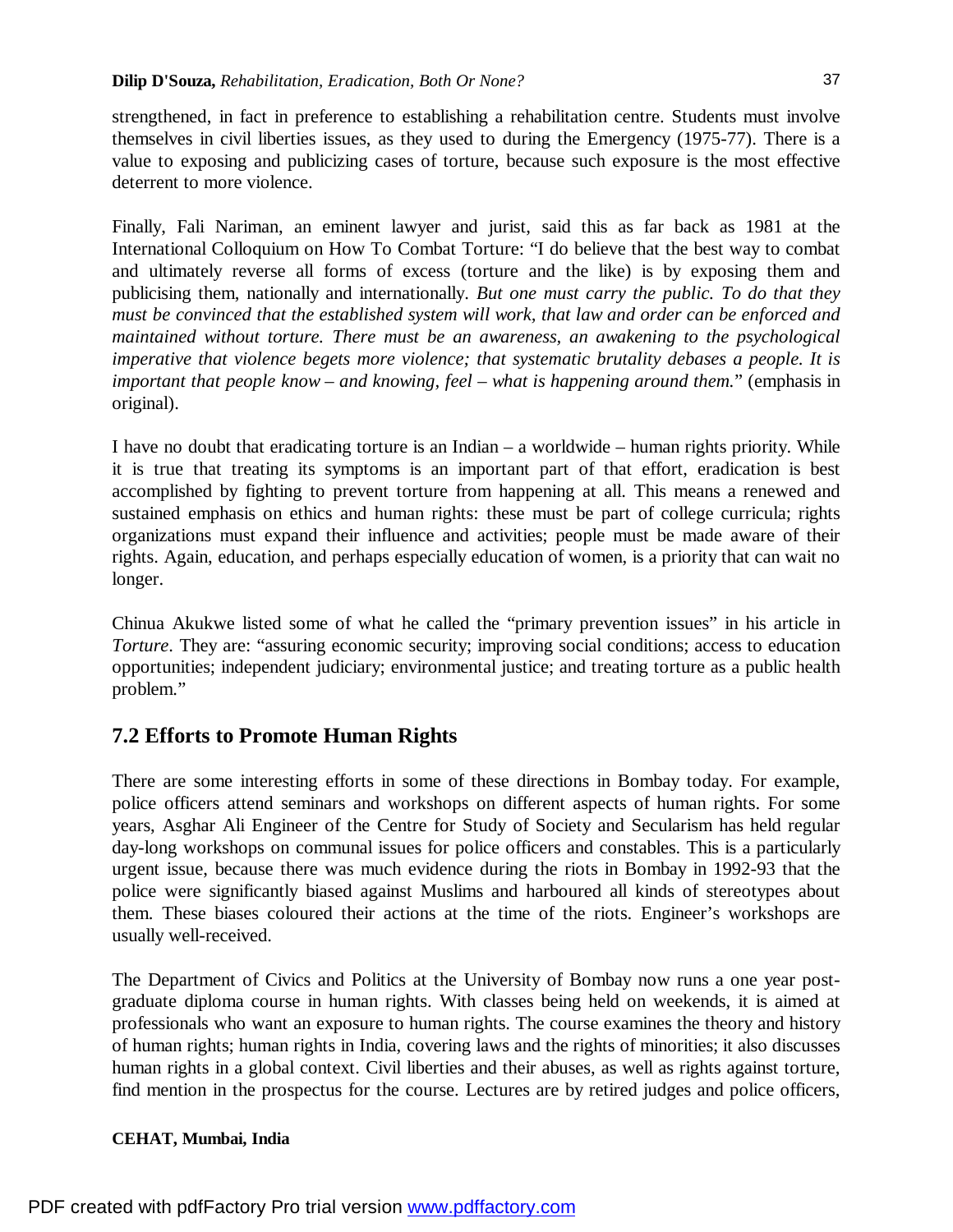activists, doctors, lawyers and so on. One student who is taking the course this year, Arvind Pednekar, told me that the course is particularly useful for people with little or no prior exposure to human rights.

Similarly, at the St Xaviers' Institute of Communication, journalism and public relations students take courses that explore human rights issues as part of their curriculum. These are students who would not ordinarily be concerned with or exposed to human rights issues. Anjan Ray, who teaches one of these courses, says he begins the term with a "consideration of poverty and illiteracy as a denial of basic human rights, as an abrogation of the Government's civic responsibilities." He will go on to address civil liberties violations, political oppression and so on, focusing on how his students can research these issues and write about them.

Human rights groups organize regular events that are open to the public. These have been a presence in the city's calendar for, in some cases, years. The Human Rights Law Network has a monthly lecture series in association with the YMCA that has addressed such topics as police encounters, labour laws, women's issues and more. The Indian Radical Humanist Association also arranges monthly lectures on various rights issues (in March 1998, KF Rustamji is scheduled to speak on "The Rule of Law"). On a broader canvas, the Foundation For Humanization (FFH) has been setting up Humanist Centres in different parts of the city, getting citizens to take up local issues. For the February Parliamentary elections, FFH mounted a large and visible voterawareness campaign, urging voters to question their candidates on health education, law and order and other public issues.

I touch upon these, even if they are still small efforts, because I believe it is through these kinds of efforts that a greater understanding for human rights will eventually come about.

I fully believe that rehabilitating torture victims must go together with working to end torture. That is why these various attempts to spread an understanding of human rights must be encouraged; that is why civil liberties groups must be supported and strengthened.

# **7.3 More Can Be Done**

Through 1998, the *Times of India* has carried a "Human Rights Campaign" on its pages. While this was clearly motivated by cases against one of the owners of the newspaper who was intensively questioned by the Enforcement Directorate, the very reach of the *Times* has caused its campaign to be noticed. The campaign has reported the Enforcement Directorate's excesses and the alarming rise in custodial deaths around the country. Perhaps this campaign by the *Times*, even if it is motivated, will be the beginning of a closer look by the press at how human rights are routinely abused in India.

There is ample room for human rights campaigns by various other sections of society as well. There are dozens of NGOs, large and small, that concern themselves with human rights. While most of them are vocal and able to get some attention, there is a case for a collective voice, a kind of umbrella forum, or federation, for human rights to which all these NGOs and other groups will subscribe. Colin Gonsalves has been thinking along these lines and has plans to use the Human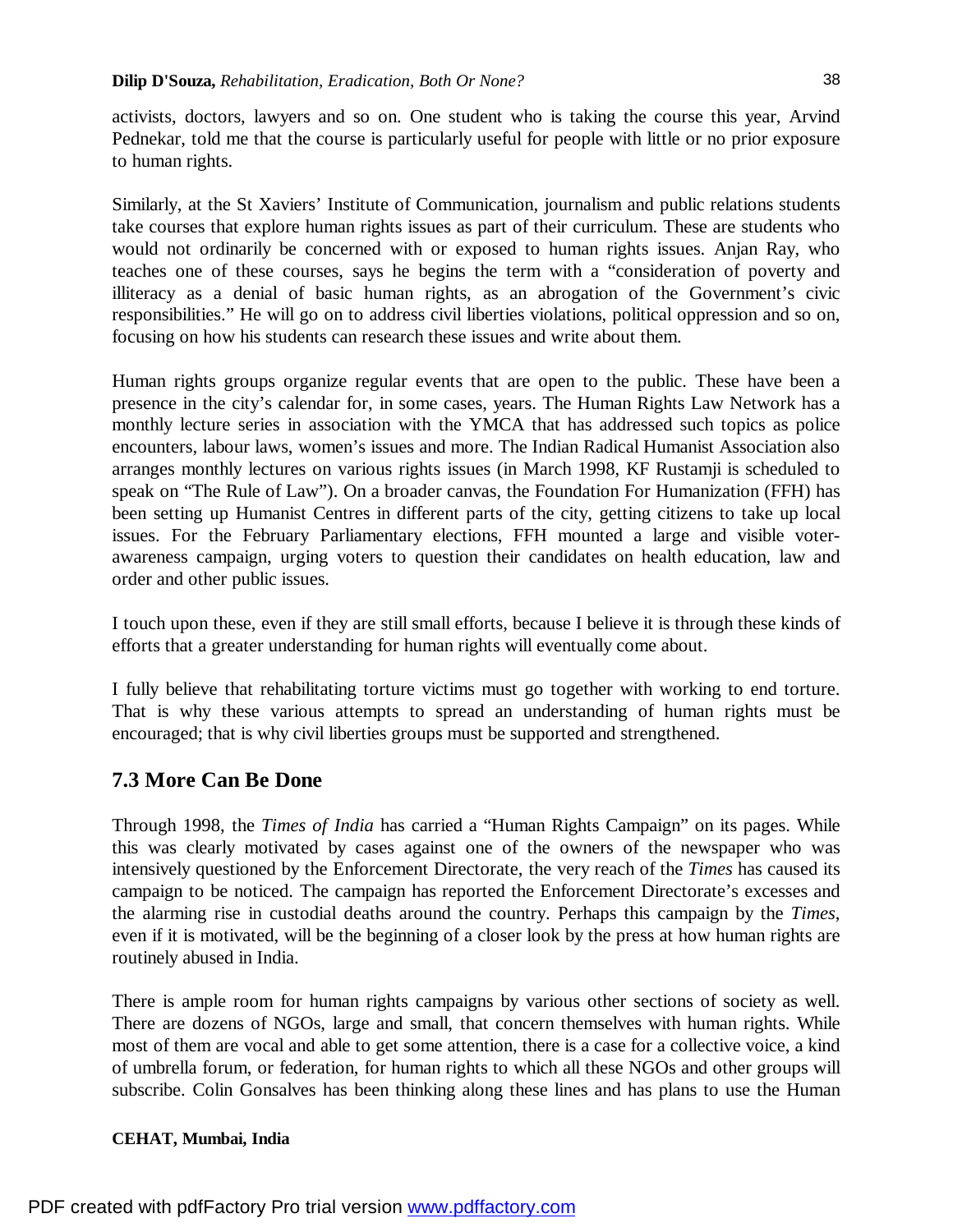Rights Law Network as a base for something like this. If more lawyers can associate themselves with these efforts, if they can make themselves more easily available for public interest cases, that would work to making the judiciary more aware of and interested in human rights issues.

Even with the scepticism I mentioned, and the IMA's limitations, it was gratifying to hear various representatives of the IMA express their determination to begin training programmes for doctors in torture rehabilitation. Potentially, the IMA is a powerful body, a loud voice for ethics and justice. It must be encouraged, or pushed, to use that voice. In addition, as Dr Jesani has pointed out, "training in and adherence to medical ethics are the most neglected areas of medical education and practice in India." As something of a corrective, several doctors and other professionals formed the Forum for Medical Ethics Society in 1992. A year later, the Forum began publishing *Issues in Medical Ethics*, the only journal on medical ethics in India. The Forum has also held training sessions, various seminars and workshops on medical ethics and human rights, and has established a relationship with the IMA as well.

In the end, perhaps, a true awareness of human rights will come only via a generational change. That places the highest responsibility on families, who will have to teach their children that the man who tortures, the man who abuses human rights, is evil and must be shunned. We must nurture and encourage that kind of public revulsion.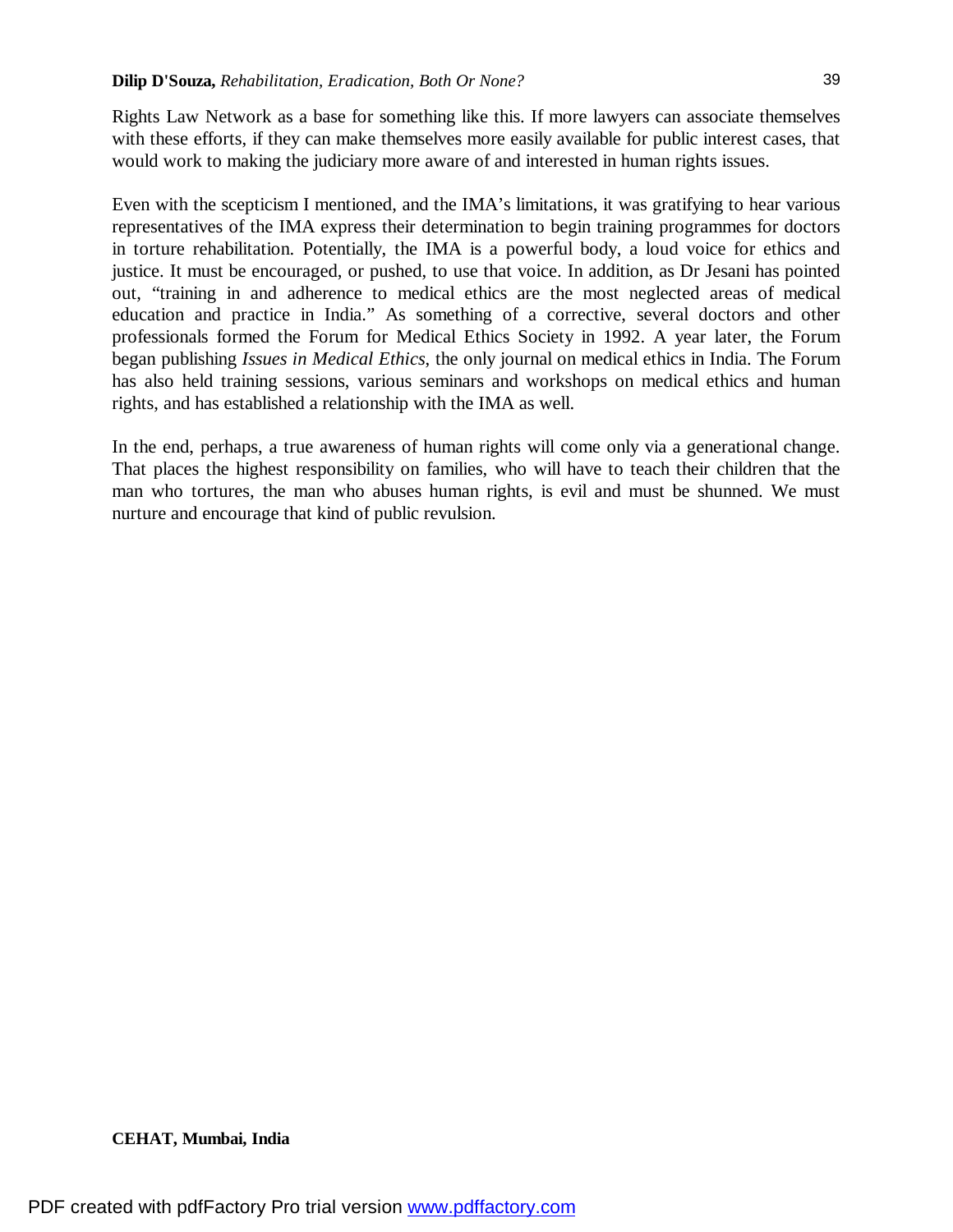# **CHAPTER 8: Why Does Torture Happen?**

At the beginning of this report, I mentioned briefly that torture happens in a context. There are reasons the police act the way they do with suspects they take into custody, reasons that came up with nearly everyone I spoke to for this report. I want to address some of these reasons here, because torture cannot be discussed without some idea of this context.

# **8.1 Results In A Hurry**

Many observers have pointed out that police brutality has its roots in the pressure policemen feel to produce results in a hurry. "Police excesses and violence often spawn from the erroneous notion of policemen to adopt short-cut, extra-legal methods to achieve results," write the NHRC's Sankar Sen in *The Statesman* on July 24 1997. "[V]ery often there is relentless pressure on the police."

Especially at turbulent times, both the public and politicians demand quick action from the police to put down crime, without much thought given to the methods used. Officers find it hard to resist this kind of pressure and fail to keep their subordinates in check; torture then happens routinely. Retired DCP AG Patwardhan told me that some superior officers, far from controlling their subordinates – their primary job – regularly encourage torture. Even upright police officers often find it easy to overlook crimes by subordinates; after all, they reason, "you need a crook to catch a crook."

But while this is an explanation, we must not assume that policing cannot be done without the use of torture. Many people remember the tenure of Vijay Karan as New Delhi's Commissioner of Police some years ago. Karan announced that he would not tolerate any torture in any police station. For the two years he was Commissioner, there were no complaints about custodial violence; crime was kept under check as well. Karan showed it is possible to do police work without torture. He proved torture was a mere short-cut.

# **8.2 Poor Conditions**

Policemen live and work in appalling conditions. Housing is a major problem. In 1981, the National Police Commission pointed out that "provision of free housing to non-gazetted police personnel has been recognized as the responsibility of the State" since 1861. Yet, in 1981, over 50% of the country's non-gazetted (meaning those who are not officers) police personnel did not have any Government-provided housing. Worse, most of those who had been given Government housing were in barracks, not in "family accommodation." In Bihar, only 4% of about 49,000 constables and head constables had been given family accommodation. Across the country, 89% of those policemen who had been given no housing at all were constables and head constables: the lowest ranks.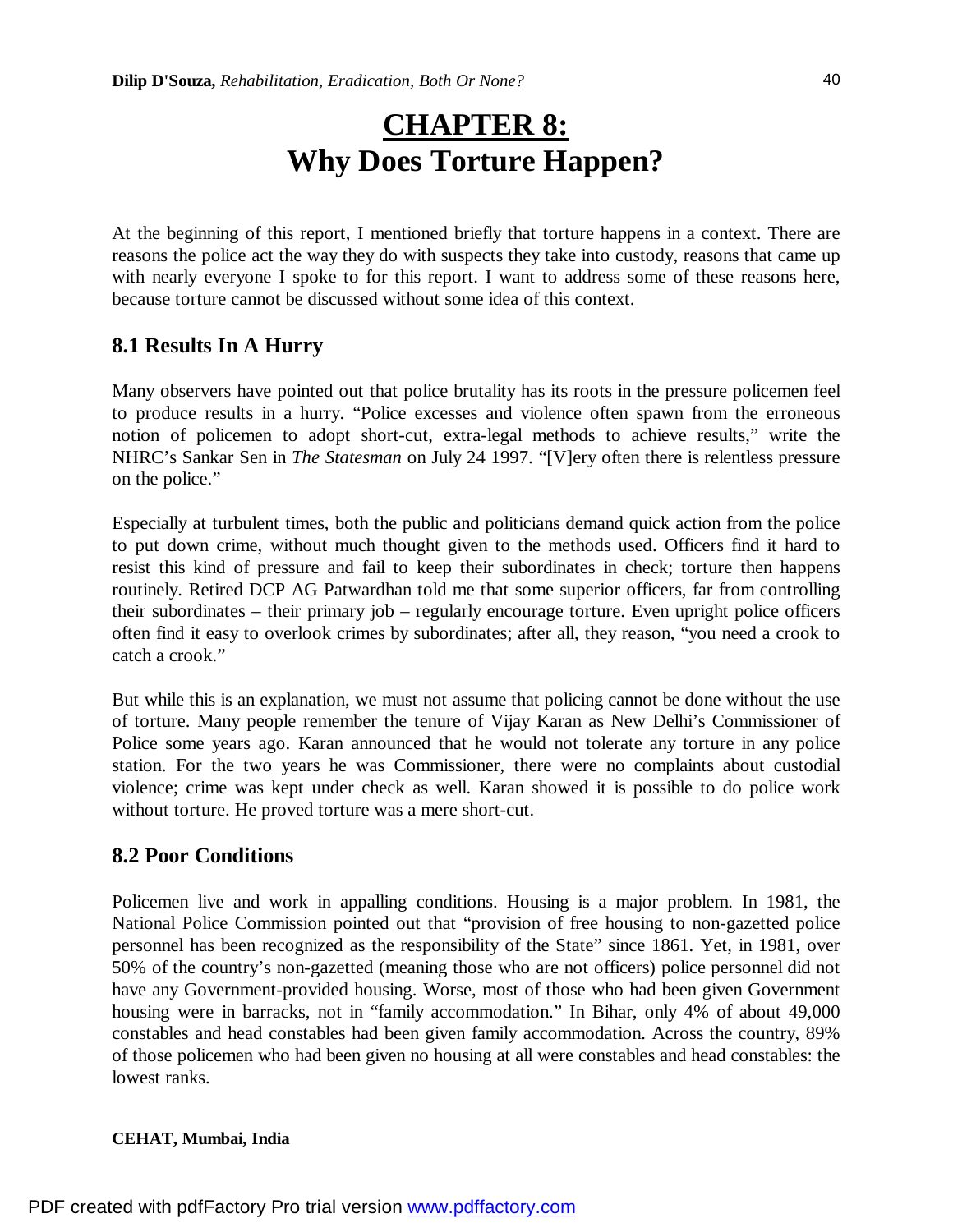"The deficiency in housing and increasing hardship in paying high rents for private accommodation secured with great difficulty," commented the NPC, "operate as the largest single factor responsible for grievous loss of morale in police ranks, particularly the constabulary."

The NPC highlighted other aspects of police working conditions. They are paid pitifully poor salaries and routinely asked to put in long hours of duty. The NPC wrote: "A survey has shown that the normal working time put in every day by an average subordinate police officer employed on public order or crime investigational duties is 13 hours."

No other workers are called upon to perform like this. These conditions serve to brutalize policemen; "the constables are the most brutalized," said Anil Singh, a journalist at *The Times of India*.

## **8.3 Public Attitude Towards Police**

The public holds policemen in very poor esteem. Constables and lower-ranked officers, in particular, are commonly viewed as thugs and extortionists. Naturally, this image persists largely because there is an element of truth in it. Still, the abysmal image reduces a policeman's selfesteem, making him feel something of an outcast from society. Policemen feel that their achievements are never adequately recognized, while their failures and violations of the law get endless publicity. Whatever the validity of this, these factors make a policeman more likely to resort to brutality with prisoners. That in turn pushes the image even lower. It is hard to know how this circle can be broken, but it must be.

A related aspect of this is the deep lack of public trust in the police. Not only is this a fact of life, it has even been coded into our laws.

## **8.4 Outdated Laws**

Section 25 of the Indian Evidence Act, 1872, reads, in full, like this: "No confession made to a police shall be proved as against a person accused of any offence." That is, confessions made to a policeman are not admissible as evidence to prosecute an accused person. This is precisely because of the fear that the confession might have been made after coercion, after torture. The exception comes from Section 27, under which, if the accused leads the police to the place where he has hidden a weapon, or to the stolen goods, etc, and that is part of his confession, it is admissible as evidence.

These sections of the IEA have their roots in the British colonial administration, reflecting a distrust of the Indian sections of the police staff, that they would abuse their powers. The Committee examining the draft of the IEA in 1871, deciding to retain the inadmissibility of confessions made to the police, commented: "This appears to us to be a special matter relating rather to the discipline of the police than to principles of evidence."

Today, police officers routinely point to these sections of the IEA as being one reason for torture in police stations. A typical scenario might be: police beat a confession out of a suspect; they plant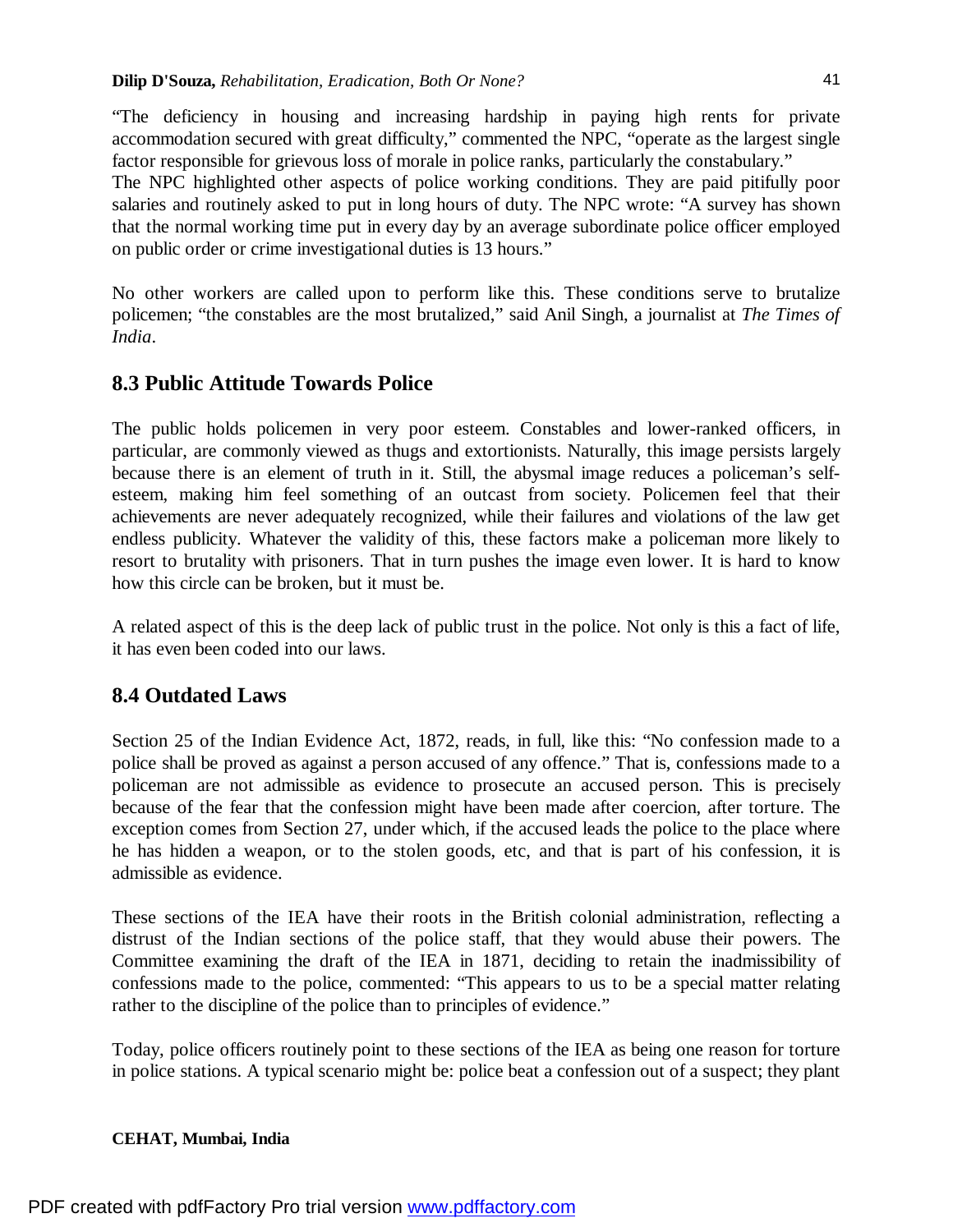a weapon somewhere; they take the suspect there and have him dig it up. That weapon allows them to win their case against the suspect, whose confession by itself is inadmissible.

Thus the very distrust of policemen in the law, the distrust that was supposed to safeguard against torture, allows policemen to get away with brutal methods. PR Parthasarathy, a retired Director General of Police I spoke to, wrote in *The Hindu* on September 19, 1995: "[T]he same legal provision bristling with distrust has also enabled the police to evade accountability… this distrust is exploited by unscrupulous elements in the police."

Parthasarathy asks: "Why not for a change repose trust in the policemen and see what happens? After all, trust begets trust."

# **8.5 Political Interference**

"The quality of police performance," the NPC wrote in 1981, "was and continues to be adversely affected by [political] interference." Politicians retain control over appointments, transfers, suspensions and promotions of police officers (and bureaucrats, for that matter). With the increasingly venal nature of Indian politics, this control has become a powerful tool in the hands of politicians to get the police to do favours. It works both ways: there is a promise of career advancement if demands are adhered to; there is the threat of transfers if not. As the NPC commented: "The threat of transfer/suspension is the most potent weapon in the hands of the politician to bend down the police to his will."

This kind of pressure allows politicians to ask for all kinds of things. Political friends can be let off the hook; foes arrested and prosecuted. Evidence can be suppressed. Opposing political figures are charged with false criminal cases, or even taken into preventive custody. Besides, proximity to powerful political figures allows policemen to escape accountability.

All these factors, to one extent or another, serve to encourage the use of torture.

The NPC addressed this very issue of political interference, urging that "the power of superintendence of the State Government over the police should be limited for the purpose of ensuring that police performance is in strict accordance with law." It went on to recommend setting up Security Commissions in every state which would hold superintending responsibility over the police, thus largely taking away the powers of unscrupulous politicians.

Unfortunately, this, like many other NPC recommendations, has remained on the paper it was written on in 1981.

# **8.6 Does Society Condone Violence?**

Most commuters in Bombay's crowded suburban trains have had their pockets picked at least once or twice. Every now and then, one of these pickpockets is caught in the act. What happens then is not a pretty sight. He is hammered mercilessly, with everyone in the compartment getting in a blow or two. Beaten to a pulp, the hapless man is finally handed over the police, where he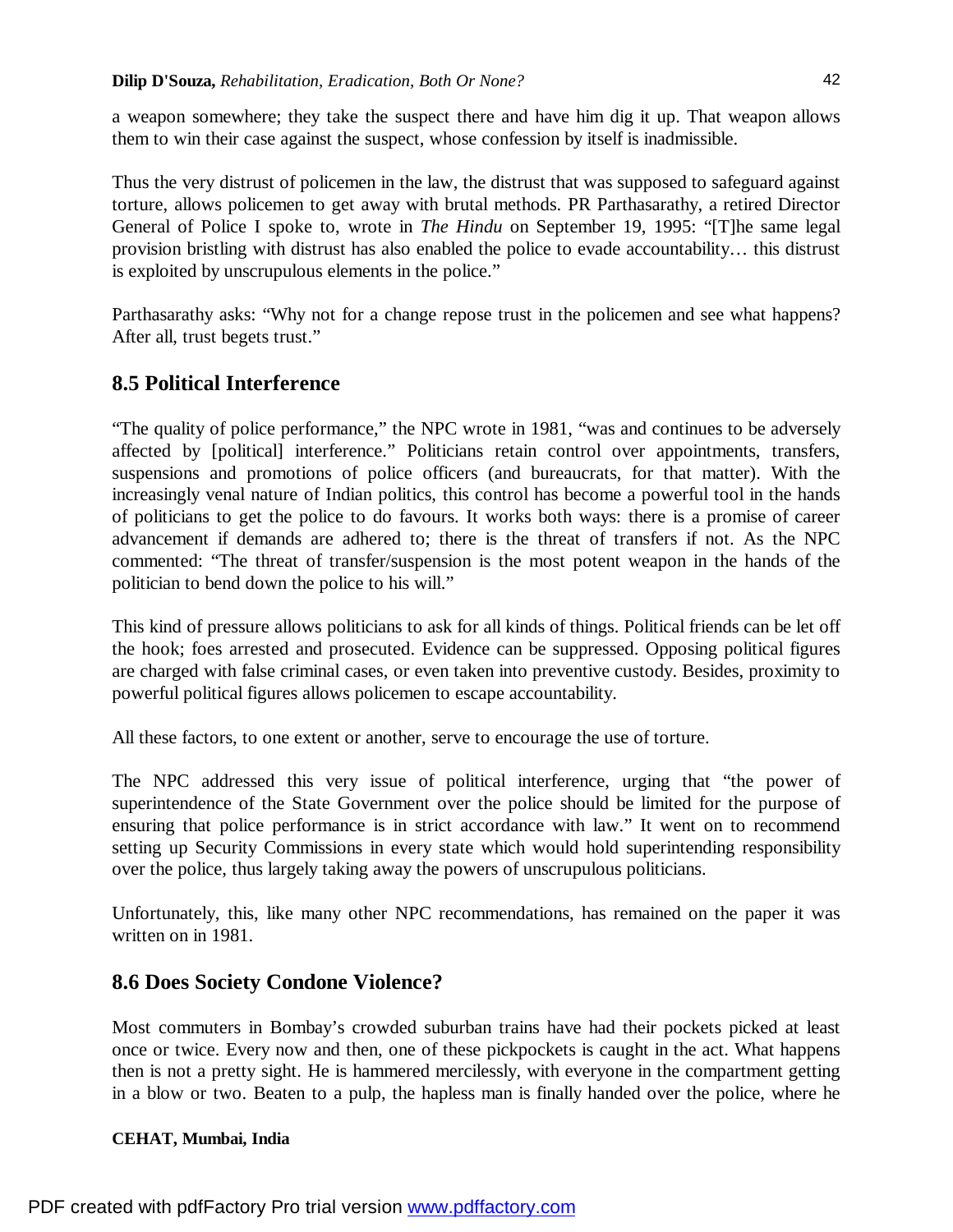probably will be subjected to even more beating. Few among those who assaulted him think twice about this. On the contrary, smiles are exchanged all around, in the general conviction that something greatly beneficial to society has been accomplished.

In such an atmosphere, concern for victims of police torture seems almost farcical. It is hard to deny that there is a definite social sanction for violence against suspected criminals. The IMA survey on doctors' attitudes towards torture indicates that doctors probably also share similar attitudes towards violence, torture and coercive police techniques. Torture happens for many reasons, but perhaps for this one above all: in the end, the police knows that the majority of the public approves. MA Rane told me: "Our culture allows third-degree methods; the middle class wants them used."

This is not a new phenomenon. After the 1979-80 blindings in Bhagalpur, 15 police officers were suspended. At least 12 were subsequently reinstated. Some police and other officials were even promoted. As even Amnesty International reported at the time, the Chief Minister of Bihar pronounced that the blindings had "social sanction." He was right: people held demonstrations to protest even the hint of punishment against police officers, arguing that the blinded men deserved what they got.

Retired High Court Justice Shiraz Daud pointed out that in some ways, torture is a "legacy of our religions themselves – they sanction torture methods for punishment." This is not hard to believe when you consider what the religions prescribe. As implemented in Islamic countries, Islam asks for thieves' hands to be cut off. In "*Social Movements and Social Transformation*", MSA Rao tells us about this injunction from the Hindu scriptures: "If a *shudra* mentions the name and class of the twice-born with contumely, an iron nail, ten fingers long, shall be thrust red-hot into his mouth."

Particularly since people rounded up by the police tend to be largely from the lower classes and castes, it is easy to ignore their rights and subject them to torture. Not only does this have some amount of social sanction; it can also happen because these people have no voice and nobody to speak for their rights.

This state of affairs argues, once more, for what I have written of elsewhere in this report: that human rights and organizations struggling for them in India must be strengthened. As Justice Daud told me: "Reforms in society are required."

## **8.7 Torture Is Still Unpardonable**

With all these reasons that torture happens, we cannot forget the basic truth about it: it is still illegal and unconscionable. The police resort to it because, as Justice Hosbet Suresh said: "75% of the police don't know about investigation."

The police must be forced to act within the law; but in addition, they must also learn to use use their judgement while acting. AG Patwardhan alluded to this when he told me: "The police have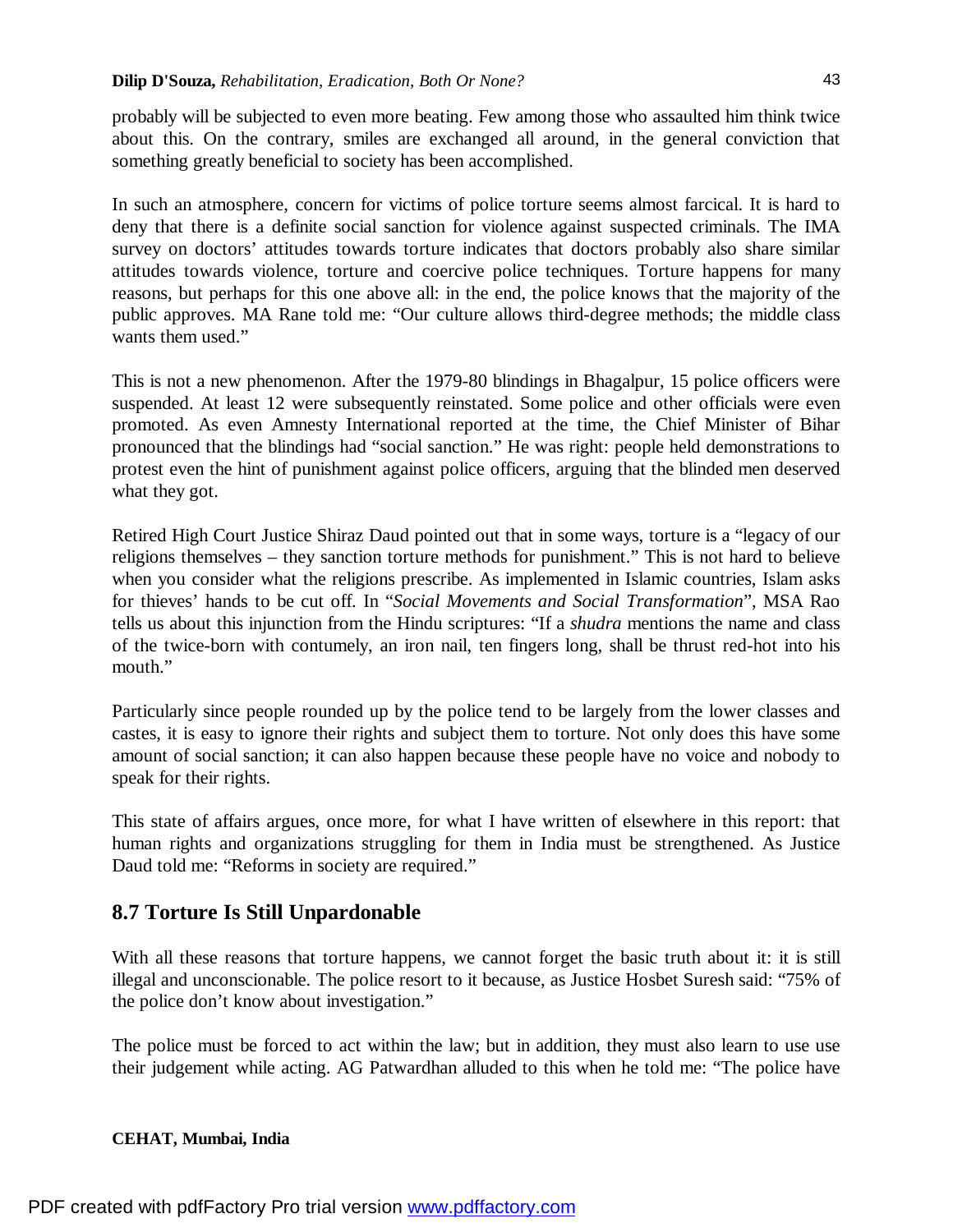been given great powers, but those powers are to be used with discretion. They do not understand this."

MN Buch wrote in *The Statesman* on June 19 1997, "The law does not allow a policeman to beat any one, not even a criminal. … Nothing will change till the police realise that use of force is not permitted except under clearly defined circumstances."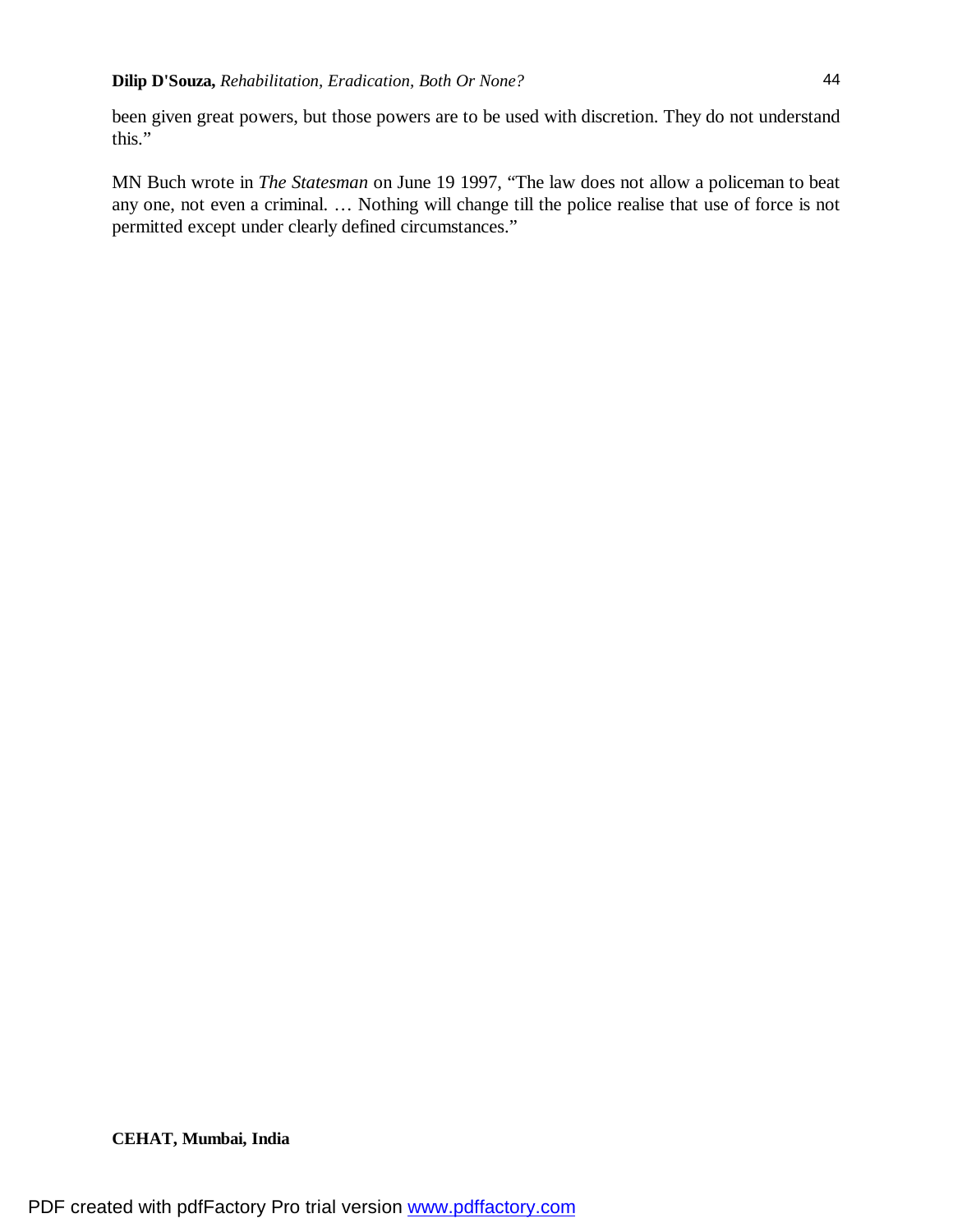# **CHAPTER 9: Conclusions**

# **9.1 Findings**

As I worked on this report, several points came up over and over again. All have relevance to the issue of rehabilitation of torture victims. Here they are:

- Torture by the police is widespread and routine. Even senior police officials admit that it happens.
- Specific methods of torture are used: these often leave very typical, well-known signs. They cause well-known psychological problems.
- The weakest sections of society children, women, the poor are the most frequent targets of torture.
- Rehabilitation of torture victims some would say all prisoners is certainly a societal imperative. A centre to take up this task is needed, providing the services detailed earlier in this report.
- A rehabilitation centre for police torture victims should welcome victims of other kinds of torture and violence.
- But as I worked on this report, I also kept arguing with myself about the need for a torture rehabilitation centre. There were two main questions I tossed back and forth repeatedly in my mind. They are:
- Will a centre catering purely to victims of police torture be viable in Bombay, or in India?
- As vital as it is to rehabilitate torture victims, is it not a greater long-term priority to prevent torture in the first place? That is, by training programmes, by human rights curricula, by strengthening human rights groups?

I tried to keep these issues in mind as I wrote this report.

## **9.2 Recommendations**

Within my brief for this report, I have one simple recommendation: RCT must work with its Indian partners to establish a rehabilitation centre for torture victims. I have described earlier the shape it must take, the services it must provide.

But as I have also indicated earlier in the report, while rehabilitation is an imperative, there is also an constant need to spread the message of human rights in a number of ways. If our goal is to bring an end to torture – as it surely must be – human rights need to be much more widely known and respected in India. In particular, human rights must be part of professional training programmes for doctors and police/military personnel.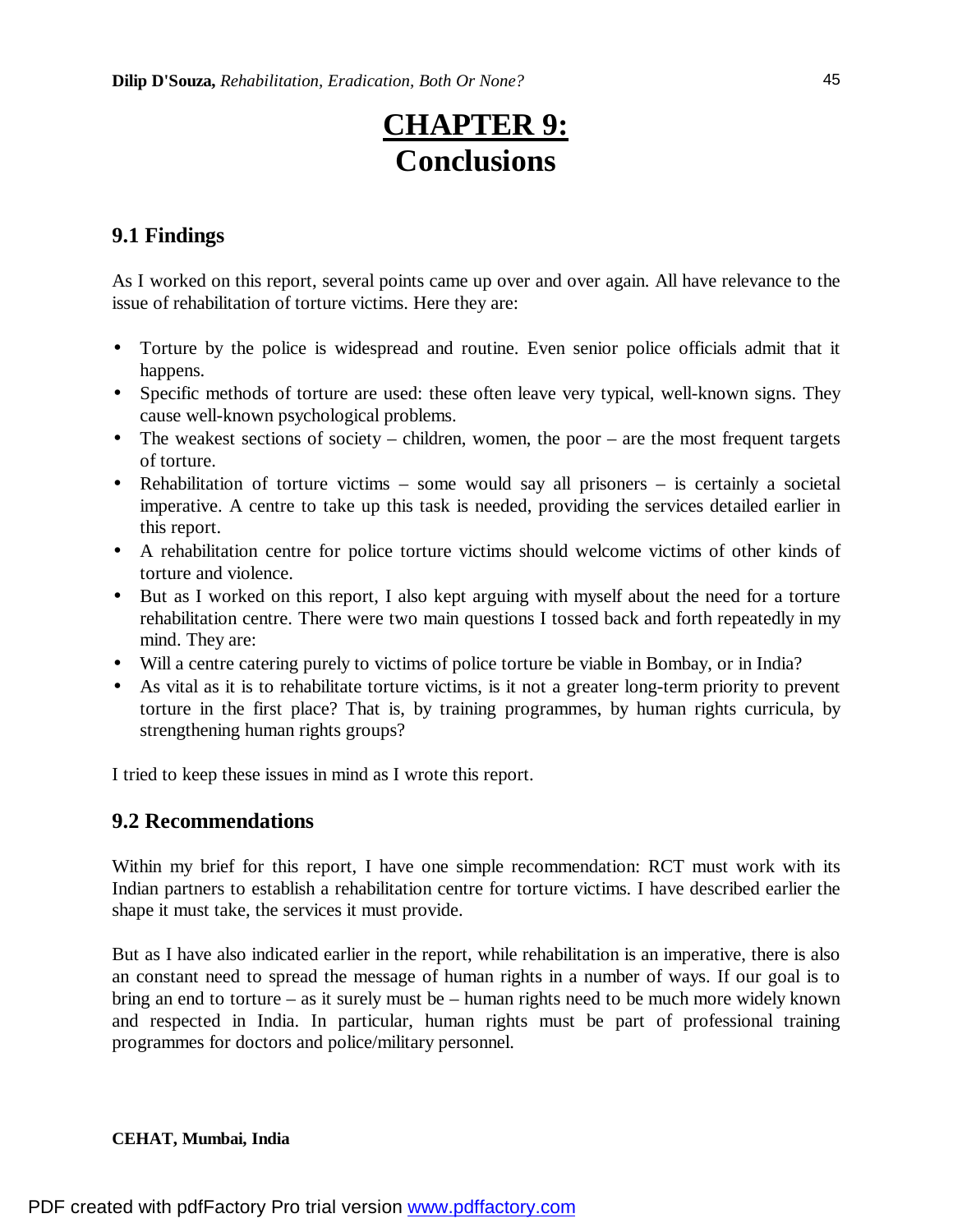More generally, human rights – perhaps defined as a greater respect for all human life – must become a part of society itself in ways it is not today. It should be integrated into school and college curricula across the country. Human rights groups like PUCL and CPDR must find ways to expand their activities. In the long run, there has to be an end to the kind of social sanction violence has, sanction that makes torture acceptable, accepted and not worth making a fuss over. There is a case here, I am positive, for a near-radical makeover of society.

Of course, this kind of social reform has a number of dimensions which this report cannot examine. But I hope the point is clear. Torture cannot be viewed simply as an evil whose victims need help.

It is a disease, no less, that must be eradicated. This overarching view of torture, this overall goal, must guide any work RCT begins in India.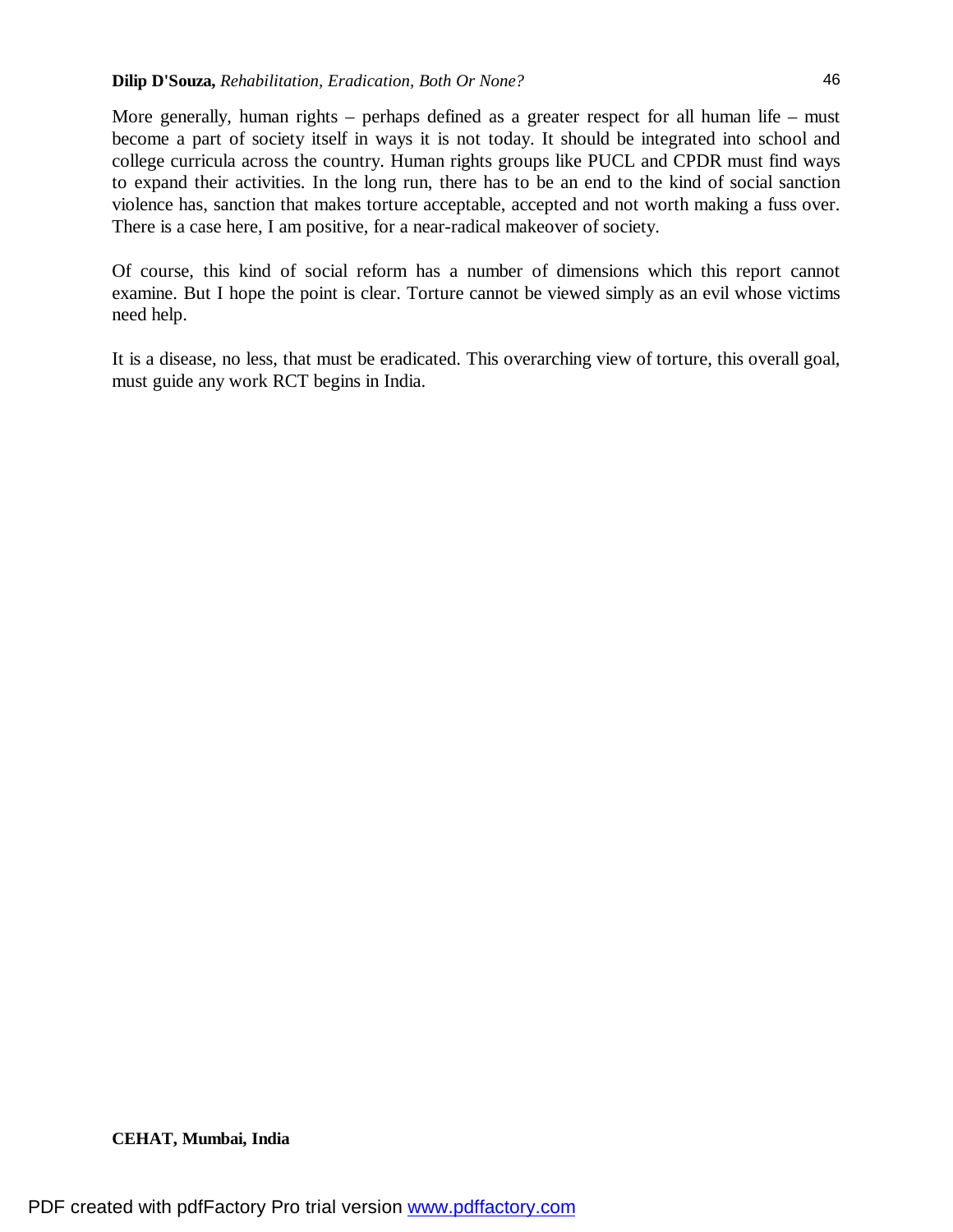# **Appendix A: How Much Torture?**

As I mentioned at the start of this report, it was hard to get data on just how much torture happens. Among other things, torture is a subject that is usually hushed up. It is usually when some external agent sees it happening (or some symptoms of it) and makes some noise about it that cases get publicity. For example, the death of three boys in a home in Bhiwandi came to light only when a social worker who visited the home regularly decided to file a petition in the courts. While there was little comprehensive data, I got various indications of the amount of torture during my interviews and research. I will list them here. Taken together, and read with the rest of this report, I think they will offer some idea of the amount of torture that is prevalent.

· JJ and KEM Hospitals are two large municipal hospitals to which the police regularly bring patients for treatment. Since they are run by the municipality, they attract a large number of poorer patients as well, for whom these two (and other municipal hospitals in the city) are the only places available for tertiary health care. At my request, a senior doctor at JJ Hospital went through the case papers in the Out Patient Department (OPD) in just one particular area of medicine. In the previous six months, six cases of police torture were found. I was told this was a fairly typical rate for this medical specialty. Other specialties will see comparable numbers of cases.

· Dr Sanjay Nagral, surgeon and an Associate Professor at KEM Hospital, told me the police bring somebody from the lockup to KEM every two or three days. Some percentage of those have been beaten. He estimates that KEM sees 1-2 cases of torture every week.

Justice Daud estimates that over his 28 year career, he saw about 20 cases of police torture. Consider that this is one Judge, in one court in the country. Consider also that many victims are too poor to file court cases, or are intimidated, or don't know their rights, or all three. This makes it likely that those 20 cases really represent many times more than that number.

The National Human Rights Commission received reports about 92 cases of "police" excess" (not custodial deaths) in 1996.

CEHAT did an analysis of the causes of police custodial deaths in Maharashtra in the 1980s. According to police records, there were 155 such deaths between 1980 and 1989. Here is the breakup CEHAT reported.

| Cause                      | <u>No.</u> | Cause                 | No. |
|----------------------------|------------|-----------------------|-----|
| Hanging                    | 45         | Strangled             |     |
| Natural                    | 21         | <b>Kidney Disease</b> |     |
| Police Action              | 15         | Disease of Abdomen    |     |
| <b>Alcohol Consumption</b> | 9          | Car Accident          |     |
| <b>Heart Attack</b>        | 9          | <b>Snake Bite</b>     |     |
| Beaten by people           | 9          | Giddiness             |     |
| Jumped in well             |            | <b>Bullet</b>         |     |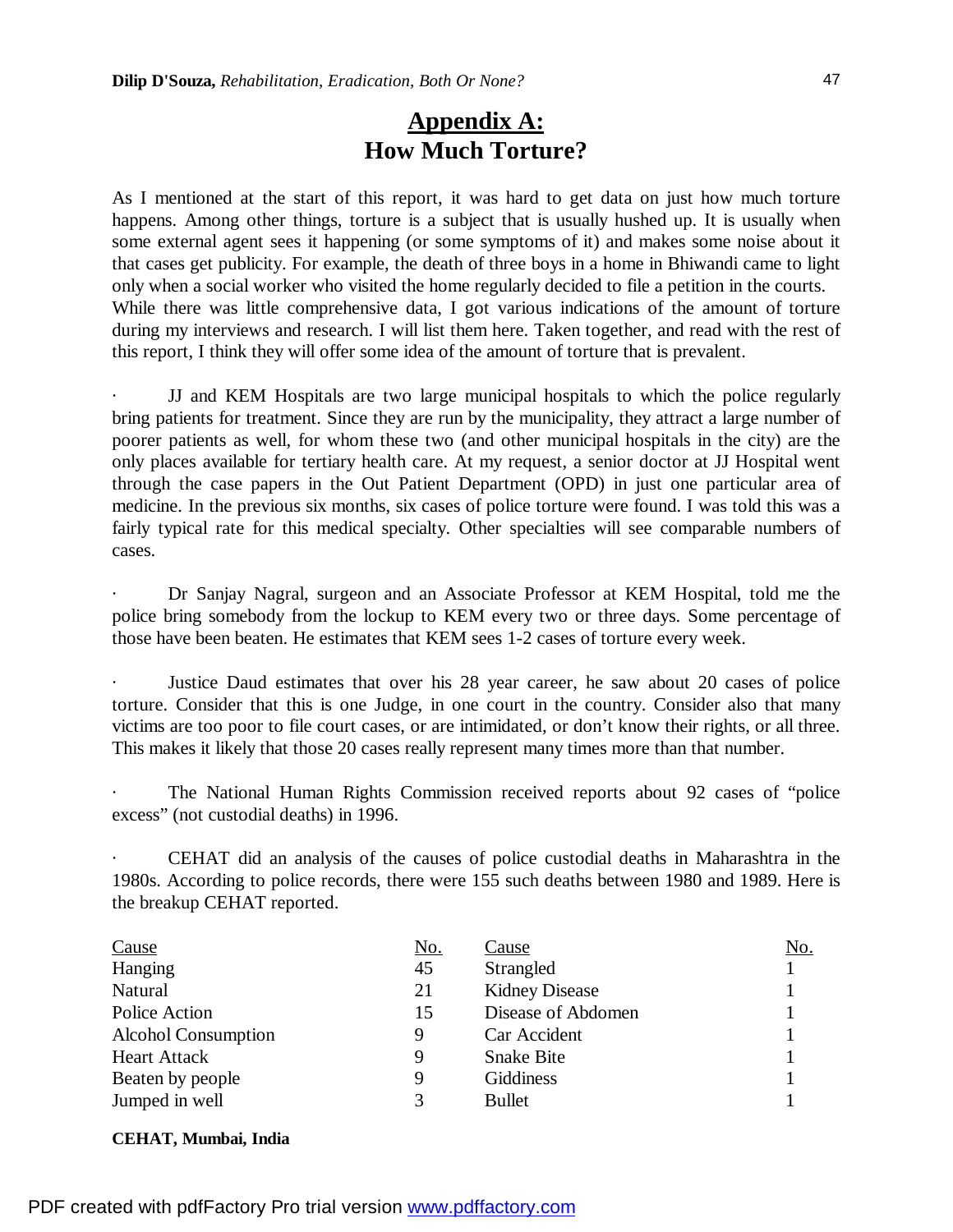#### **Dilip D'Souza,** *Rehabilitation, Eradication, Both Or None?*

| Self immolation           |   | Fell from the bed     |  |
|---------------------------|---|-----------------------|--|
| Jumped under autorickshaw |   | <b>Fits</b>           |  |
| Poison                    | 3 | Self-inflicted injury |  |
| Tuberculosis              | 3 | Wound                 |  |
| Jumped under train        | 2 | Jumped from window    |  |
| Jumped under bus          | 2 | Unconsciousness       |  |
| Neck wound                | 2 | Fell on others        |  |
| <b>Burns</b>              |   | Cause not known       |  |
| Skin disease              |   | No record available   |  |
| Jaundice                  |   |                       |  |

· The *Times of India* reported (February 14, 1998) that custodial deaths in the country had risen alarmingly between 1996 and 1997. The data was from the Ministry of Home Affairs and, I was told by the *Times* journalists who wrote the report, from "internal documents" of the NHRC. The table below has the figures the report quoted. Note the substantial increases in all but two states; note also the frightening increase in Maharashtra. The reporters were unable to tell me whether these increases were due to better reporting (and so perhaps the deaths were underreported earlier), or represented a freer hand given to the police.

| <b>State</b>         | 1995-96 | 1996-97    | % change |
|----------------------|---------|------------|----------|
| Andhra Pradesh       | 55      | 98         | 78.2     |
| <b>Bihar</b>         | 75      | 92         | 22.7     |
| Gujarat              | 20      | 50         | 150      |
| Karnataka            | 12      | 37         | 208      |
| Maharashtra          | 33      | <b>200</b> | 506      |
| Rajasthan            | 18      | 30         | 66.7     |
| <b>Uttar Pradesh</b> | 38      | 170        | 347      |
| West Bengal          | 50      | 49         | $-2$     |
| Delhi                | 40      | 25         | $-37.5$  |

| $\ddot{\phantom{1}}$ |     | Encounter deaths in Bombay ( <i>The Week</i> , October 26, 1997): |    |
|----------------------|-----|-------------------------------------------------------------------|----|
| 1983                 |     | 1994                                                              | 29 |
| 1991                 | 15. | 1995                                                              | Q  |
| 1992                 | 21  | 1996                                                              | 56 |
| 1993                 | 26  | 1997 (through October)                                            | 69 |

I went through newspaper clippings for 1997, looking for cases of torture and beatings by the police. I specifically excluded deaths. Here is a summary of what I found.

| <b>Name</b>   | <b>Place</b>       | What happened        | Paper                 | Date   |
|---------------|--------------------|----------------------|-----------------------|--------|
| 7 undertrials | Rajkot             | Beaten, balm in eyes | Statesman             | Feb 16 |
| N Ningayya    | Juhu,<br>Bombay    | Beaten, lost eye     | <b>Indian Express</b> | Mar 5  |
| Several       | Golibar,<br>Bombay | Beaten               | Times of India        | May 6  |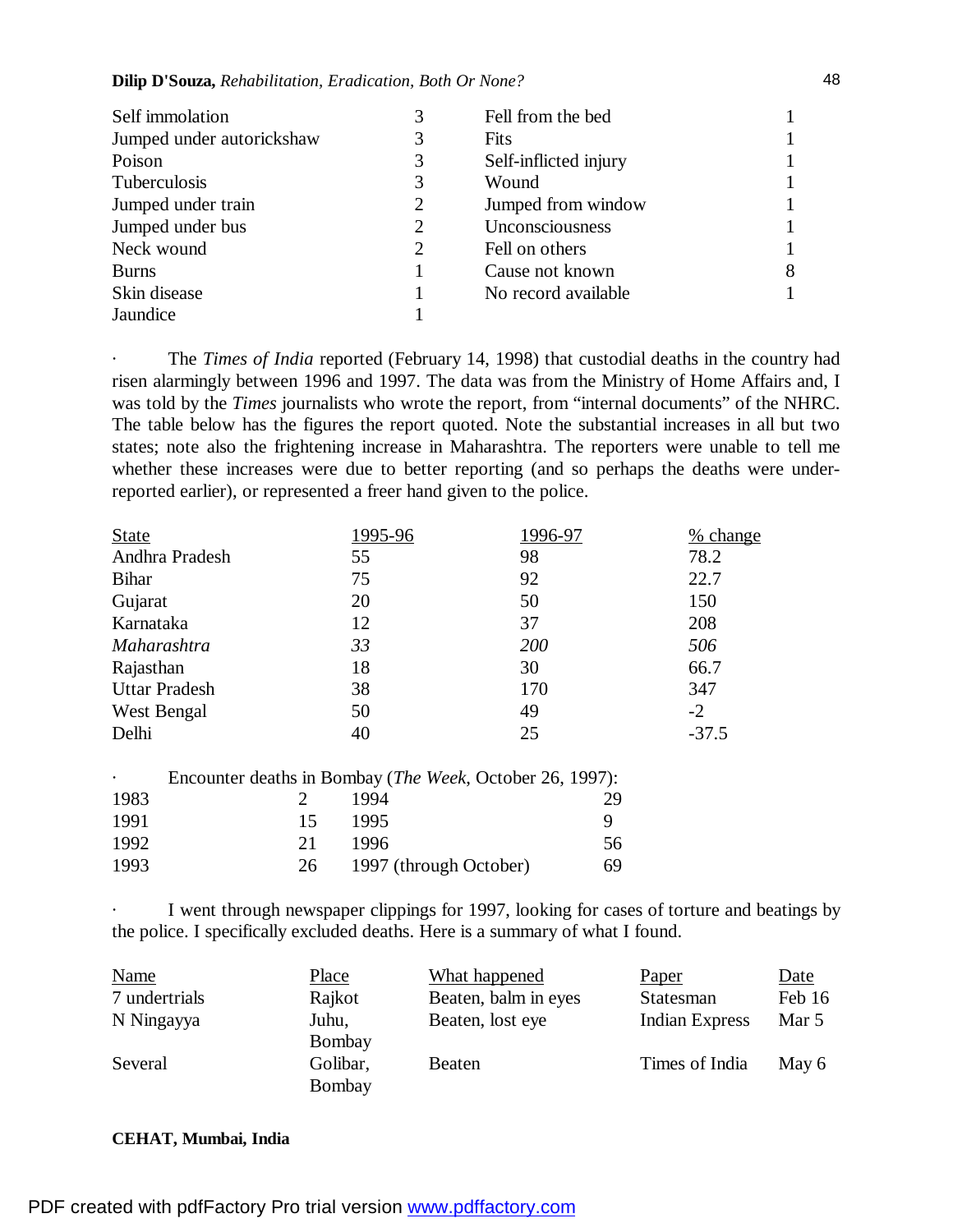| <b>Martin Massey</b> | Delhi     | <b>Beaten</b>    | Times of India        | May 13        |
|----------------------|-----------|------------------|-----------------------|---------------|
| SC Khanna, U Shanker | Delhi     | Beaten           | Times of India        | May 16        |
| 20 villagers         | Gujarat   | Beaten           | The Hindu             | May 24        |
| 20 journalists       | Kashmir   | <b>Beaten</b>    | The Hindu             | <b>Jun 28</b> |
| <b>Gurdial Singh</b> | Punjab    | Stripped, beaten | Times of India        | Jul 1         |
| 5 Latvians           | Calcutta  | Beaten           | Sunday                | Aug $10$      |
| Vinay K Sharma       | Delhi     | Baton in rectum  | Pioneer               | Aug $18$      |
| Anjubai Pujari       | Solapur   | Beaten           | <b>Indian Express</b> | Sep 24        |
| Sayed Nazir          | Oshiwara, | Beaten           | <b>Indian Express</b> | Oct 3         |
|                      | Bombay    |                  |                       |               |

# **APPENDIX B: Selected Indicators (Bombay/Maharashtra/India)**

The text of the report contains various figures of interest. Here are a few more, to paint a fuller picture of the country, its largest city and its most industrialised state.

| Indicator                            | Bombay       | Maharashtra | India  |
|--------------------------------------|--------------|-------------|--------|
| Population (Millions), '91           | 9.9          | 79          | 846    |
| Females/1000 Males, '91              | 818          | 934         | 927    |
| Infant Mortality Rate/1000, '92      | 47.2         | 59          | 79     |
| Female literacy rate (%), '91        | 75.8         | 52.3        | 39.3   |
| Female worker participation (%), '91 | 14.5 $('93)$ | 33.1        | 22.3   |
| Number unemployed (1000s), '94       | 747.7        | 3363.8      | 36,040 |
| Hospitals, '93                       | 1050         | 3115        | 15,067 |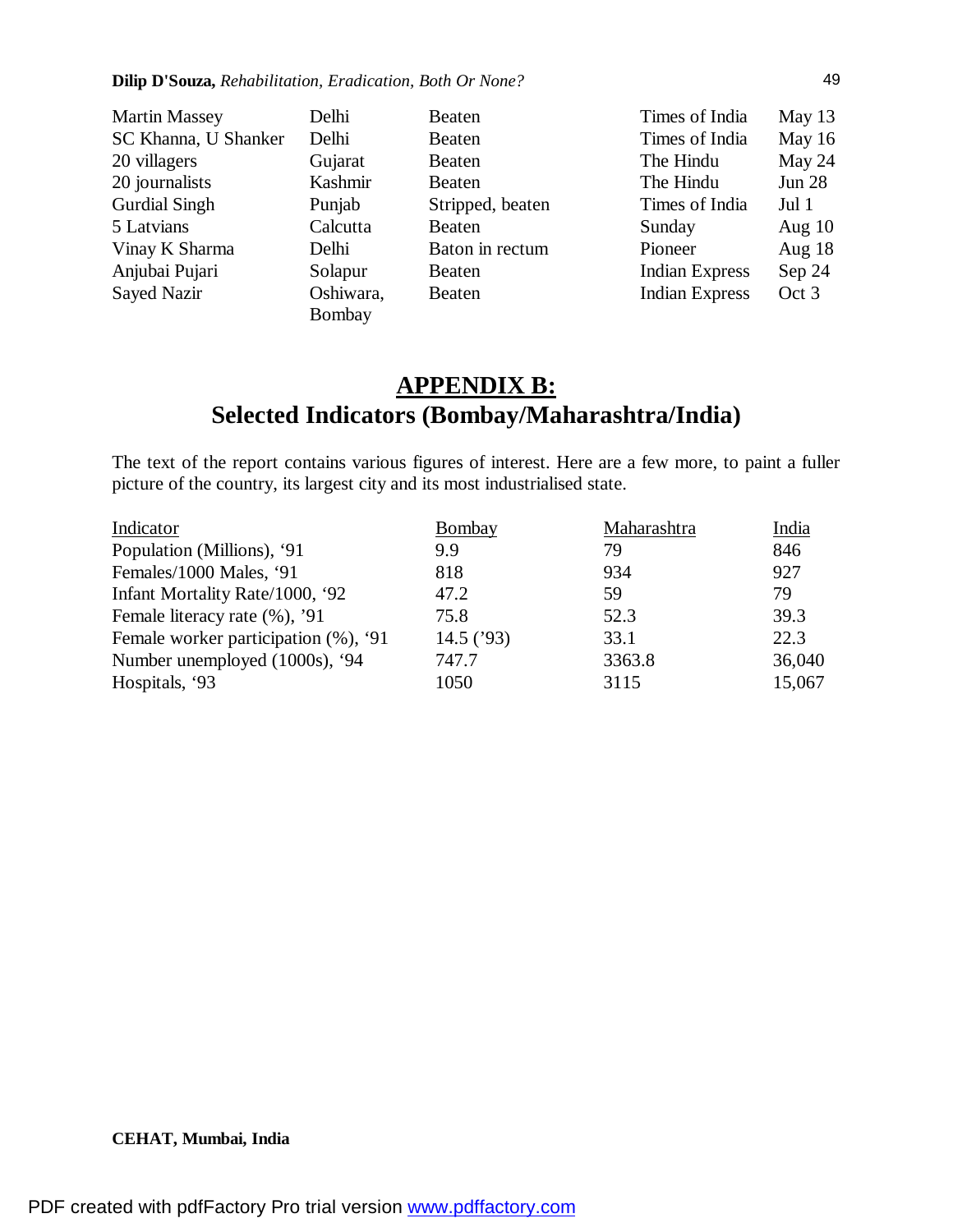# **APPENDIX C: Abbreviations Used In This Report**

| <b>BJP</b>   | Bharatiya Janata Party                                        |
|--------------|---------------------------------------------------------------|
| <b>CAT</b>   | <b>Convention Against Torture (United Nations)</b>            |
| <b>CEHAT</b> | Centre for Enquiry into Health and Allied Themes              |
| <b>CME</b>   | <b>Continuing Medical Education</b>                           |
| <b>CPDR</b>  | Committee for the Protection of Democratic Rights             |
| <b>CrPC</b>  | <b>Criminal Procedure Code</b>                                |
| <b>DCP</b>   | Deputy Commissioner of Police                                 |
| <b>FACSE</b> | Forum Against Child Sexual Exploitation                       |
| <b>FFH</b>   | Foundation for Humanisation                                   |
| <b>HRW</b>   | Human Rights Watch                                            |
| <b>IEA</b>   | Indian Evidence Act                                           |
| <b>IMA</b>   | <b>Indian Medical Association</b>                             |
| <b>IPC</b>   | <b>Indian Penal Code</b>                                      |
| <b>IPHRC</b> | Indian People's Human Rights Commission                       |
| <b>IPT</b>   | Indian People's Tribunal on Human Rights and the Environment  |
| <b>JIMA</b>  | Journal of the Indian Medical Association                     |
| <b>LHS</b>   | Lokshahi Hakk Sanghatana (Democratic Rights Organisation)     |
| <b>NHRC</b>  | <b>National Human Rights Commission</b>                       |
| <b>NPC</b>   | <b>National Police Commission</b>                             |
| <b>OPD</b>   | <b>Out Patient Department</b>                                 |
| <b>PUCL</b>  | People's Union for Civil Liberties                            |
| <b>PUDR</b>  | People's Union for Democratic Rights                          |
| <b>RCT</b>   | <b>Rehabilitation and Research Center for Torture Victims</b> |
| <b>WMA</b>   | <b>World Medical Association</b>                              |
| <b>YMCA</b>  | Young Men's Christian Association                             |